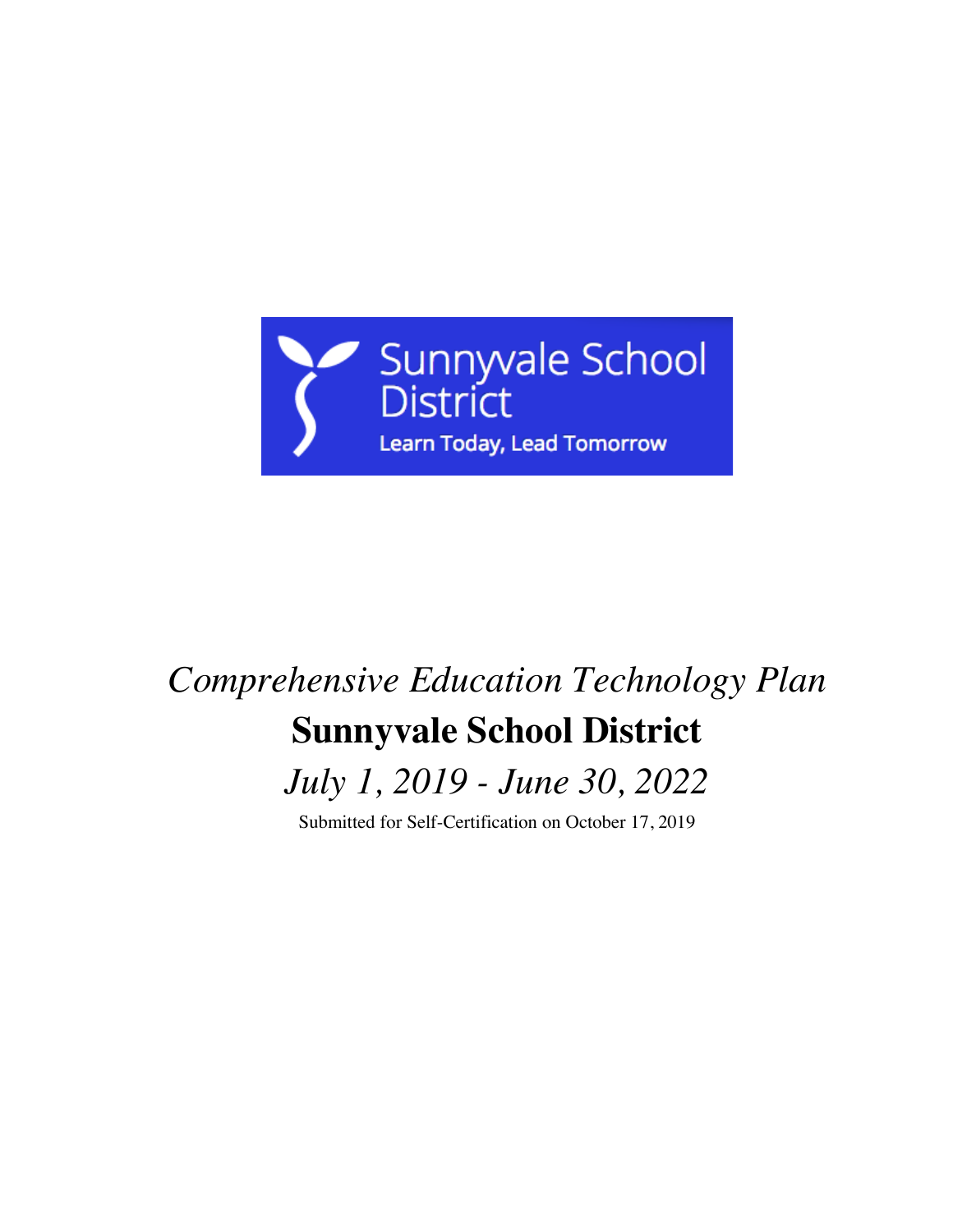### Table of Contents

| <b>Executive Summary</b>                                                                                                                                                                                                                                                                                                                                                                                                                        |                |  |  |
|-------------------------------------------------------------------------------------------------------------------------------------------------------------------------------------------------------------------------------------------------------------------------------------------------------------------------------------------------------------------------------------------------------------------------------------------------|----------------|--|--|
| <b>Section 1. PLAN BACKGROUND CRITERIA:</b>                                                                                                                                                                                                                                                                                                                                                                                                     | $\overline{7}$ |  |  |
| The plan should guide the LEA's use of education technology for the next three years.                                                                                                                                                                                                                                                                                                                                                           |                |  |  |
| 1a. Provide a brief overview of the LEA, its location and demographics and/or share a link<br>to the LEA's website.                                                                                                                                                                                                                                                                                                                             | 7              |  |  |
| 1b. Describe how a variety of stakeholders from within the LEA and the community-at-<br>large participated in the planning process.                                                                                                                                                                                                                                                                                                             | 8              |  |  |
| 1c. Summarize the relevant research and describe how it supports the plan's curricular and<br>professional development goals.                                                                                                                                                                                                                                                                                                                   | 9              |  |  |
| <b>Section 2. CURRICULUM COMPONENT CRITERIA:</b>                                                                                                                                                                                                                                                                                                                                                                                                | 12             |  |  |
| The Plan must establish clear goals and realistic strategy for using telecommunications<br>and information technology to improve education services.                                                                                                                                                                                                                                                                                            |                |  |  |
| 2a. Describe teachers' current access to instructional technology and current use of digital<br>tools.                                                                                                                                                                                                                                                                                                                                          | 12             |  |  |
| 2b. Describe students' current access to instructional technology and current use of digital<br>tools. Include a description about the LEA policy, practices, and/or replacement<br>policy that ensures equitable technology access for all students.                                                                                                                                                                                           | 12             |  |  |
| 2c. Describe goals and an implementation plan, with annual activities, for using<br>technology to improve teaching and learning. Describe how these goals align to the<br>LEA's curricular goals that are supported by other plans. Describe how the LEA's<br>budget/Local Control and Accountability Plan (LCAP) supports these goals, and<br>whether future funding proposals or partnerships may be needed for successful<br>implementation. | 13             |  |  |
| 2d. Describe goals and an implementation plan, with annual activities, for how and when<br>students will acquire the technology skills and information literacy skills needed for<br>college and career readiness.                                                                                                                                                                                                                              | 22             |  |  |
| <b>Section 3. PROFESSIONAL DEVELOPMENT COMPONENT CRITERIA:</b>                                                                                                                                                                                                                                                                                                                                                                                  | 24             |  |  |
| The Plan must have a professional development strategy to ensure that staff understands<br>how to use these new technologies to improve education services.                                                                                                                                                                                                                                                                                     |                |  |  |
| 3a. Summary of the teachers' and administrators' current technology proficiency and<br>integration skills and needs for professional development.                                                                                                                                                                                                                                                                                               | 24             |  |  |
| 3b. Goals and an implementation plan, with annual activities, for providing professional<br>development opportunities based on an LEA needs assessment.                                                                                                                                                                                                                                                                                         | 24             |  |  |
| Section 4. INFRASTRUCTURE, HARDWARE, TECHNICAL SUPPORT, SOFTWARE,<br>and ASSET MANAGEMENT COMPONENT CRITERIA:                                                                                                                                                                                                                                                                                                                                   | 28             |  |  |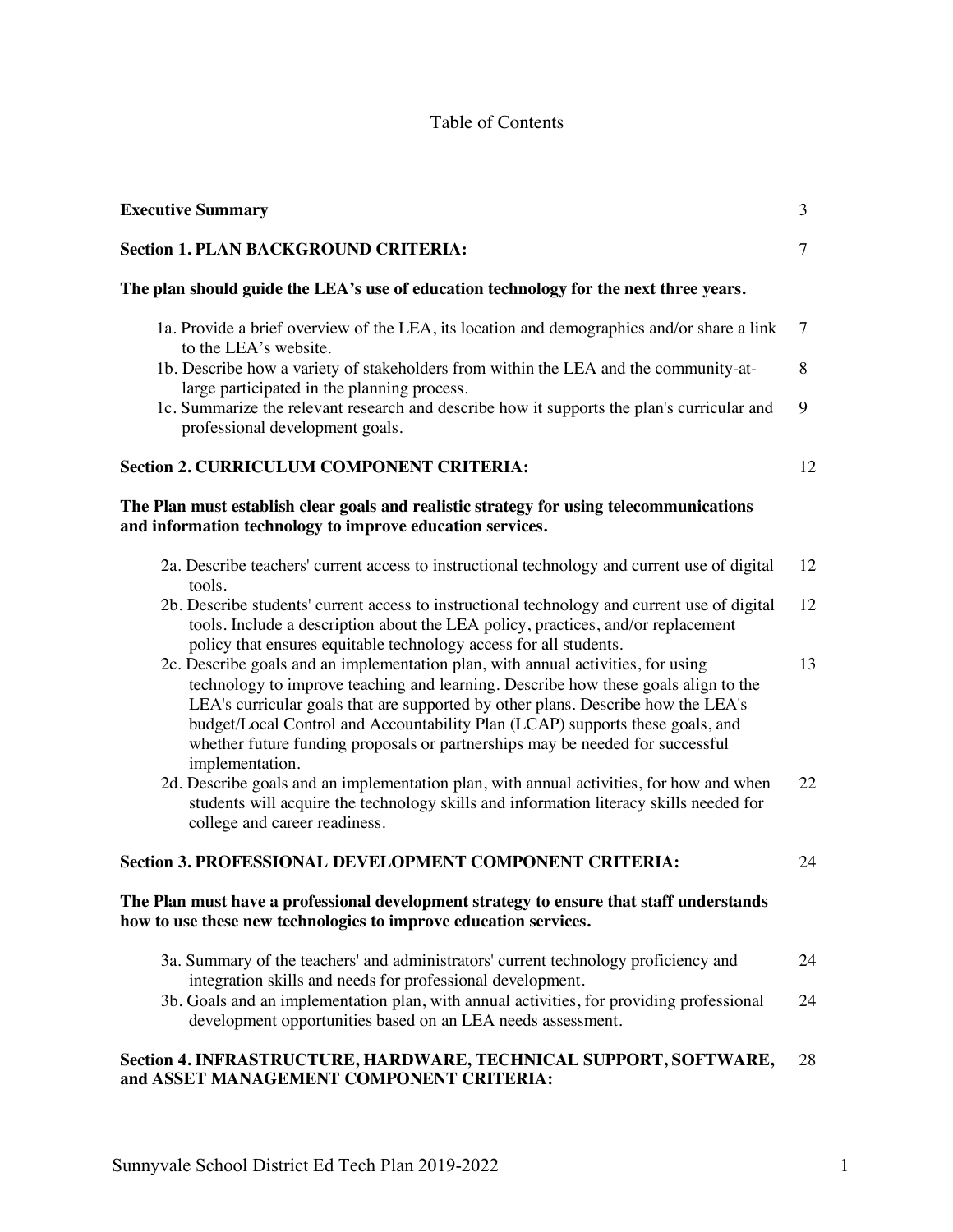#### **The Plan must include an assessment of the telecommunication services, hardware, software, asset management, and other services that will be needed to improve education services.**

- 4a. Describe the existing hardware, Internet access, electronic learning resources, technical support, and asset management already in the LEA that will be used to support the Curriculum and Professional Development Components of the plan.
- 4b. Describe the technology hardware, electronic learning resources, networking and telecommunications infrastructure, physical plant modifications, technical support, and asset management needed by the LEA's teachers, students, and administrators to support the activities in the Curriculum and Professional Development components of the plan.

#### **Section 5. MONITORING AND EVALUATION COMPONENT CRITERIA:** 32

#### **The plan must include an evaluation process that enables the school to monitor progress toward the specific goals and make mid-course corrections in response to new developments and opportunities as they arise.**

- 5a. Describe the process for evaluating the plan's overall progress and impact on teaching and learning. 32
- 5b. Describe the schedule for evaluating the effect of plan implementation, including a description of the process and frequency of communicating evaluation results to tech plan stakeholders. 32

#### **Resource**

R-1. ISTE Student Standards - https://www.iste.org/standards/for-students

#### **Appendix**

| A-1. Summary of Responses – Ed Technology Plan Stakeholder Meeting – 04.11.19 | A-1. |
|-------------------------------------------------------------------------------|------|
| A-2. Board Study Session Feedback - 08.22.19                                  |      |

28

30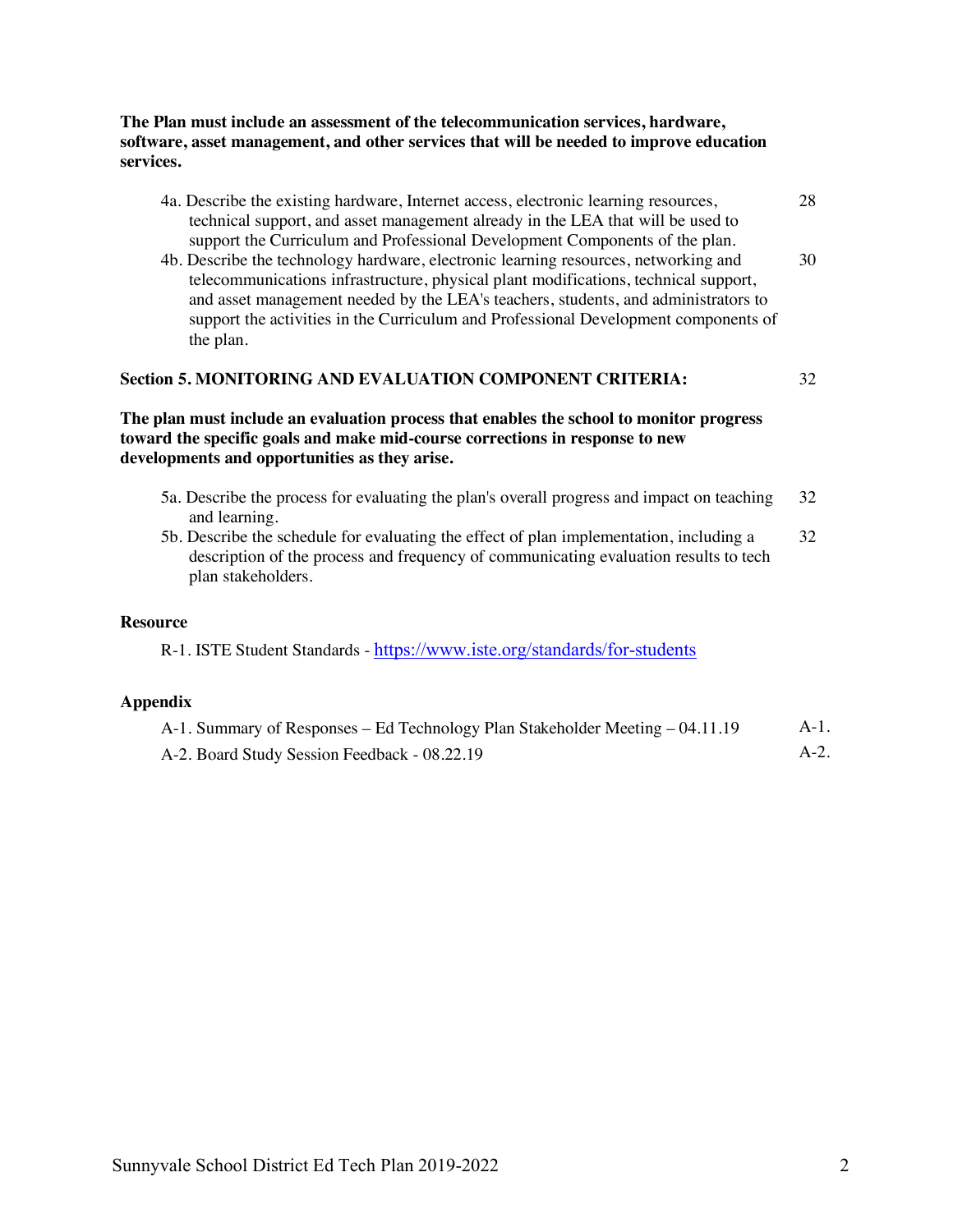### **Sunnyvale Education Technology Plan 2019-2022 Executive Summary**

The Sunnyvale School District (SSD) has provided student access to technology via a successful 1:1 (student:device) initiative at all school sites. This ratio was accomplished several years ago; however, studies show that access alone does not translate into an effective use of instructional technology. Some reasons for low levels of instructional technology usage include the need for teacher professional development regarding the effective use of instructional technology, time for teachers to learn and manage the technology in the classroom, and resources, such as technical support. (Educational Technology: A Review of the Integration, Resources, and Effectiveness of Technology in K-12 Classrooms. http://jite.informingscience.org/documents/Vol14/JITEv14ResearchP397- 416Delgado1829.pdf).

Additionally, a new digital divide has emerged amongst students who produce, collaborate and communicate using technology as opposed to those who utilize devices to passively consume content. Studies have shown that just providing access alone does not address this digital divide; rather, the answer lies in pairing technical training with effective instructional practices. (National Education Technology Plan 2017. https://tech.ed.gov/netp/ learning/). Recognizing this, SSD is ready to focus on measures to increase instructional technology integration in all school sites, as well as address equity and Social and Emotional Learning principals to ensure college and career readiness for its students.

For the 2019-2020 school year, The SSD Board of Education established the following goals:

- Examine all district practices through an equity lens
- Focus on Social Emotional Learning for students and staff
- Identify the root causes of low performance and close the academic achievement gap
- Ensure the meaningful use of instructional technology across grade levels

The Education Technology Plan Steering Committee, comprised of a wide group of stakeholders including principals, teachers, Information Technology staff, and District administrators met monthly during the winter and spring of the 2018-2019 school year to examine the current policies, practices, and usage of education technology throughout the district to develop education technology (Ed Tech) plan goals and a roadmap for instructional technology integration.

The revised SSD Ed Tech plan goals for teaching and learning are:

- 1. Students will become empowered learners who take an active role in choosing tools to achieve and demonstrate competency in their learning goals.
- 2. As empowered learners, students will recognize the rights and responsibilities of living in an interconnected digital world, and will be safe, legal and ethical digital citizens.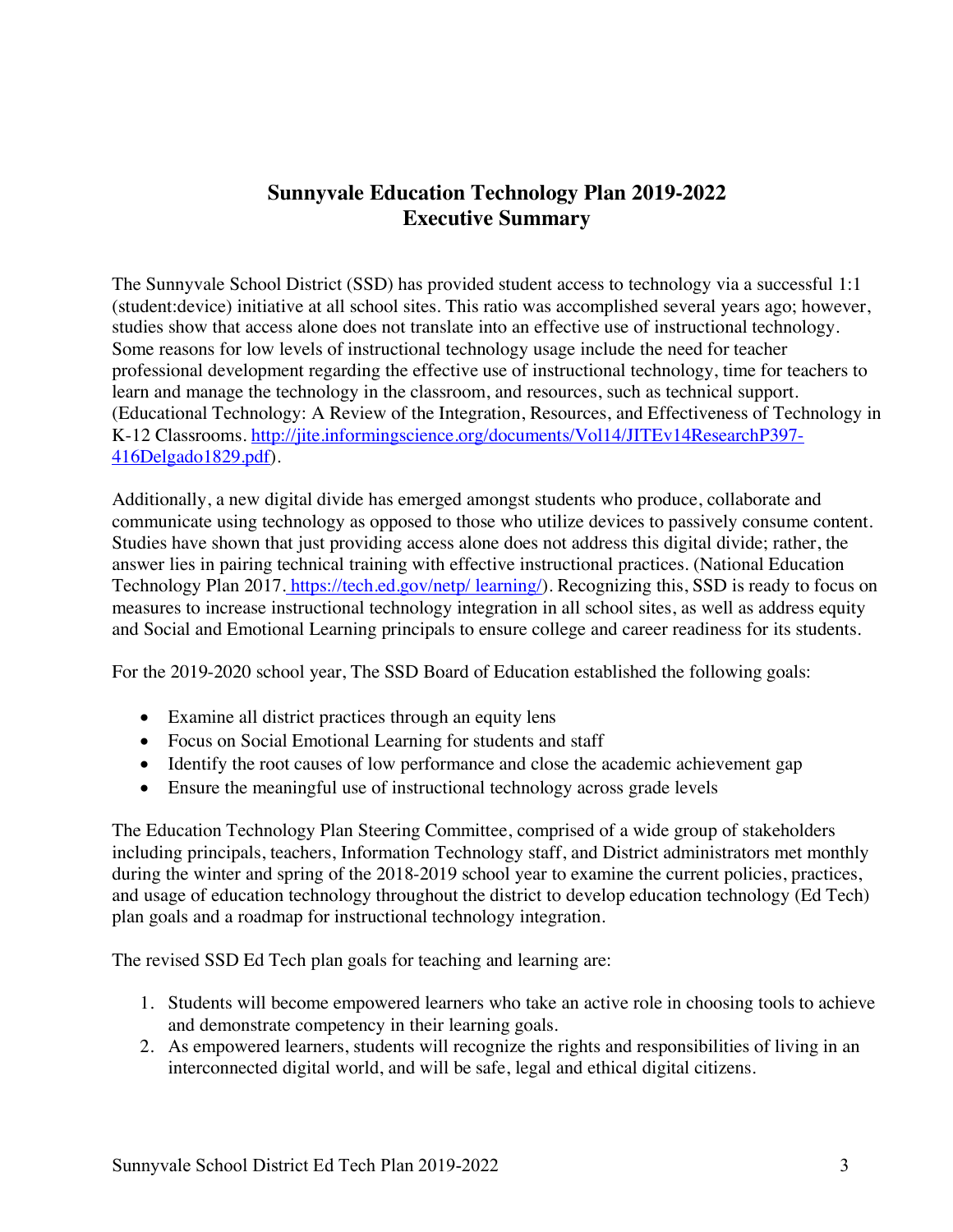3. SSD will support a learning environment, including infrastructure, professional development, and device access, conducive for developing empowered learners

At SSD, empowered learners are students with:

- Goal setting opportunities to create learning goals in conjunction with teachers who identify and communicate learning outcomes aligned to standards;
- Choice and collaboration to communicate their learning;
- Organized resources curated by teachers with student access to review and revise;
- Feedback opportunities from/to peers and teachers based on clear skills;
- Portfolios to demonstrate learning, including some specific skills defined to address equity for all students.

The initial Ed Tech plan goals were aligned to district goals and then presented to a large group of stakeholders, including parents, students and community members at two separate meetings for their input and review. At the initial meeting, stakeholders convened in mixed groups to answer the following questions:

- What role does technology play in supporting student learning?
- How can students, parents and staff play a role in protecting data privacy and network security?
- What are ways to provide relevant ed tech professional development that meets the needs of all teachers?
- What are the essential technology skills for students?
- How can technology increase partnering with our parent community?
- What will students do with devices and applications, and how can the district provide ongoing support?

Feedback was gathered and incorporated into the Implementation Plan Activities for review by the larger group of stakeholders at a second meeting where stakeholders convened in like groups. Stakeholder groups echoed students should become active producers rather than consumers, concerns around data privacy, and the need for added instructional technology support for teachers to increase effective instructional use and ensure an equitable learning experience for all students. SSD does an excellent job in communicating with stakeholders and this communication will be ongoing. Minor refinement of goals and further refinement of plan activities took place based on stakeholder feedback.

Finally, the Board of Education was guided through a study session held in August 2019 to review the Technology Plan process, accumulated stakeholder feedback, and provide input on the goals and objectives of the plan prior to plan adoption.

#### **Year 1 Implementation Activity Highlights**

To implement plan goals, the district will conduct a survey to collect data from students and staff regarding technology use at all school sites. This information will be used to identify key priorities and establish a baseline to determine the impact of key initiatives and professional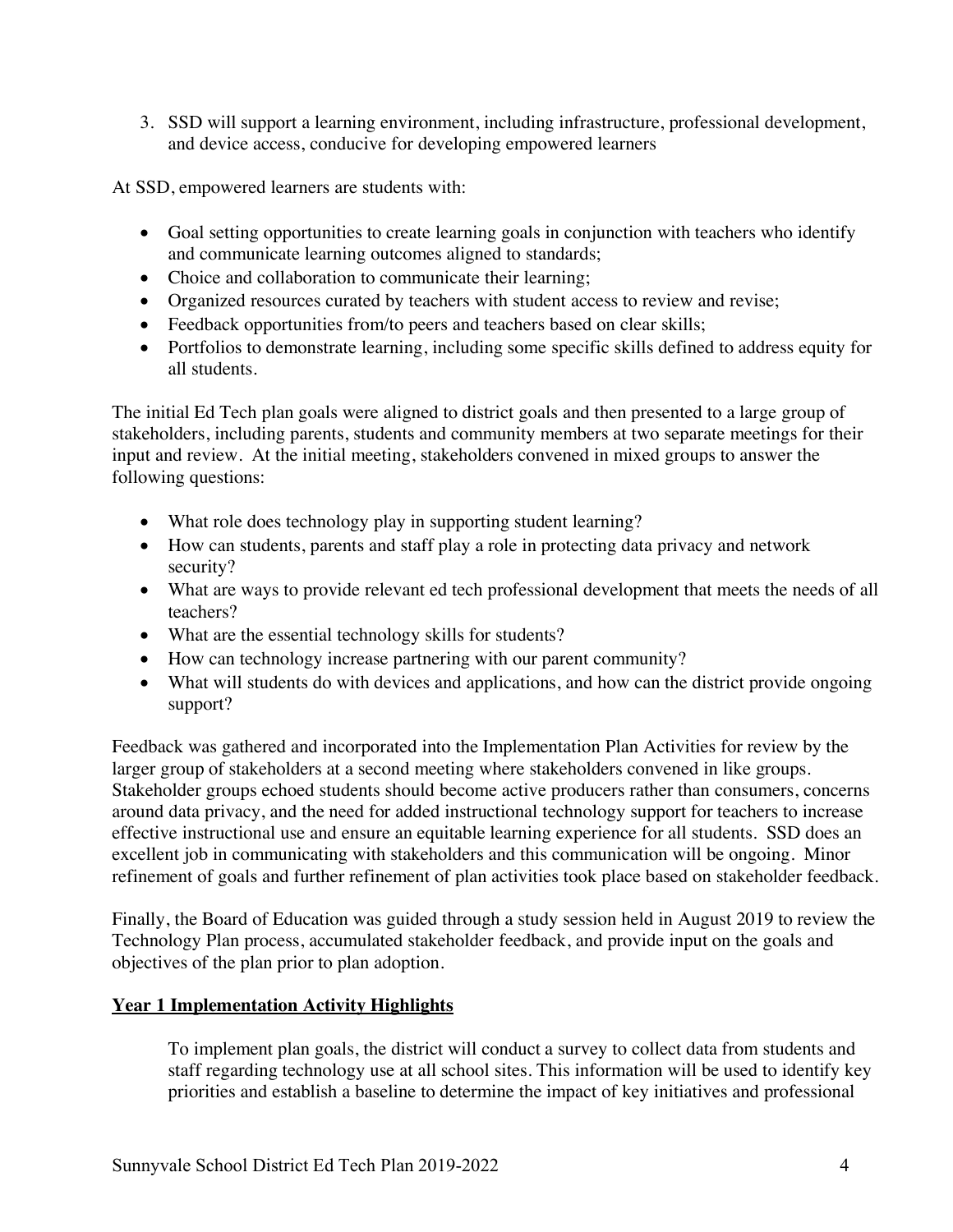learning over time. Key metrics include the instructional use of technology in the classroom, staff professional development, and tech support needs. Meetings with site representatives and district administrators will take place at each school site to ascertain individual needs.

With a focus on equity for all students, the SSD Steering Committee will meet to further define and document the empowered learner and what students will need and do with appropriate educational technologies, set expectations by grade level, and review/revise policies and practices to ensure alignment with teaching and student learning outcomes. SSD will identify a process to ensure the consistent delivery of digital citizenship instruction at each school site, and to begin fostering a climate of positive student stewardship.

Finding ways to provide additional support for teachers and ongoing communication with all stakeholders will remain a priority. As the District's technology continues to age, current technology has the potential to become obsolete faster as advancements in operating systems (both Chrome and MacOS) are rending older processors/hardware useless at an accelerated pace, so the district will need to proactively refresh student and staff devices.

Lastly, the Steering Committee will need to identify upcoming trends that will require instructional technology to implement, including assessments, curriculum adoptions, and the implementation of the Computer Science Standards K-12.

#### **Year 2 Implementation Activity Highlights**

SSD will continue and build upon Year 1 activities with a focus on the instructional use of technology in the classroom, implementing a districtwide technology professional development opportunity, and increased tech support.

Added activities will include expanding data privacy knowledge for students and parents, and ensuring data privacy policies identified in Year 1 and ensuing practices are consistently in place to protect students and staff.

Social and Emotional Learning alignment with digital citizenship will begin.

#### **Year 3 Implementation Activity Highlights**

SSD will continue years 1 and 2 activities and introduce any activities not addressed in earlier years.

Additional activities in the areas of Empowered Learners, Digital Citizenship, Data Privacy, Parent/Community Engagement, Monitored Anywhere, Anytime Access can be found in the draft plan.

Professional learning goals for staff are:

1. The district and site leaders will continue to model Google Drive tools and encourage teacher use of Google Classroom with students.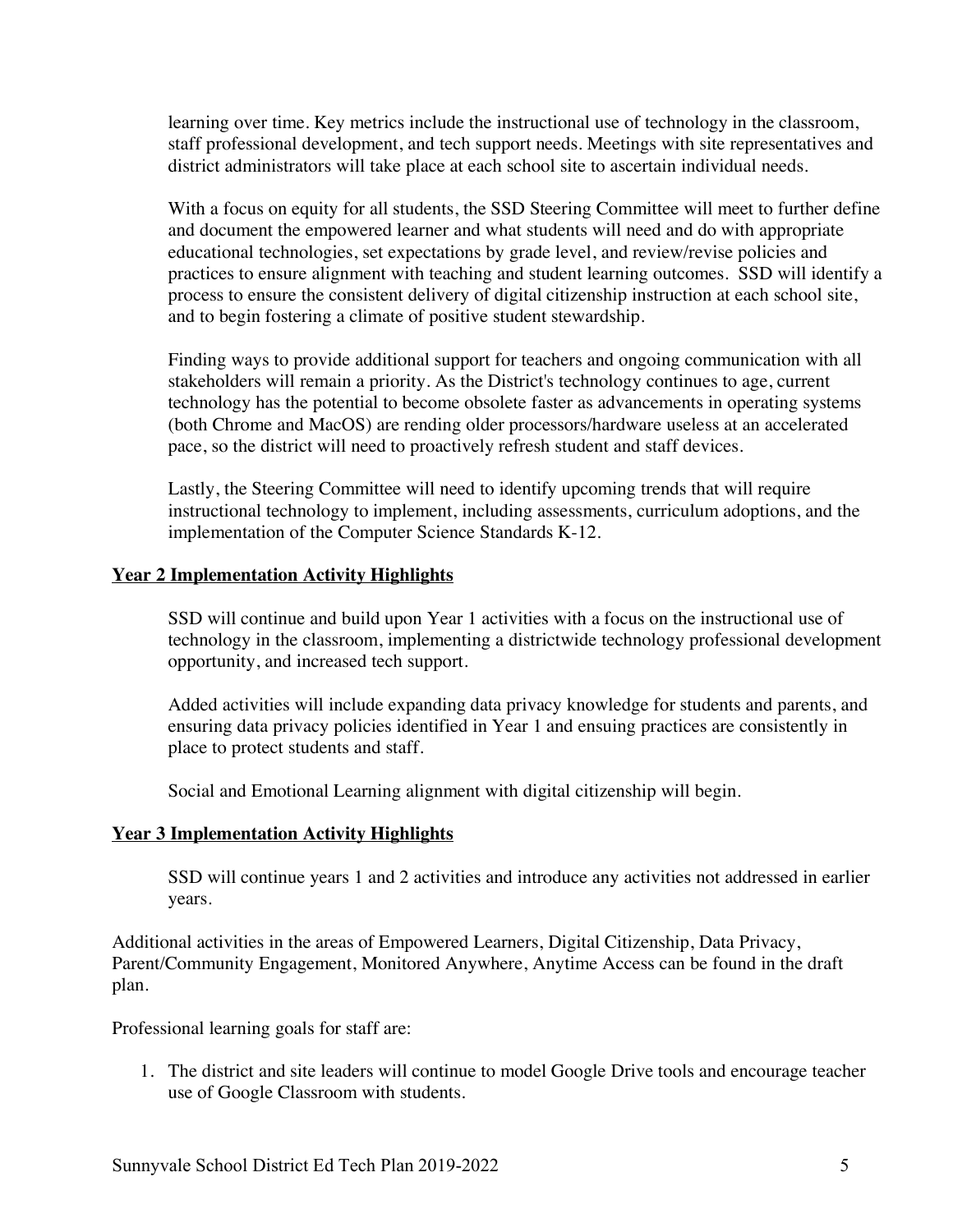- 2. The district and site leaders will continue to support professional development learning opportunities, such as Google Teacher Certification and Leading Edge Certification as a way to increase proficiency and support equity for students.
- 3. The district and site leaders will continue to support teachers with professional development opportunities regarding the effective use of instructional technology. This support should take the form of setting a learning goal of increased proficiency based on the teacher's selfidentified level of proficiency and movement along that personal continuum.

Highlights of Implementation Plan Activities for Professional Learning include:

- Implement site based educational technology team/support for learning communities in the classroom
	- o Support increased use of appropriate technologies in classrooms with increased sitebased tech integration
		- Expand on-site support
		- **•** Increase assistance with tech integration lesson creation and delivery
		- Increase opportunities to visit other classrooms
		- Allow coach to teach and model lessons for teachers
		- Identify best instructional practices using ed tech and share/scale
		- Support consistent training and use of resources
		- Share vetted resources
	- o Tap into teacher skills wherever colleagues are to build capacity
		- Provide real time support for colleagues
		- Promote collaborative co-teaching rather than silo teaching
- Continue/expand use of Google Classroom for communication and collaboration (teacher to student and peer to peer)

While SSD infrastructure is current due to ongoing physical refurbishments, technical support could be improved to better support teachers and staff. There is a need for greater instructional technology integration support to improve teacher skills and meaningful use of technology, e.g. to create and model lessons for teachers, and for mentoring by site colleagues.

Ongoing monitoring of the plan's success and needed revisions will be ongoing, no less than annually by the Ed Tech Plan Steering Committee and stakeholder feedback.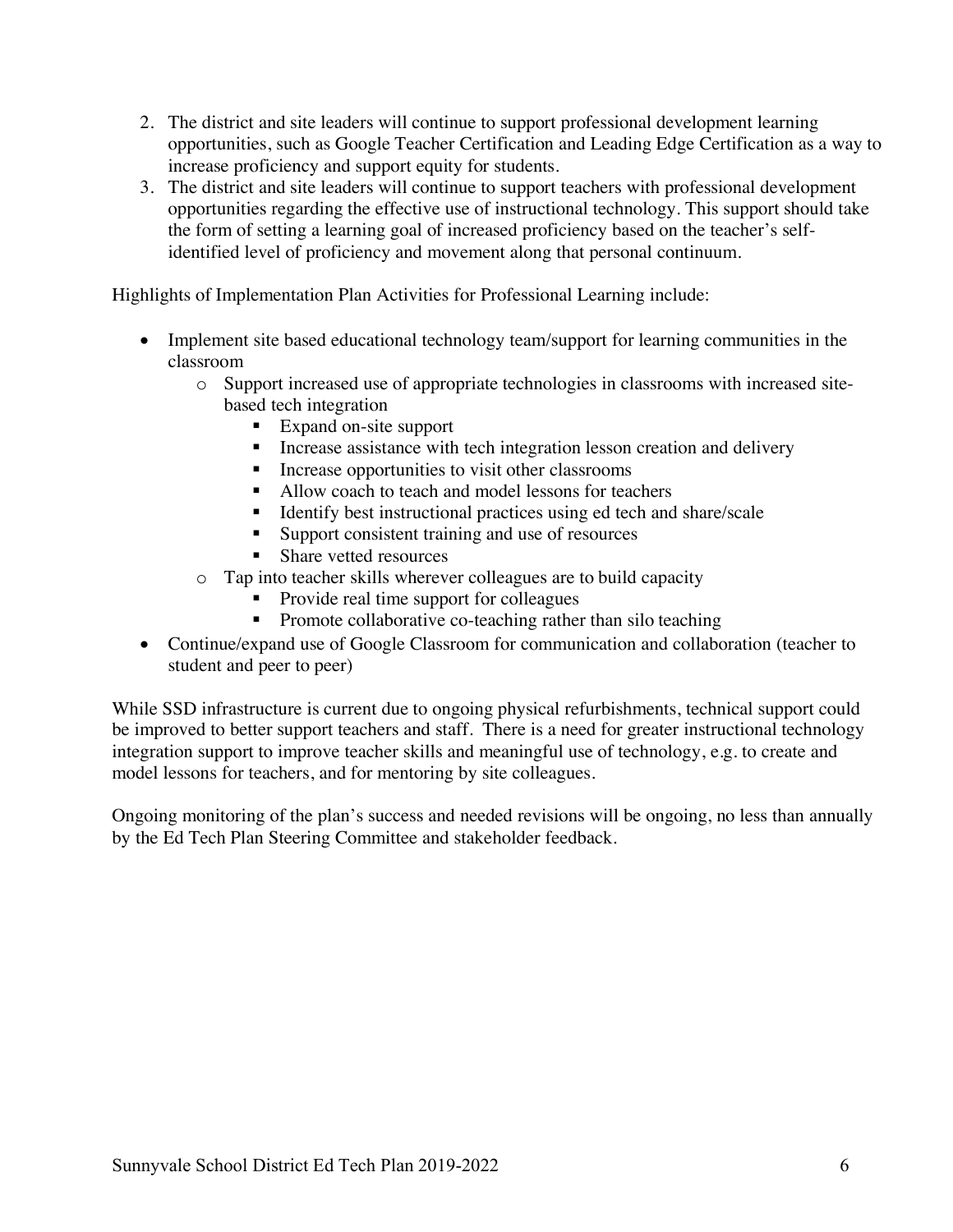### **Section 1. PLAN BACKGROUND CRITERIA:**

*The plan should guide the LEA's use of education technology for the next three years.*

#### **1a. Provide a brief overview of the LEA, its location and demographics and/or share a link to the LEA's website.**

The Sunnyvale School District aims to build on each child's individual strengths and learning styles, providing a well-rounded education that focuses on our students' needs, both academic and socialemotional.

Our mission is to prepare each and every one of our students with a strong foundation of skills and knowledge to succeed in their educational pursuits. To enable each student to achieve, we start with a challenging curriculum and excellent instruction; further, we support students' social-emotional needs, provide differentiated and individualized instruction, and use regular assessments to evaluate and enhance instruction.

In the Sunnyvale School District, we know that all students can learn and achieve, and we believe that it is our responsibility to ensure that they do. To accomplish this, we use the Seven Correlates of Effective Schools to guide our programs and practices. The Seven Correlates of Effective Schools is an outcome-driven educational model based on research conducted by Harvard University. The model identified the characteristics shared by schools in which all students achieve.

Those characteristics cover topics ranging from classroom organization, to frequency of learning assessments, to time allocated for student work, and more. When applied simultaneously, these characteristics (the "correlates") create a comprehensive and highly effective learning system that increases the likelihood of learning success for all students regardless of personal circumstances, socioeconomic differences, or cultural diversity. That means the bar is raised for every student at every school, resulting in greater learning achievement for all.

The Sunnyvale School District team includes approximately 940 highly qualified educators, administrators and support staff whose primary goal is to enable the approximately 6,800 students enrolled in our schools to achieve academic success. Our district has experienced steady enrollment growth over the past few years, and this trend is expected to continue for the foreseeable future.

Our district is comprised of four preschools, eight elementary schools serving students in Kindergarten through fifth grade, and two middle schools serving students in sixth through eighth grade. About twothirds of the K-8 students who live in the City of Sunnyvale are within the boundaries of the Sunnyvale School District. Sunnyvale is located in the northwestern section of Santa Clara County, the heart of the Santa Clara Valley. This area is home to many of the largest and most progressive electronics firms in the nation and is often referred to as "Silicon Valley."

The Sunnyvale School District is proud to have earned a number of state and national awards for our program, including National Blue Ribbon Schools, which recognizes schools throughout the country that display either dramatic improvement or high levels of performance, and California Distinguished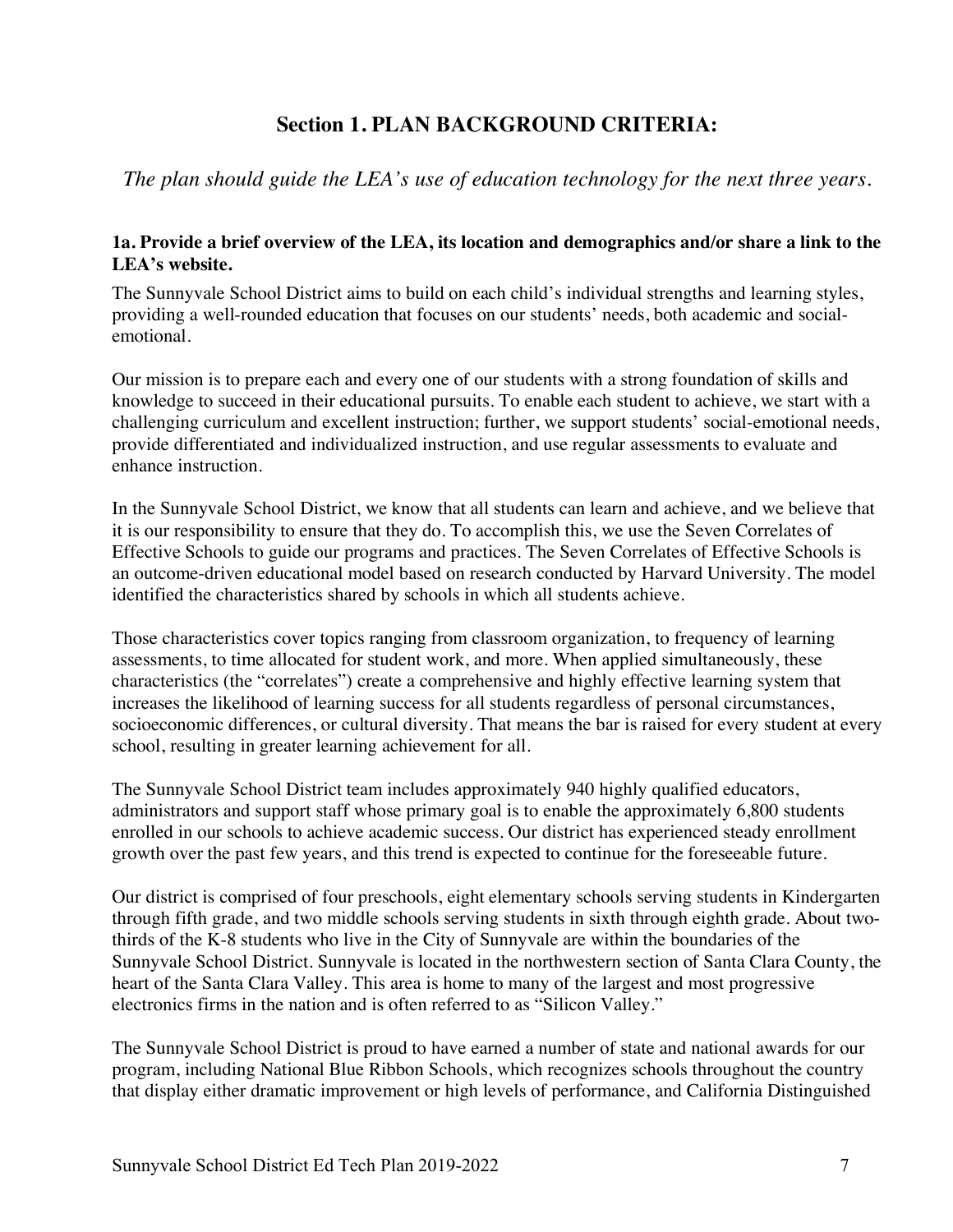Schools, which honor exemplary and inspiring public schools that have demonstrated significant gains in narrowing the achievement gap.

| California Distinguished<br>Schools | Governor's Reading<br>Award | <b>National Blue Ribbon</b><br>Schools | Gold Ribbon<br>Schools   |
|-------------------------------------|-----------------------------|----------------------------------------|--------------------------|
| <b>Cherry Chase</b><br>Elementary   | <b>Bishop Elementary</b>    | <b>Cherry Chase</b><br>Elementary      | Cumberland<br>Elementary |
| Columbia Middle                     | Cumberland                  | Sunnyvale Middle                       | San Miguel               |
|                                     | Elementary                  |                                        | Elementary               |
| <b>Cumberland Elementary</b>        | San Miguel                  |                                        | <b>Vargas Elementary</b> |
|                                     | Elementary                  |                                        |                          |
| <b>Ellis Elementary</b>             |                             |                                        | Columbia Middle          |
| Fairwood Explorer                   |                             |                                        | Sunnyvale Middle         |
| Lakewood Elementary                 |                             |                                        |                          |
| San Miguel Elementary               |                             |                                        |                          |
| Sunnyvale Middle                    |                             |                                        |                          |
| Vargas Elementary                   |                             |                                        |                          |

Added information may be found here: https://www.sesd.org/.

#### **1b. Describe how a variety of stakeholders from within the LEA and the community-at- large participated in the planning process.**

This plan covers the period from July 1, 2019 to June 30, 2022. The 2018-2019 school year has been primarily a planning year, during which stakeholders were brought together to provide input into the creation of this plan. Intended as a dynamic roadmap for integrating education technology into Sunnyvale schools, this plan will be reviewed annually, and will include discussions with stakeholders to provide detailed data on the effectiveness of key strategies and activities.

To facilitate the writing of this plan, SSD convened a Steering Committee comprised of:

- Al Bacalso, Information Services Technician
- Theresa Balin, Teacher, Columbia Middle School
- Pam Cheng, Principal, Lakewood Elementary School
- Dana Greenspan, Educational Technology Consultant
- Sharon Lesec, Teacher, Columbia Middle School
- Jeremy Nishihara, Manager of Information Systems and Human Resources
- Camille Sarna, Special Education Instructional Coach
- Nabil Shahin, Principal, Sunnyvale Middle School
- Rob Smiley, Chief Operations Officer
- Jonathan Watts, Technology Integration Specialist

The Steering Committee met monthly and facilitated two large community meetings attended by students, parents, teachers, site administrators, district staff, district administrators, and Board members. The purpose of these meetings was to seek broad stakeholder input and provide feedback.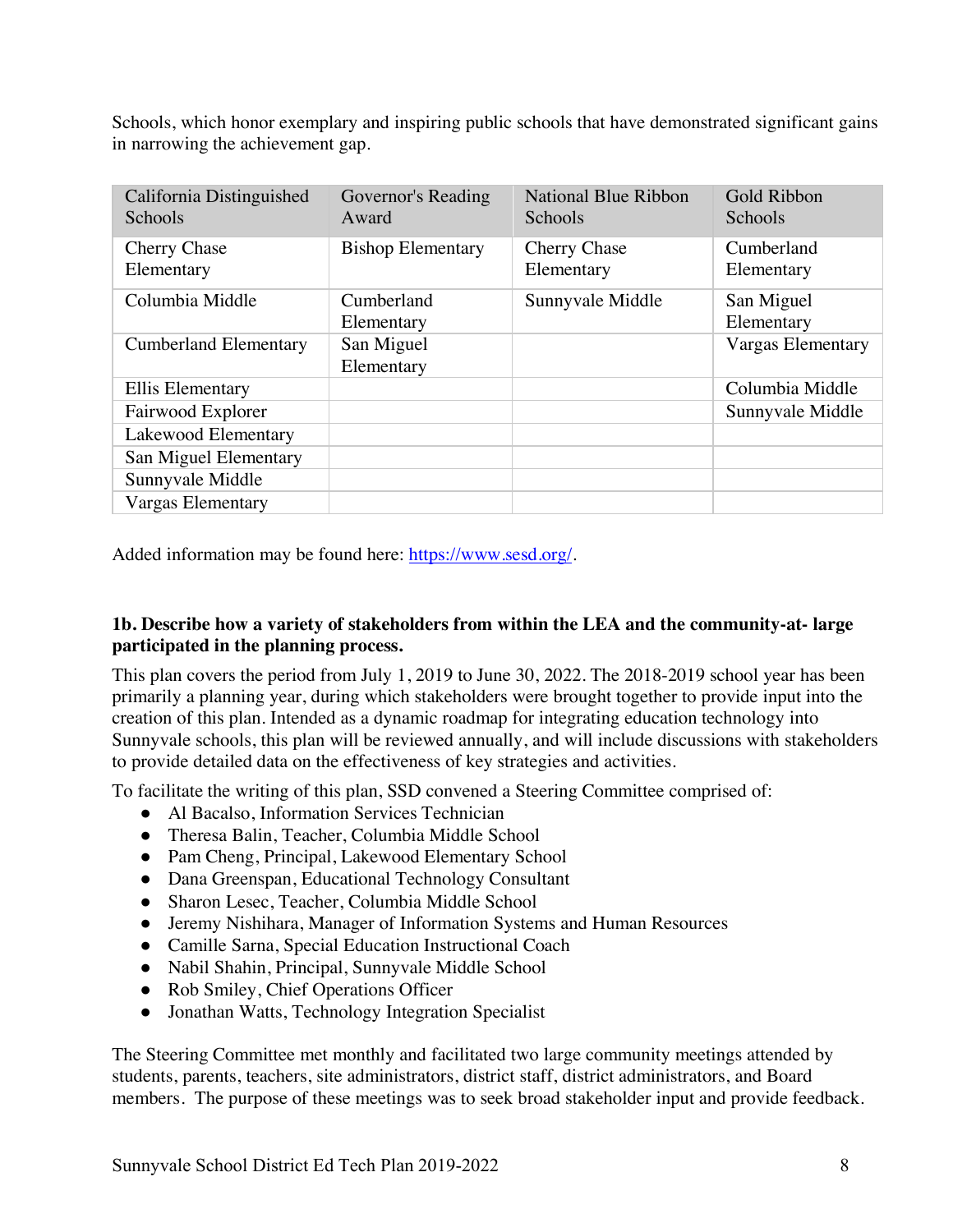During the first meeting, more than 50 stakeholders, including many students, met in mixed groups to answer a series of questions and share out responses to the entire group. The questions were:

- 1. What role does technology play in supporting student learning?
- 2. How can students, parents and staff play a role in protecting data privacy and network security?
- 3. What are ways to provide relevant ed tech professional development that meets the needs of all teachers?
- 4. What are the essential technology skills for students?
- 5. How can technology increase partnering with our parent community?
- 6. What will students do with devices and applications, and how can the district provide ongoing support?

A month later, stakeholders returned to review all responses that had been categorized and converted into draft Implementation Activities. During this second meeting, stakeholders met in like groups to prioritize and add new activities that were instrumental in driving action items over the next three years.

The plan was shared with the Board of Education at a planning meeting, and then shared with the community for final review. The plan was submitted for self-certification on October 17, 2019.

#### **1c. Summarize the relevant research and describe how it supports the plan's curricular and professional development goals.**

This comprehensive Educational Technology Plan is the result of a collaborative process that included meetings of various stakeholders, as well as informal planning discussions, working sessions, and internal communications. Discussions have centered on effective research-based methods and strategies that address the particular challenges faced by educators and students. The Sunnyvale Education Technology Plan places considerable emphasis on the integration of technology in classroom instruction and in self-paced student learning activities as an extremely effective way to improve student achievement, especially for at-risk and special needs populations.

The following summary describes major research findings that support strategies and methods we propose to implement over the next three years.

#### **Prepared Citizens Start as Empowered Students**

*Strategies for Improving Digital Fluency and Increasing Authentic Learning*

Digital fluency goes beyond knowing how to use digital tools; knowing how to connect and leverage a tool for a specific outcome is key. (NMC/COSN HorizonReport, 2017 K-12 Edition). The earlier 2010 Horizon Report found that, "Digital media literacy continues its rise in importance as a key skill in every discipline and profession." They also stated, "People expect to be able to work, learn, and study whenever and wherever they want to." Although much of the findings are geared toward higher education, their findings relate well to the K-12 environment. "The role of the academy — and the way we prepare students for their future lives — is changing. In a 2007 report, the American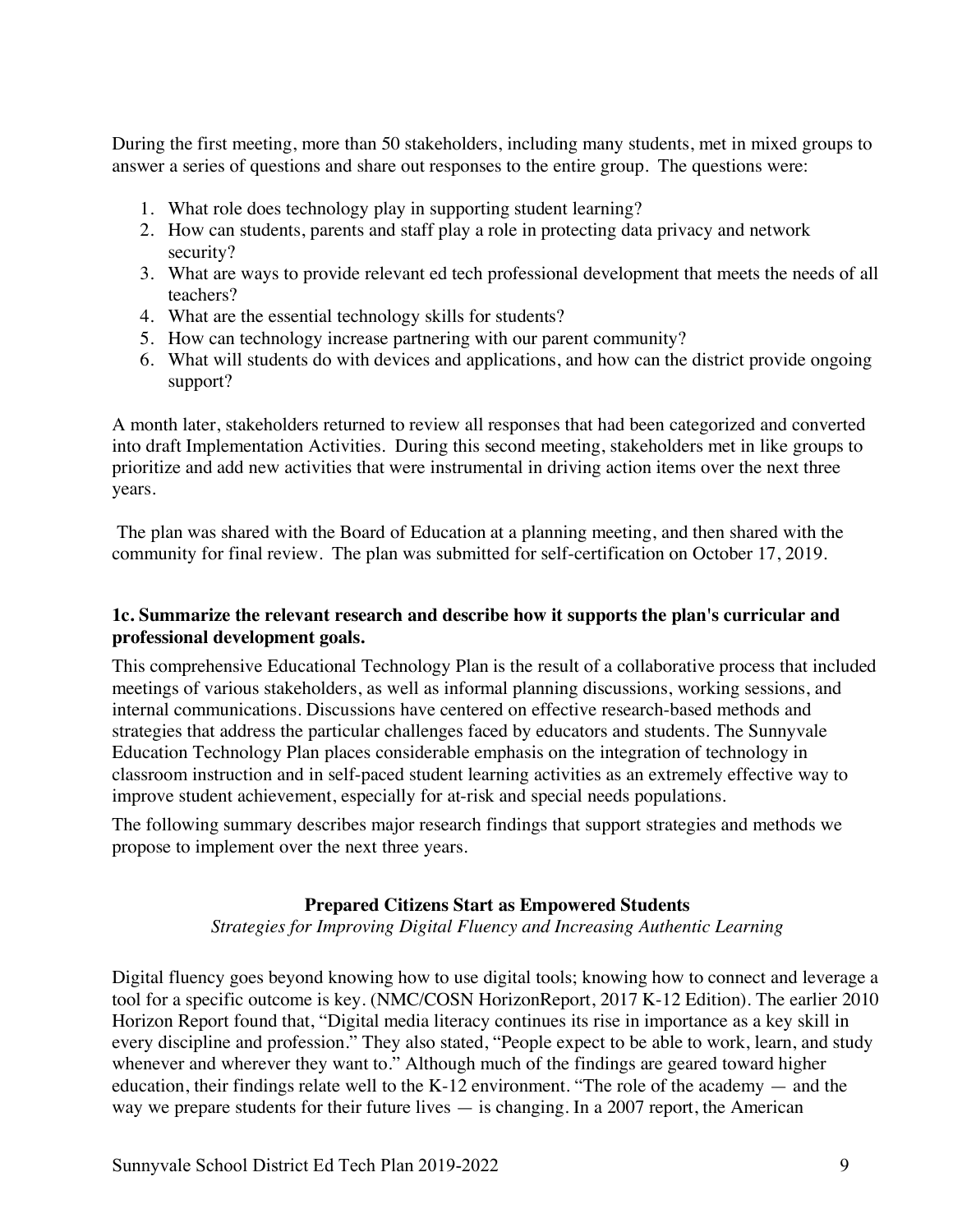Association of Colleges and Universities recommended strongly that emerging technologies be employed by students in order for them to gain experience in 'research, experimentation, problembased learning, and other forms of creative work,' particularly in their chosen fields of study. It is incumbent upon the academy to adapt teaching and learning practices to meet the needs of today's learners; to emphasize critical inquiry and mental flexibility, and provide students with necessary tools for those tasks; to connect learners to broad social issues through civic engagement; and to encourage them to apply their learning to. "Young people with high levels of agency do not respond passively to their circumstances; they tend to seek meaning and act with purpose to achieve the conditions they desire in their own and others' lives." (Ronald F. Ferguson with Sarah F. Phillips, Jacob F. S. Rowley, and Jocelyn W. Friedlander. 2015.)

The CEO Forum School Technology and Readiness Report: Key Building Blocks for Student Achievement in the 21st Century (2001), as reviewed on the CARET site, concludes, "...the effective use to enhance student achievement are based on the four building blocks are alignment, assessment, accountability, and access and analysis. Access and analysis strategies equalize opportunities for all students to use technology to achieve 21st Century skills, based on evaluations of the types of professional development and digital content accessible within a school community."

#### **Enhancing Effectiveness of Teaching and Learning through Technology Integration**

*Technology is most influential when integrated with curriculum and assessment.*

In a review of several studies, the (CEO Forum, 2001) concluded that "technology can have the greatest impact when integrated into the curriculum to achieve clear, measurable educational objectives." The 2016 National Educational Technology Plan states its Teaching with Technology Goal as, "Educators will be supported by technology that connects them to people, data, content, resources, expertise, and learning experiences that can empower and inspire them to provide more effective teaching for all learners." Moving from the "sage on the stage" to the "guide by the side," the role of the teacher shifts, however the role of an effective teachers does not diminish, but remains critical to producing empowered learners (Hannafin, M. J., & Land, S. M. (1997). Sandholtz, J. H., Ringstaff, C., & Dwyer, D. C. (1997).

Findings from Transforming Learning for the 21st Century: An Economic Imperative (Dede, Kote, Nelson, Valez, and Ward, 2005) shared, "A primary challenge for U.S. education is to transform children's learning process in and out of school and to engage student interest in gaining 21st century skills and knowledge, education must align curriculum and learning to a whole new economic model. Linking economic development, educational evolution, workforce development, and strengthened social services is essential to meeting this challenge. The use of successful information technologies in every aspect of education can provide a powerful level for this transformation (Jones, 2003)." They go on to report, "Students' success is largely dependent on the effectiveness of their teachers. Isolated in their classrooms from the rest of society, teachers often have little idea of the skills and knowledge required for, The Partnership for 21st Century Skills has numerous studies on the effectiveness of 21st Century teaching and learning on increased student achievement and engagement at http://www.p21.org/.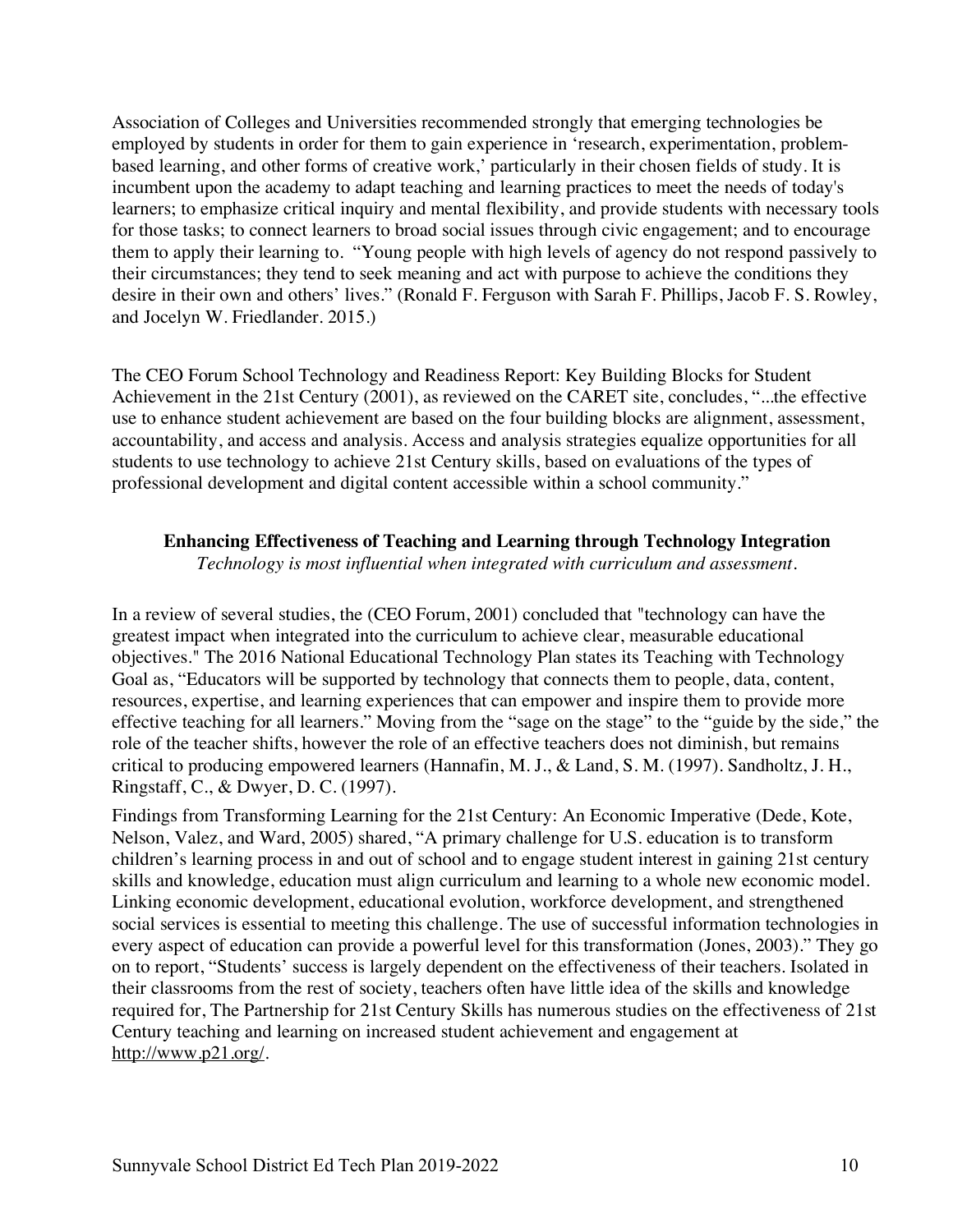#### **Effect of Professional Development on Teacher Use of Technology**

*Effective professional development should be ongoing, both broad-based and targeted, and provide opportunities for follow-up training and collaboration.*

Research clearly indicates that traditional methods of teacher professional development dominated by just-in-case workshops and training seminars fall short in their ability to effect new strategy implementation and therefore impact student learning. In contrast, current research indicates that effective teacher professional development programs include a comprehensive, integrated suite of activities and practices that are grounded in scientific research and have been shown to improve professional practice, which positively impacts student learning and achievement (Hargreaves & Fullan, 2000, Poplin, 2003; Rebora, 2003).

Characteristics of successful professional development programs include access to ongoing training linked directly to classroom practice, provide models and time for practice in the implementation of effective classroom instruction, provide multiple avenues of collaboration, and are embedded within a professional learning community. (Foltos, 2003; Neufeld & Roper, 2003; Rebora, 2003). Successful strategies for fostering technology integration to support student learning include access to instructional resources (that include models, mentors and peers), as well as opportunities for reflection and collaboration (Ertmer, Addison, Lane, Ross & Woods, 1999; Ertmer, 1999).

Studies show that access alone does not translate into an effective use of instructional technology. Some reasons for low levels of instructional technology usage include lack of teacher skills, time for teachers to learn and manage technology, and resources, such as technical support. (Educational Technology: A Review of the Integration, Resources, and Effectiveness of Technology in K-12 Classrooms. http://jite.informingscience.org/documents/Vol14/JITEv14ResearchP397- 416Delgado1829.pdf.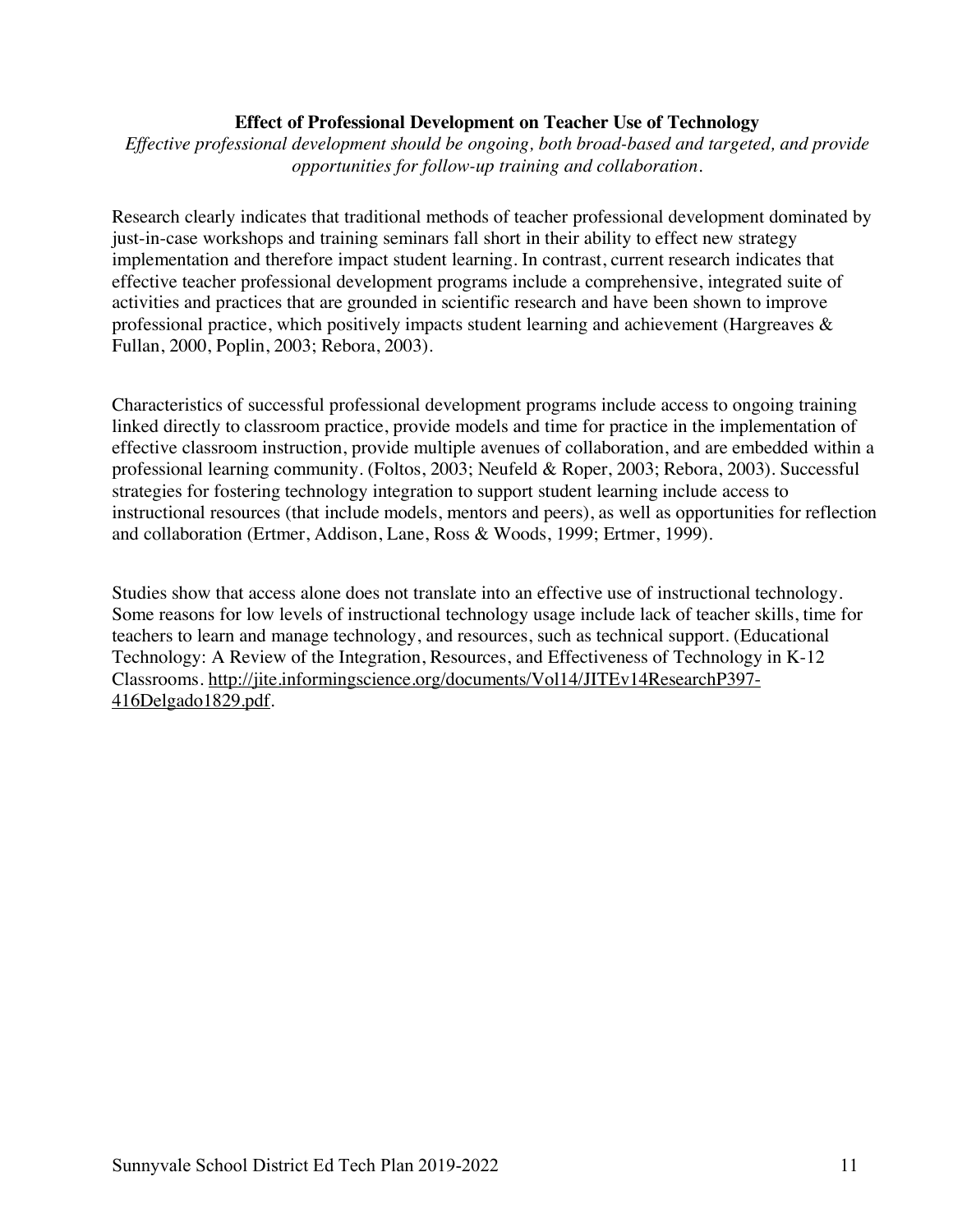### **Section 2. CURRICULUM COMPONENT CRITERIA:**

### *The Plan must establish clear goals and realistic strategy for using telecommunications and information technology to improve education services.*

#### **2a. Describe teachers' current access to instructional technology and current use of digital tools.**

Teacher Access and Use:

All classrooms are equipped with a presentation system using an iPad or doc camera used with an Apple TV or short throw projector. Teachers have the iPad and a laptop/desktop for instruction, productivity, communication and collaboration. Devices are typically refreshed every six years or sooner, if a site is being upgraded.

All teachers have access to GSuite and most utilize Google Classroom for creation, distribution and collection of student assignments and for communication with students. Teachers have access to a variety of digital applications (see Section 4) for instructional use. They incorporate and encourage open-ended projects, aligned to teaching goals; many of which allow students to curate media. Teachers use enterprise solutions, such as Go Guardian, to monitoring student online activity and assist with classroom management. New resources are typically piloted by the site's Ed Tech Team, before site wide adoption. Moving forward, new district wide adoptions of instructional materials will include a digital component.

Additionally, teachers use Gmail for communication with parents and colleagues. Power School, the student information system, is used to track assignments, enter grades and generate report cards. Illuminate is used to create and access local assessments and its data is used to inform instruction. Teachers have individual web pages and use Google Classroom to share information with students. Teachers communicate with parents using Gmail, Power School Parent Portal, and/or the classroom websites. Schools use School Messenger for school wide communication and parents may opt in for added communication via District quarterly newsletters.

#### **2b. Describe students' current access to instructional technology and current use of digital tools. Include a description about the LEA policy, practices, and/or replacement policy that ensures equitable technology access for all students.**

#### Student Access and Use:

In 2014, SSD added the goal of 1 student per 1 device (1:1), which has been largely implemented as of 2019. Students use either an iPad or Chromebook, purchased with site funds. iPads with external keyboards are typically found in primary grades. Chromebook usage is more common in upper elementary grades and middle school, although some elementary sites are iPad only. Students are responsible for ensuring devices are charged throughout the day, and back-up devices are available. All classrooms have a presentation system comprised of an iPad/Apple TV or document camera/short throw projector. Most schools have a computer lab with desktop computers used for special projects.

G-Suite is widely used in grades 3-8, and many students have access to Google Classroom to access and post assignments and communicate with teachers. In grades K-2, students access program-based centers with resources such as Razz Kids and iReady. Typing skills are introduced and reinforced in upper elementary. Additionally, students in grades 3-5 create iMovies using iPads, use Google Docs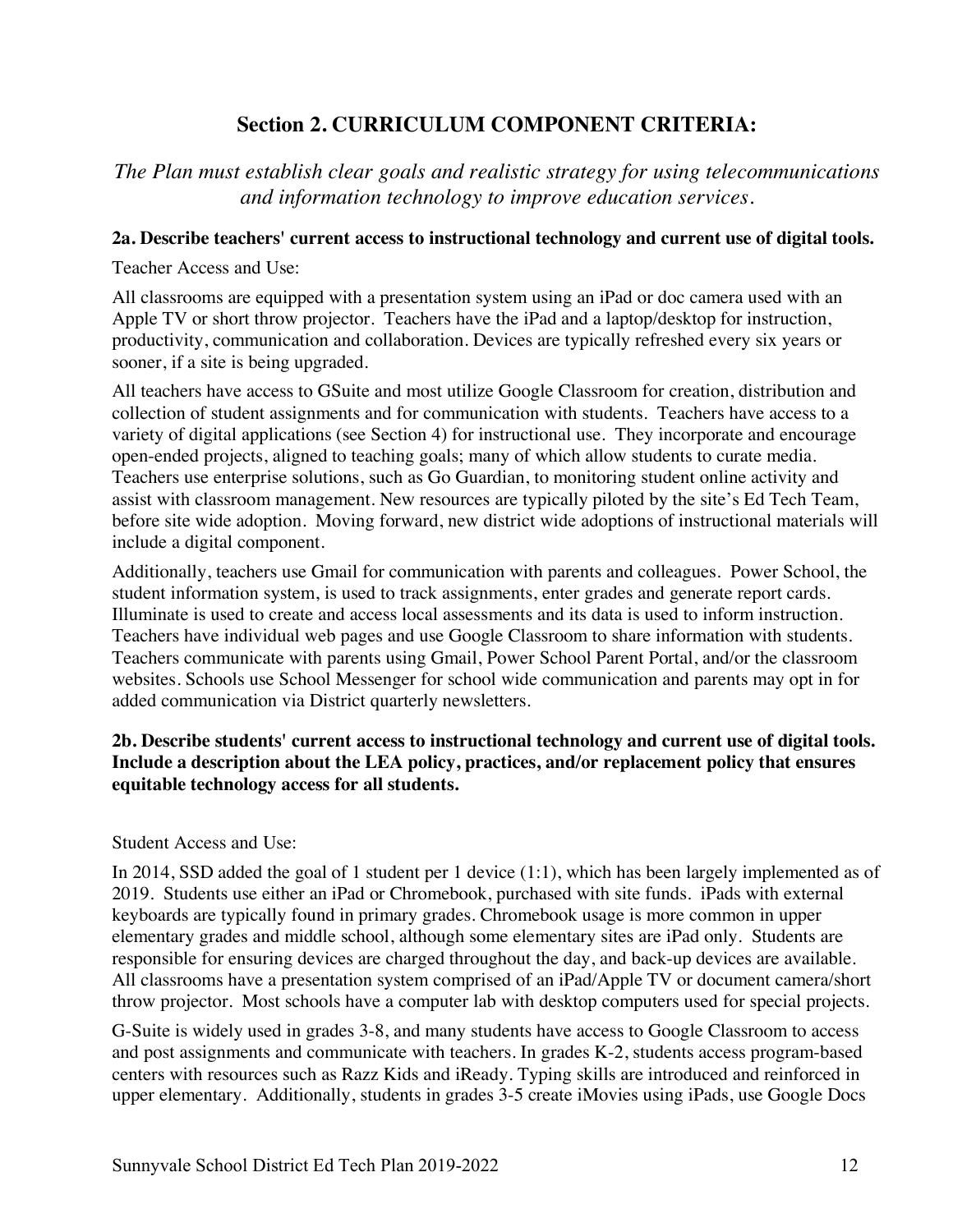for word processing and collaboration, research using the Internet, and participate in basic coding activities. All elementary schools participate in Hour of Code. Middle school students are more active creators than younger students, although this varies depending on site initiatives.

While all students are assigned a Gmail account, they are not generally used in primary grades. The Gmail accounts, activated upon teacher request, have in-domain access only and students cannot access email outside the district domain. Moving forward, core content adoptions will have a digital component. Students take the statewide CAASPP summative assessments online, as appropriate by grade level.

**2c. Describe goals and an implementation plan, with annual activities, for using technology to improve teaching and learning. Describe how these goals align to the LEA's curricular goals that are supported by other plans. Describe how the LEA's budget/Local Control and Accountability Plan (LCAP) supports these goals, and whether future funding proposals or partnerships may be needed for successful implementation.**

Technology, when used appropriately, can be an effective tool to extend learning in and outside the classroom and to provide authentic real world experiences. Technology can bring learning to life and give students experiences they wouldn't otherwise have as they converse with professionals and students from other schools. As students prepare to enter a work force comprised of jobs that may not currently exist, they will need to create, communicate, collaborate, think critically and problem solve. Media information and digital literacy skills are essential, as is the ability to be safe and ethical online producers. Allowing for personalized learning, appropriate education technology affords students an opportunity to demonstrate their understanding in a variety of ways. Intentional use can create a voice for students who might otherwise be reticent to openly share, and technology can level the playing field, especially when supporting students with special needs.

Protecting data privacy is important, especially when providing students access to curated resources. The district's priority to protect student data privacy was echoed by parents attending the stakeholders' meeting. The district is joining the CA Student Data Privacy Alliance and has begun the process of inventorying resources to categorize and compile a list of compliant resources.

After extensive discussion, SSD stakeholders created goals based on the International Society for Technology in Education (ISTE) Standards for Students which mirror district initiatives. These goals are meant to be the beginning of the implementation of the ISTE Standards for students, however they should not require or limit sites should they choose to develop the remaining ISTE standards: Knowledge Constructors, Innovative Designers, Computational Thinkers, Creative Communicators, and/or Global Collaborators.

While today's students use technology daily, they rate themselves as only 47% proficient in knowing how to use the Internet and its tools effectively (Speak Up 2018 Survey Results. https://tomorrow.org/speakup/index.html). To raise student media information literacy, the role of the teacher remains pivotal as students become empowered learners. Teachers understand the learning goals, standards and sequence and can assist students in setting explicit goals to meet these learning outcomes. The teacher will continue to be the most "important learner to motivate and guide students." (Eastin, Delaine. (2019, February 7). "*Begin with the Endless in Mind*." Symposium conducted at Administrative Leadership Day, CSLA Conference, City of Industry.)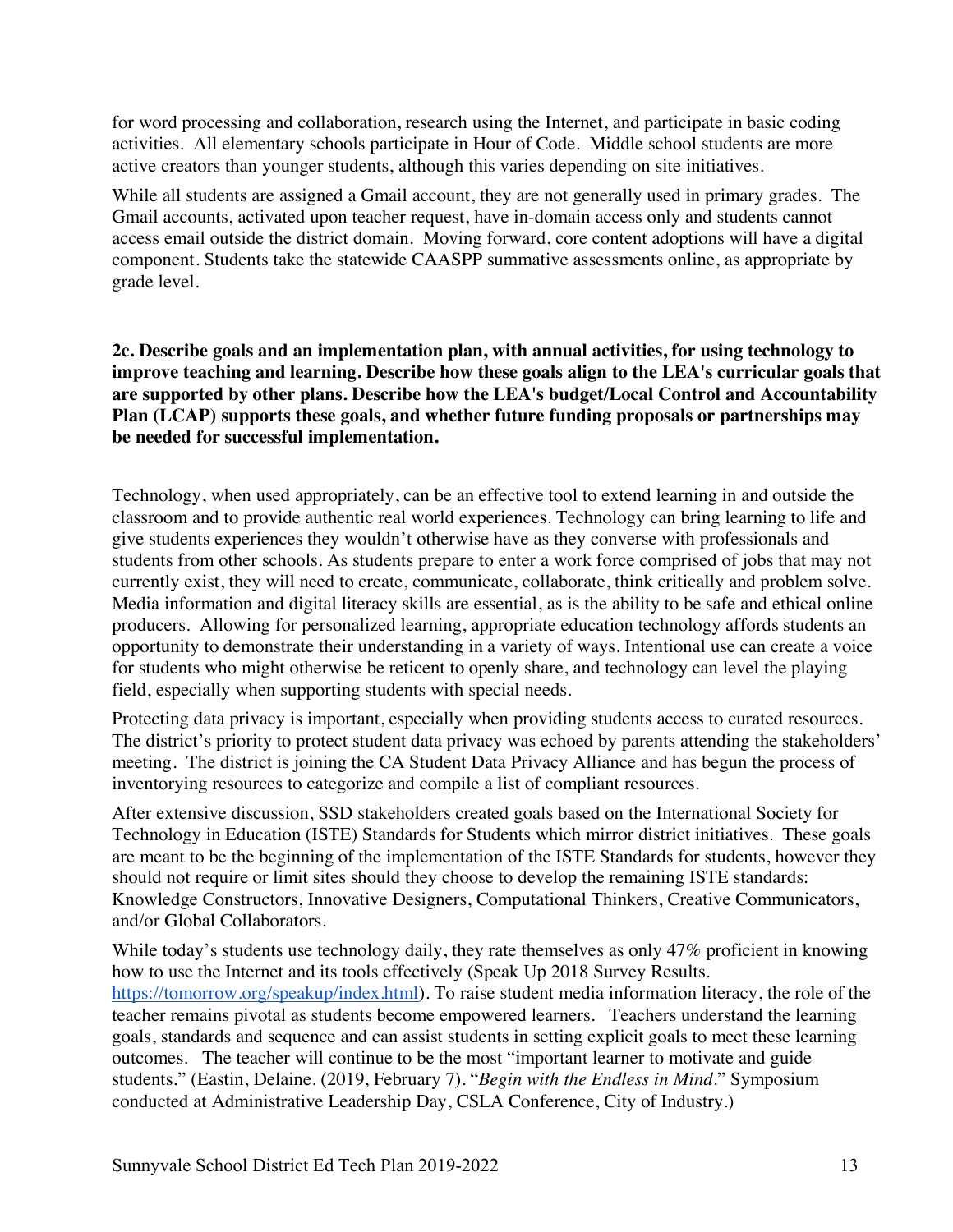The education technology goals defined below align to the district's overarching 2019-2020 goals:

- Examine all district practices through an equity lens;
- Focus on Social Emotional Learning for students and staff;
- Identify the root causes of low performance and close the academic achievement gap; and
- Ensure the meaningful use of instructional technology across grade levels.

#### GOALS:

SSD stakeholders have identified the following education technology goals for teaching and learning:

- 1. Students will become empowered learners who take an active role, including in choosing tools, to achieve and demonstrate competency in their learning goals.
- 2. As empowered learners, students will recognize the rights and responsibilities of living in an interconnected digital world, and will be safe, legal and ethical digital citizens.
- 3. SSD will support a learning environment, including infrastructure, professional development, and device access, conducive for developing empowered learners.

At SSD, empowered learners are students with:

- Goal setting opportunities to create learning goals in conjunction with teachers who identify and communicate learning outcomes aligned to standards;
- Choice and collaboration to communicate learning;
- Organized resources curated by teachers with student access to review and winnow;
- Feedback opportunities from/to peers and teachers based on clear skills;
- Portfolios to demonstrate learning, including some specific skills defined to address equity for all students.

*Year 1 Implementation Activity Highlights*: To implement plan goals, the district will conduct a survey to collect data from students and staff regarding technology use at all school sites. This information will be used to identify key priorities and establish a baseline to determine the impact of key initiatives and professional learning over time. Key metrics include the instructional use of technology in the classroom, staff professional development, and tech support needs. Meetings with site representatives and district administrators will take place at each school site to ascertain individual needs. With a focus on equity for all students, the SSD Steering Committee will meet to further define and document the empowered learner and what students will need and do with appropriate educational technologies, set expectations by grade level, and review/revise policies and practices to ensure alignment with teaching and student learning outcomes. SSD will identify a process to ensure the consistent delivery of digital citizenship instruction at each school site, and to begin fostering a climate of positive student stewardship. Finding ways to provide additional support for teachers and ongoing communication with all stakeholders will remain a priority. As the District's technology continues to age, current technology has the potential to become obsolete faster as advancements in operating systems (both Chrome and MacOS) are rending older processors/hardware useless at an accelerated pace, so the district will need to proactively refresh student and staff devices. Lastly, the Steering Committee will need to identify upcoming trends that will require instructional technology to implement, including assessments, curriculum adoptions, and the implementation of the Computer Science Standards K-12.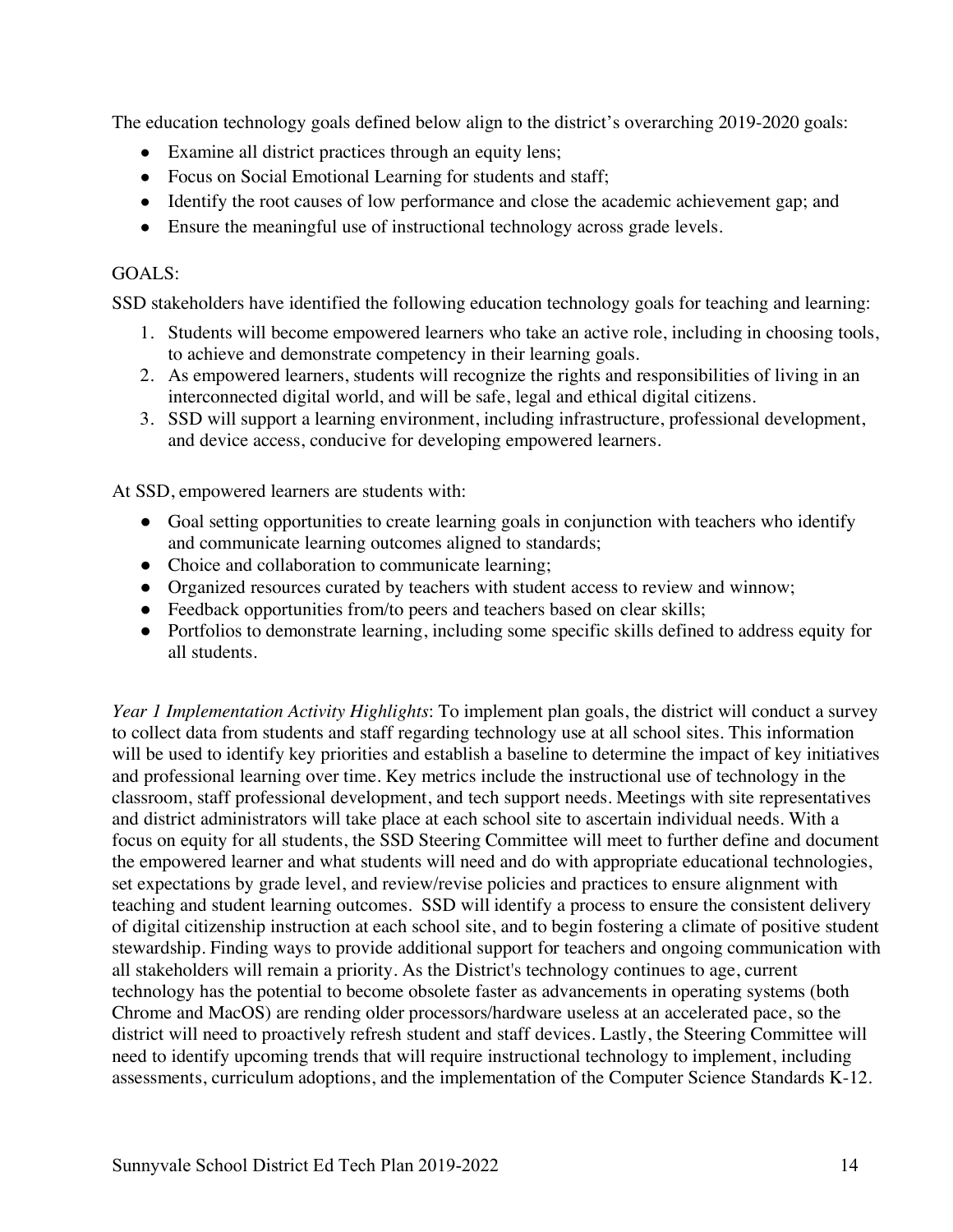*Year 2 Implementation Activity Highlights*: SSD will continue and build upon Year 1 activities with a focus on the instructional use of technology in the classroom, implementing a districtwide technology professional development opportunity, and increased tech support. Added activities will include expanding data privacy knowledge for students and parents, and ensuring data privacy policies identified in Year 1 and ensuing practices are consistently in place to protect students and staff. Social and Emotional Learning alignment with digital citizenship will begin.

*Year 3 Implementation Activity Highlights:* SSD will continue years 1 and 2 activities and introduce any activities not addressed in earlier years.

| <b>Implementation Plan with Annual Activities:</b>                                   | (* indicates starting year) |
|--------------------------------------------------------------------------------------|-----------------------------|
| <b>Empowered Learners</b><br>$Action(s)$ Responsible)<br>(* indicates starting year) |                             |

Cultivate the empowered learner

● Meet with each site at the beginning of each year to identify needs

- (*Annually each fall, Mgr. IT & HR, Principals;* **\*** *Year 1*)
- Form working group to articulate what the empowered learner looks like
	- (*Annually, Ed Tech Plan Steering Committee;* **\*** *Year 1*)
- Define student outcomes at grade 8 (writing, presentation, etc.) and set skill expectations by grade
	- Review skills by grade levels
		- Establish working group to define skills
		- Ensure skills taught at elementary schools align with middle school
		- Align with A-G and high school skills
	- Identify what students do with devices and apps
	- Establish process to transfer students' digital creations when they leave Sunnyvale
	- (*Annually, Ed Tech Plan Steering Committee;***\*** *Year 1*)
- Monitor progress for all students
	- Define metrics to measure effectiveness of instructional technology resources and apps
		- Include metrics for how tech is used
	- Define vertical alignment by 2 years
	- Use regularly scheduled collaborative time to analyze data and discuss strategies
	- *(Ongoing, Teachers and Principals;***\*** *Year 1)*
- Encourage students to become producers, not just passive users or consumers
	- Leverage creativity and innovation
	- Explore real world learning opportunities to offer coding and robotics classes, leveraging local expertise
	- *(Ongoing, Teachers and Principals;***\*** *Year 1)*
- Expand student collaboration opportunities
	- Increase chances to work cooperatively and socially
	- Allow students to use tools that will not hinder collaboration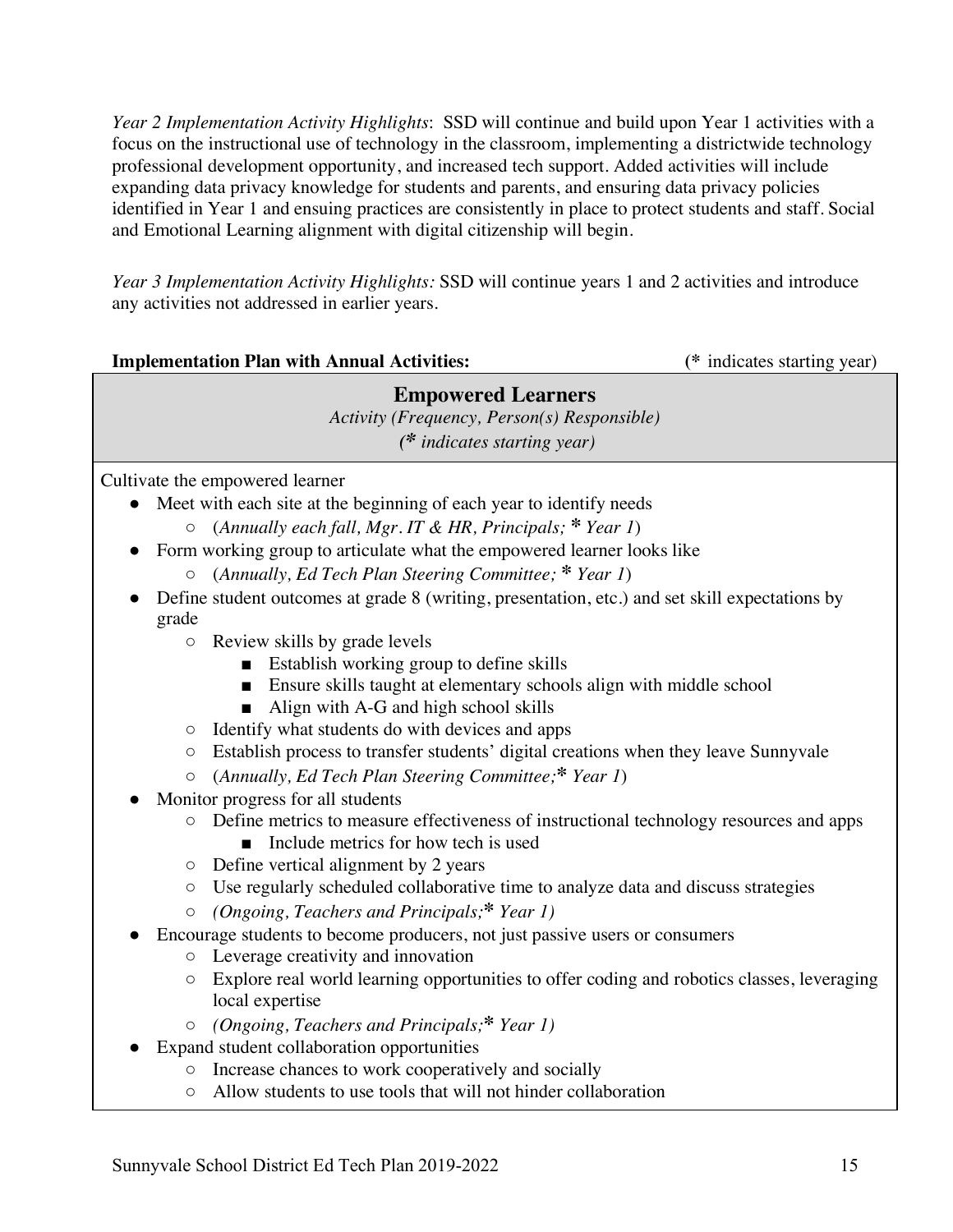- Continue/expand use of Google Classroom for communication and collaboration (teacher to student and peer to peer)
	- To build teacher capacity, principals will
		- Model and encourage use of Google Drive to communicate with teachers
		- Continue to support Google Certification PD opportunities
- *(Ongoing, Teachers and Principals;***\*** *Year 1)*
- Explore increased educational technology use in special education classes
	- Explore resources to expand student voice and support students with special needs
	- *(Ongoing, Teachers and Principals;* **\*** *Year 1)*
- Foster information literacy and critical thinking skills
	- Ensure students are able to filter through and identify reliable sources
	- *(Ongoing, Teachers and Principals;* **\*** *Year 1)*
	- Work with pilot group of teachers/students to create student learning goal
		- *(Ongoing, Teachers and Principals***\*** *Year 3)*

Implement site based educational technology team/support for learning communities in the classroom

- Define instructional coach role that supports teachers with use of technology with onsite instructional tech integration
	- Design team that looks at coaching differently
	- (*Fall or prior to additional FTE support, Mgr. IT & HR, Tech Integration Specialist, Working Committee;***\*** *Year 1*)
- Increase assistance with tech integrated lesson creation and delivery
	- Teach and model lessons for teachers
	- *(Ongoing, Manager IS & HR, Tech Integration Specialist;***\*** *Year 1)*
- Promote collaborative co-teaching rather than silo teaching
	- Increase opportunities to visit other classrooms
	- *(Ongoing, Manager IS & HR, Tech Integration Specialist;***\*** *Year 1)*
- Support consistent training and use of resources
	- Identify best instructional practices using ed tech to share/scale
	- Share vetted resources
	- Tap into teacher skills wherever colleagues are to build capacity
	- *(Ongoing, Manager IS & HR, Tech Integration Specialist;***\*** *Year 1)*
- Expand on-site support
	- Offer real time support for colleagues
	- Improve basic troubleshooting response
	- *(Ongoing, Manager IS & HR, Working Committee;***\*** *Year 1)*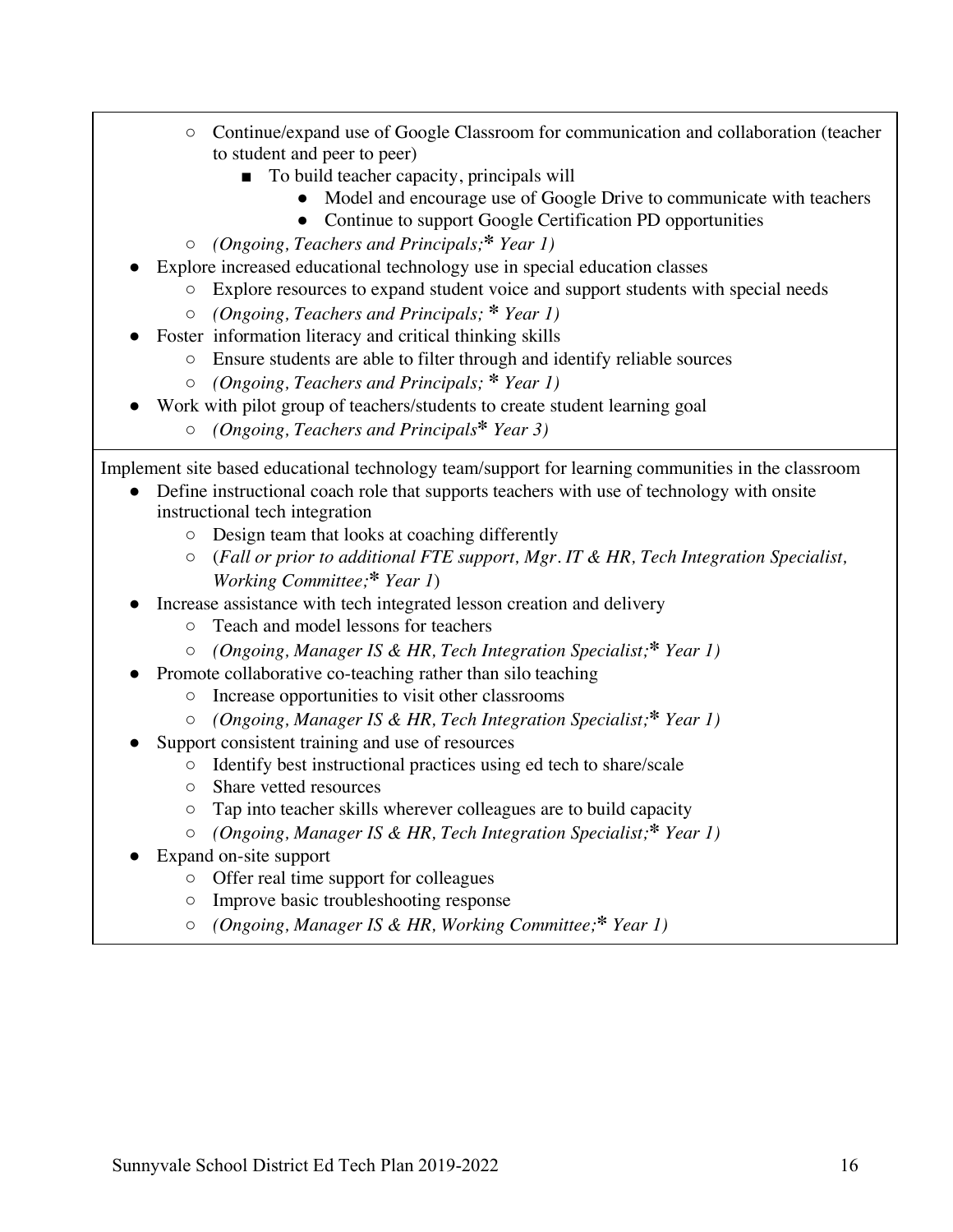Focus on equity for all students

- Conduct Survey
	- Obtain baseline, and then ongoing, data from students, parents and staff
	- Identify home access and what is needed
	- *(Fall or Spring Year 1, Manager IS & HR;***\*** *Year 1)*
- Implement curriculum with accessibility options to support all students
	- Maintain equity for schools
	- Establish minimum baseline for tech integration at each site
	- Explore opportunities for students who lack home access
	- *(Ongoing, Manager IS & HR, Principals, Teachers;***\*** *Year 1)*
- Expand learning opportunities for students with appropriate and effective use of technology
	- Expand personalized and blended learning opportunities for students
	- *(Ongoing, Manager IS & HR, Principals, Teachers;***\*** *Year 1)*
- Provide access with all different types of formats: Desktops, Chromebooks, iPads, so students are literate/nimble in many types of devices.
	- *(Ongoing, Manager IS & HR, Principals, Teachers;***\*** *Year 1)*

Increase collaboration and communication between Instructional and Technology Services

- Ensure IT is aware of new instructional technologies before devices/resources are procured in order to deploy/support teaching and learning
	- *(Ongoing, Manager IS & HR, Asst. Supt. Curriculum, Instruction & Assessment, Principals;***\*** *Year 1)*
- Ensure timely deployment of equipment and/or software
	- *(Ongoing, Manager IS & HR, IT Staff;***\*** *Year 1)*

Review goal progress and assess the effectiveness of this plan through the lens of teachers, students, parents and staff.

• Identify and use survey tool

- (*Fall Year 1, Mgr. IT & HR, Ed Tech Plan Steering Committee;***\*** *Year 1*)
- Share findings with stakeholders
	- *(Following survey conclusion, Manager IS & HR, Principals;***\*** *Year 1)*

Review applicable policies and practices for update as needed to support achievement of goals ○ *(Ongoing, Manager IS & HR, Working Committee;***\*** *Year 1)*

Provide ongoing communication with all stakeholders (staff, parents, students) along the way ○ *(Ongoing, Manager IS & HR, Principals;***\*** *Year 1)*

# **Digital Citizenship** *Activity (Frequency, Person(s) Responsible)*

*(\* indicates starting year)*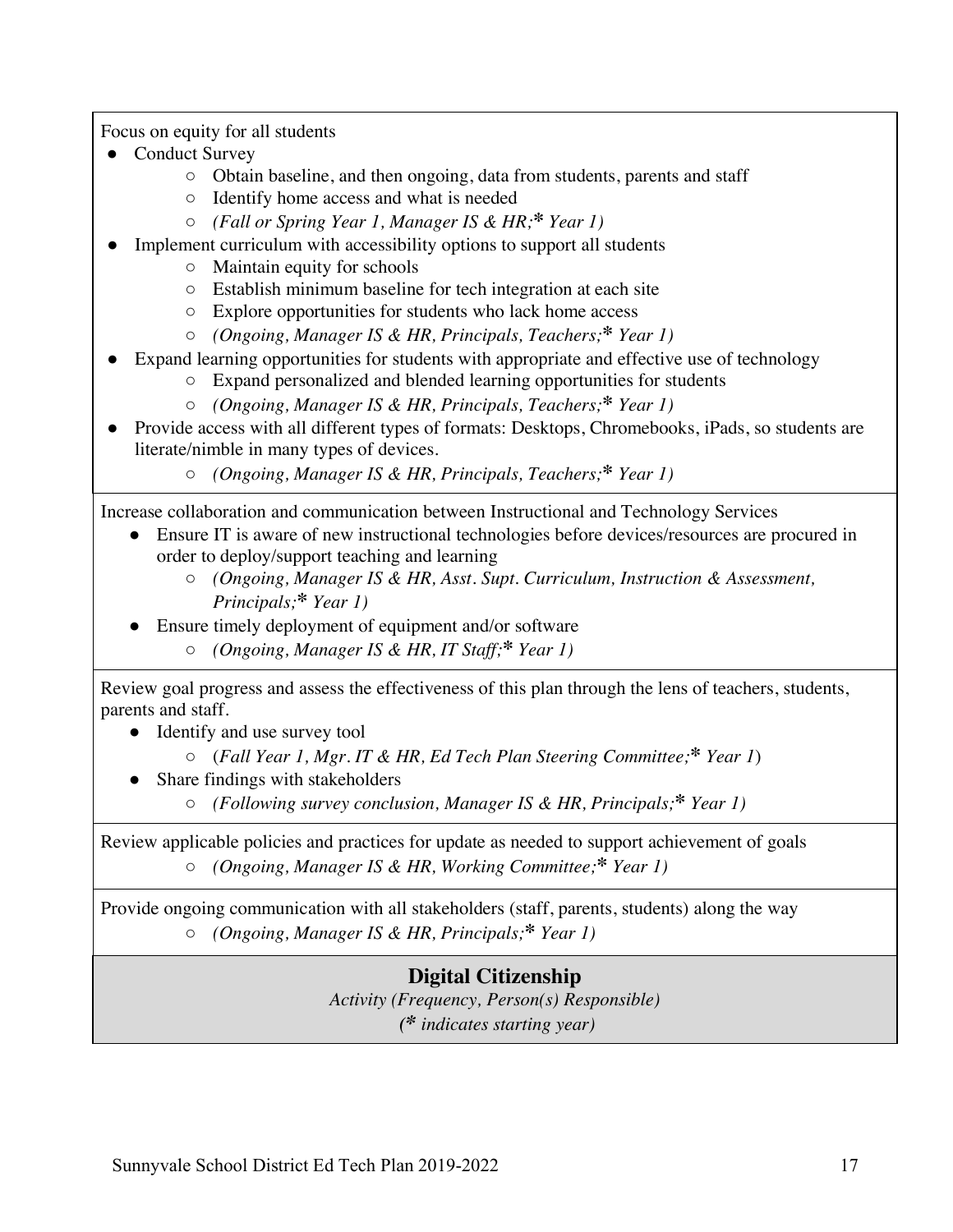Identify person(s) responsible for ensuring delivery of consistent, annual instruction

- Establish annual window for initial instruction every school year
	- *(Fall Year 1, Manager IS & HR, Principals)*
- Find creative ways, such as teacher peer stickers, to promote delivery of digital citizenship instruction.
	- *(Ongoing, Manager IS & HR, Digital Citizenship Administrator;***\*** *Year 1)*

Increase student awareness and responsibility through instruction on Safety and Ethics.

- Form working committee to develop scope and sequence to match curriculum pacing
	- *(Fall Year 1; Manager IS & HR, Digital Citizenship Administrator;***\*** *Year 1)*
- Explore other types of curriculum to support digital citizenship based on apps used in classrooms
	- *(Ongoing, Digital Citizenship Administrator;***\*** *Year 1)*
- Offer companion parent education component
	- *(Ongoing, Digital Citizenship Administrator, Principals;***\*** *Year 2)*
- Establish proactive culture for students to be good stewards
	- *(Ongoing, Digital Citizenship Administrator, Principals, Teachers;***\*** *Year 1)*
- Deliver instruction to students with topics including:
	- Need for students to share passwords with their parents for all accounts, especially nonschool accounts
	- How to use devices properly and physical safety around devices.
	- Proper online social behavior, from trust perspective and from politeness perspective
	- When to ask for or seek adult support when going online
	- How to respond should inappropriate contact appear while using technology
	- *(Ongoing, Digital Citizenship Administrator, Principals, Teachers;***\*** *Year 1)*
- Provide opportunities for parent participation in education
	- *(Ongoing, Digital Citizenship Administrator, Principals;***\*** *Year 2)*
- Leverage existing resources, such as one pager about social media/digital use students are using *(Ongoing, Digital Citizenship Administrator, Teachers;***\*** *Year 1)*

Align to Social Emotional Learning (SEL)

- Form working committee for alignment task
	- *(Ongoing, Digital Citizenship Administrator, Working Committee;***\*** *Year 2)*
- Communicate to staff for implementation
	- *(Ongoing, Digital Citizenship Administrator, Principals;***\*** *Year 2)*

Review applicable policies and practices for update as needed to support achievement of goals ○ *(Ongoing, Manager IS & HR, Working Committee;***\*** *Year 1)*

Provide ongoing communication with all stakeholders (staff, parents, students) along the way ○ *(Ongoing, Manager IS & HR, Principals;***\*** *Year 1)*

### **Data Privacy** *Activity (Frequency, Person(s) Responsible)*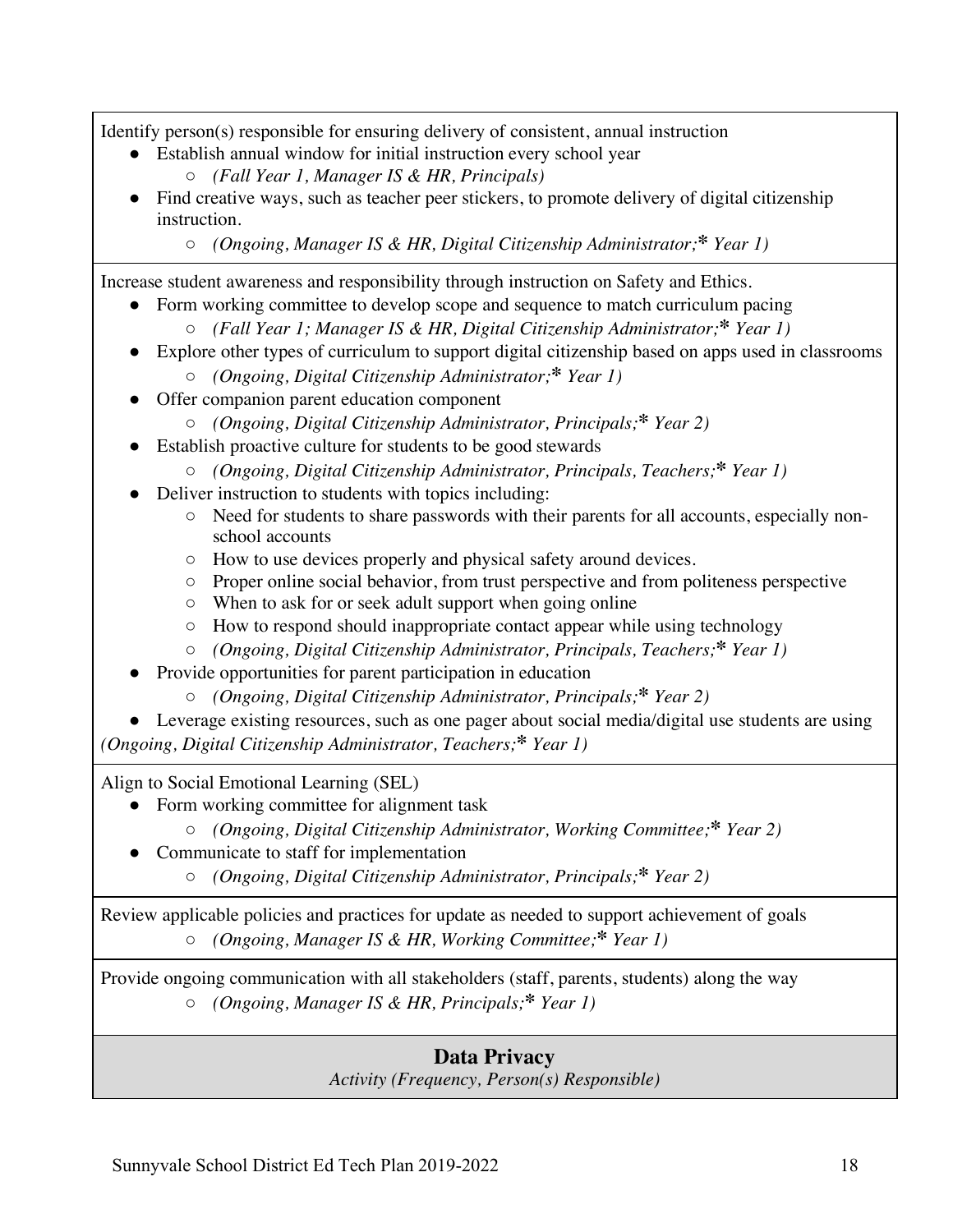*(\* indicates starting year)*

Review/revise existing data privacy policies and protocols

- Form working committee to review and revise policies and protocols ○ *(Year 1, Manager IS & HR)*
- Formulate some school policies about how students, and parents should use tech in a way that retains student privacy.
	- Share with staff
	- *(Fall, Manager IS & HR, Working Committee;***\*** *Year 1)*
	- Share with parents in following years
	- *(Ongoing, Manager IS & HR, Working Committee;***\*** *Year 2)*
- Ensure policies and practices are in place to protect students.
	- *(Ongoing, Manager IS & HR, Working Committee, Principals; Manager IS & HR, Working Committee;***\*** *Year 1)*
- Ensure consistent practices around district, and identify person(s) responsible
	- Share with staff
	- *(Fall, Manager IS & HR, Working Committee;***\*** *Year 1)*
	- Share with parents in following years
	- *(Ongoing, Manager IS & HR, Working Committee;***\*** *Year 2)*
- Review and clarify roles and who has access to what data (e.g., logging in to student accounts as teachers, administrators, etc.) (year 1)
	- *(Fall Year 1, Manager IS & HR, Working Committee;***\*** *Year 1)*

Actively participate in Student Data Privacy Consortium (SDPC) by inventorying digital resources used, sign CA Student Data Privacy Agreement (SDPC) for new and renewing resources, and inform staff how to search for vetted resources

- Choose technology, services, software that value data privacy
	- *(Ongoing, Manager IS & HR;***\*** *Year 1)*
- Share findings of vetted apps
	- *(Fall Year 2, Manager IS & HR, Working Committee;***\*** *Year 2)*
- Raise data privacy awareness so teachers think about privacy as they bring in new apps ○ *(Ongoing from Year 1, Manager IS & HR;***\*** *Year 1)*

Educate staff on data privacy and best practices

- Provide videos and programs for teachers to understand what security and privacy means
	- *(Each fall, Manager IS & HR, Technology Integration Specialist, Principals;***\*** *Year 1)*
- Provide instruction in all aspects of data privacy:
	- Raise awareness of personal practices that impact data security and train how to improve
	- Instruct staff how to protect themselves such as phishing, checking authenticity of email, logging out of shared devices, etc.
	- Educate staff where data goes and who has access
		- *(Each fall, Manager IS & HR, Technology Integration Specialist, Principals;***\*** *Year 1)*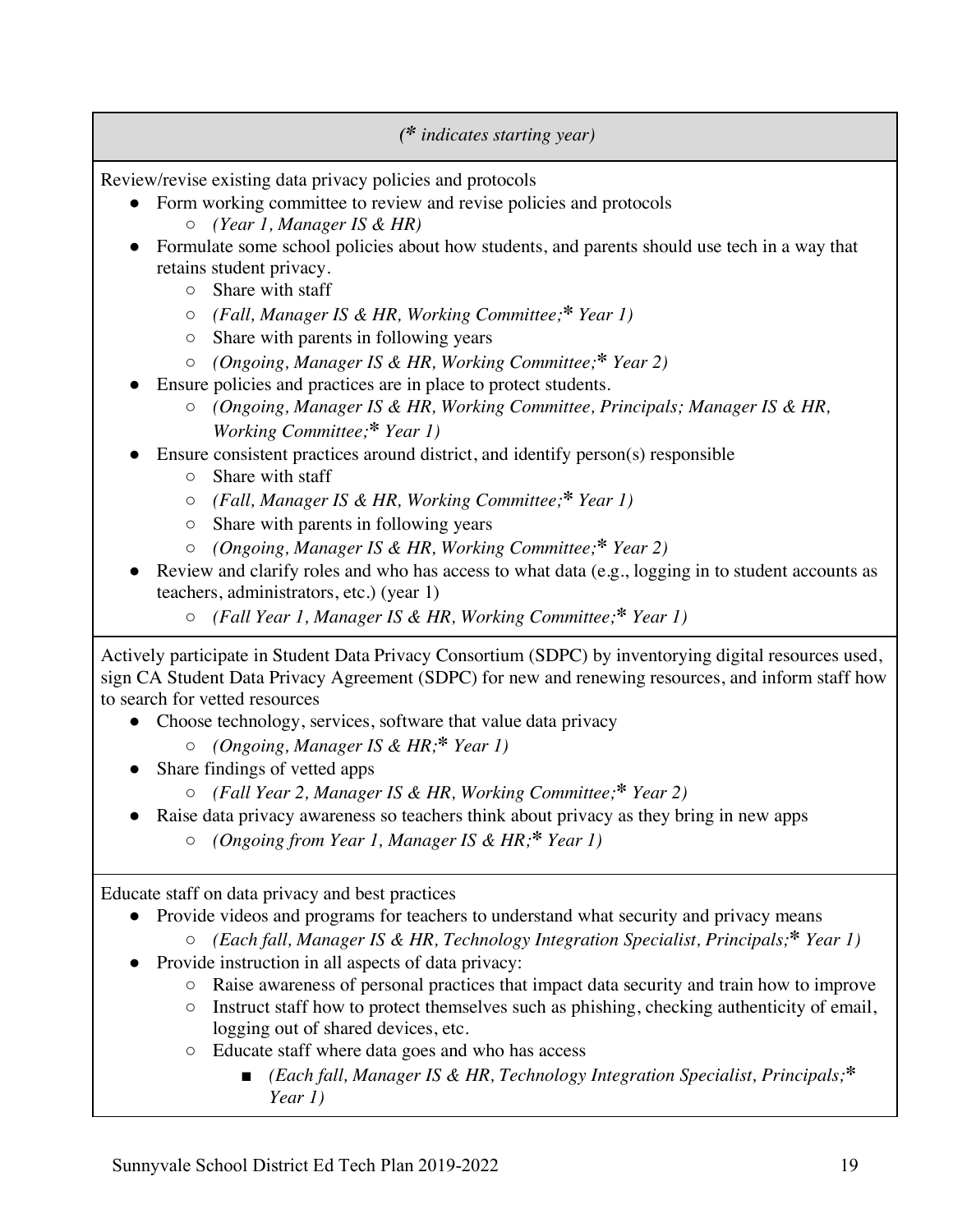- Provide training on best classroom practices for posting names, pictures, etc.
- Provide training on appropriate websites for instructional use
	- *(Ongoing, Manager IS & HR, Technology Integration Specialist, Principals;***\*** *Year 1)*
- Review and revise protocols on informing parents and sharing student information for consistent practices across sites
	- *(Each fall, Manager IS & HR, Technology Integration Specialist, Principals;***\*** *Year 1)*

Educate students on data privacy and best practices:

- Provide students with a clear understanding of data privacy
	- *(Each fall, Technology Integration Specialist, Teachers;***\*** *Year 1)*
- Teach students not to share personal information on technology
- Instruct students how to protect themselves such as phishing, checking authenticity of email, logging out of shared devices, etc.

○ *(Fall1 year 1, Technology Integration Specialist, Teachers;***\*** *Year 1)*

- Educate students so they can make the right choice when adding items or access to content when they return home
- Provide videos and programs for students to understand what security and privacy means; and
- Teach students where data goes and who has access
	- *(Ongoing, Technology Integration Specialist, Teachers;***\*** *Year 1)*

Give parents clear parameters and information about data privacy

- Inform parents about signing of privacy agreements
- Inform parents that they should have their student's password and account information
- Educate parents aware of what their students should or shouldn't be doing
- Educate parents where data goes and who has access
	- *(Fall Year 2 then ongoing, Manager IS & HR, Principals;***\*** *Year 2)*

Review applicable policies and practices for update as needed to support achievement of goals ○ *(Ongoing, Manager IS & HR, Working Committee;***\*** *Year 1)*

Provide ongoing communication with all stakeholders (staff, parents, students) along the way ○ *(Ongoing, Manager IS & HR, Working Committee;***\*** *Year 1)*

### **Parent/Community Engagement**

*Activity (Frequency, Person(s) Responsible)*

*(\* indicates starting year)*

Engage community in meaningful partnership

- Leverage existing tools to continue to provide excellent communication
	- Send relevant communication while avoiding overload
	- *(Ongoing, Manager IS & HR, Principals;***\*** *Year 1)*
- Ensure parents know about resources
	- Provide parent communication around what students can use their @sesd.org account for.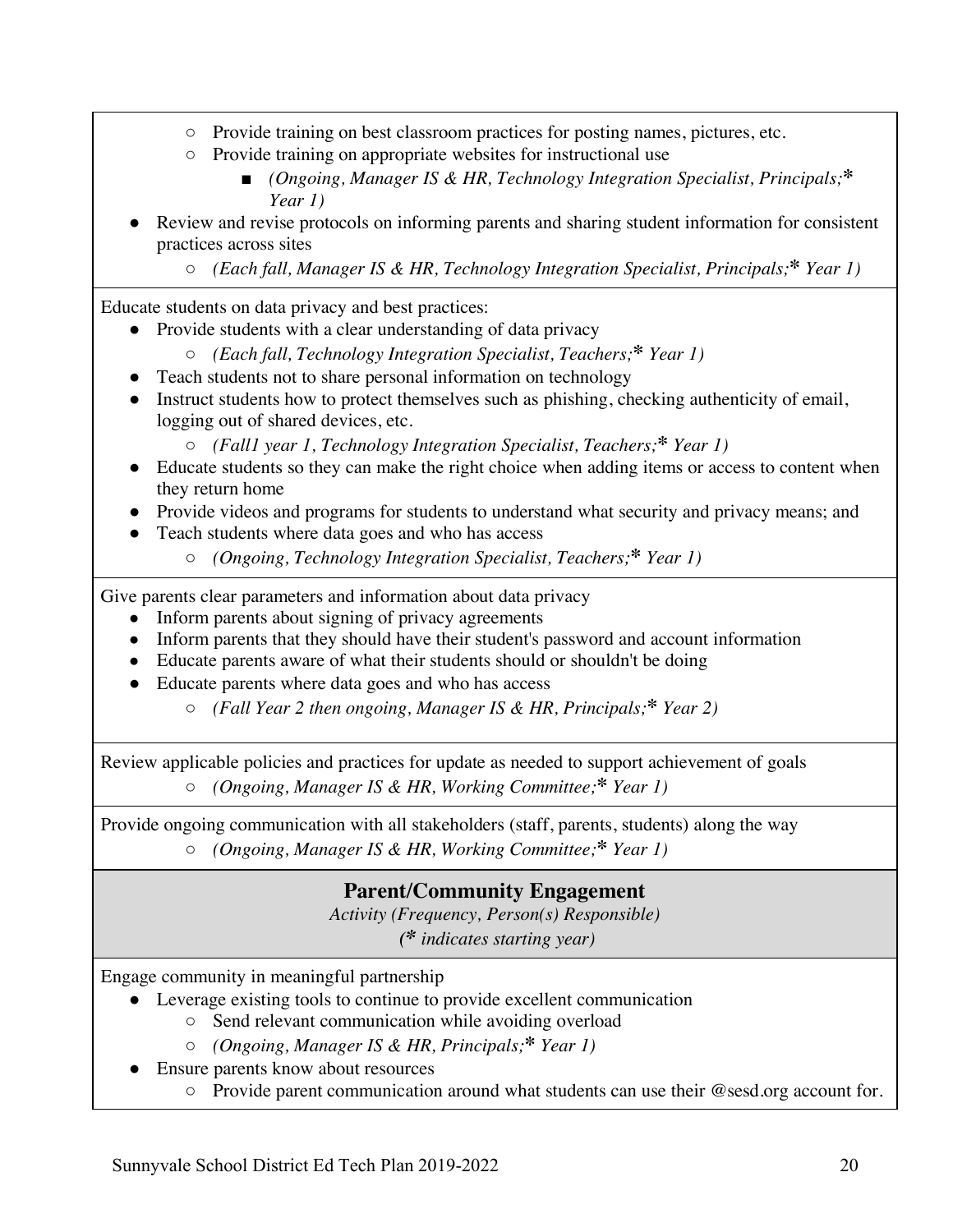- Give examples of what is and what is not allowed (for school work? Sending to relatives?)
- Read and sign Google Apps agreement
- *(Ongoing, Manager IS & HR, Principals;***\*** *Year 1)*
- Educate parents on data privacy and digital citizenship
	- Inform parents and teachers how and why schools block content before a student is affected.
	- Advise parents and teachers how and why student accounts are monitored and viewed
		- Using enterprise resources
		- Staff does not use student usernames and passwords
	- Assist parents and teachers to see potential for access to inappropriate content for children
	- *(Ongoing, Manager IS & HR, Principals, Teachers;***\*** *Year 2)*
- Leverage community expertise to support student interests in coding, robotics, other technologies
	- *(Ongoing, Manager IS & HR, Principal;***\*** *Year 1s)*
- Conduct identified survey to obtain data from parents, students and staff
	- *(Ongoing, Manager IS & HR, Principals;***\*** *Year 1)*

Provide ongoing communication with all stakeholders (staff, parents, students) along the way ○ *(Ongoing, Manager IS & HR, Working Committee;***\*** *Year 1)*

### **Monitored Anywhere, Anytime Access**

*Activity (Frequency, Person(s) Responsible) (\* indicates starting year)*

Continue to expand monitored access in and outside the classroom

- Meet with sites to identify areas where improved/new coverage is needed
	- *(Each fall then ongoing, Manager IS & HR, Principals;***\*** *Year 1)*
- Replace existing access points with products improving traffic flow (IT)
	- *(Ongoing, Manager IS & HR, IT Department;***\*** *Year 1)*

Review, refine and share protocols with stakeholders

- Clarify unauthorized search protocols with site administrators
	- *(Ongoing, Manager IS & HR, IT Department;***\*** *Year 1)*
- Communicate expanded access responsibilities and expectations to students
	- Address smart wearables (including watches)
	- *(Ongoing, Manager IS & HR, Working Committee;***\*** *Year 1)*

Ensure equipment and applications meet teaching and learning needs.

- Review district policies for alignment and possible update
	- *(Ongoing, Manager IS & HR, Working Committee;***\*** *Year 1)*
- Communicate refreshment schedule
	- *(Ongoing, Manager IS & HR, Working Committee;***\*** *Year 1)*
- Ensure updates are timely
	- *(Ongoing, Manager IS & HR, IT Department;***\*** *Year 1)*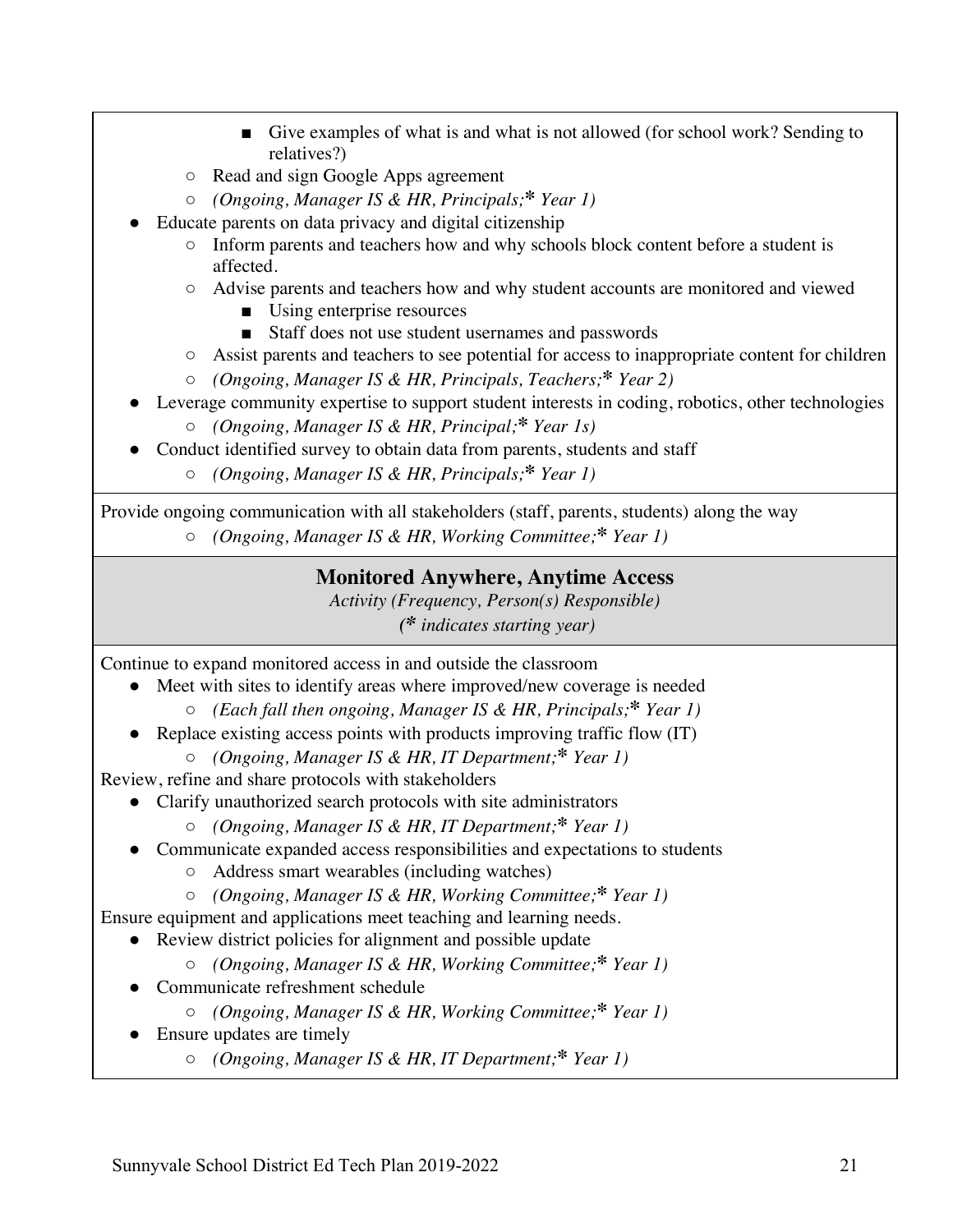Review/update Acceptable Use Policy (AUP) to ensure expanded (untethered) access is addressed

- Define untethered learning as it unfolds in SSD
	- *(Ongoing, Manager IS & HR, Working Committee;***\*** *Year 1)*
- Write for students and parents to understand
	- *(Ongoing, Manager IS & HR, Working Committee;***\*** *Year 1)*
- Have AUPs available for future reference
	- *(Ongoing, Manager IS & HR, Principals, Teacher;***\*** *Year 1s)*

Provide ongoing communication with all stakeholders (staff, parents, students) along the way ○ *(Ongoing, Manager IS & HR, Working Committee;***\*** *Year 1)*

#### **2d. Describe goals and an implementation plan, with annual activities, for how and when students will acquire the technology skills and information literacy skills needed for college and career readiness.**

Today's students may have careers that do not currently exist. Along with literacy and numeracy, technology and media information literacy plays a more critical role in ensuring students will be college and career ready. Additionally, as students become empowered learners and take an active role in guiding their learning, the need for strong information literacy and continually improving technology skills is key in ensuring future success.

To aide students to become empowered learners, Goal 2c #2 was created to promote safe, legal and ethical digital citizens:

As empowered learners, students will recognize the rights and responsibilities of living in an interconnected digital world, and will be safe, legal and ethical digital citizens.

Rather than teach the technology and information literacy skills as stand-alone lessons, the goal is to integrate the topics with daily curriculum, whenever possible. Ongoing instruction in all grades is key to ensuring students are technologically and information literate when they leave SSD schools.

*Year 1 Implementation Activity Highlights:* To support this goal, an individual will be identified to coordinate the digital citizenship program and to support teachers and students with identified lessons and activities. A working group will also be formed to review and revise the scope and sequence of technology skills by grades. Student instruction to students will include, but are not limited to:

- How to use access and analyze online information;
- How to identify bias and validity of websites; and
- How to locate quality and accurate information.

Ongoing parent education will be a key component.

*Year 2 Implementation Activity Highlights*: SSD will continue and build upon year 1 activities, as the technical skills and digital citizenship programs expand.

*Year 3 Implementation Activity Highlights:* SSD will continue years 1 and 2 activities and introduce any activities not addressed in earlier years.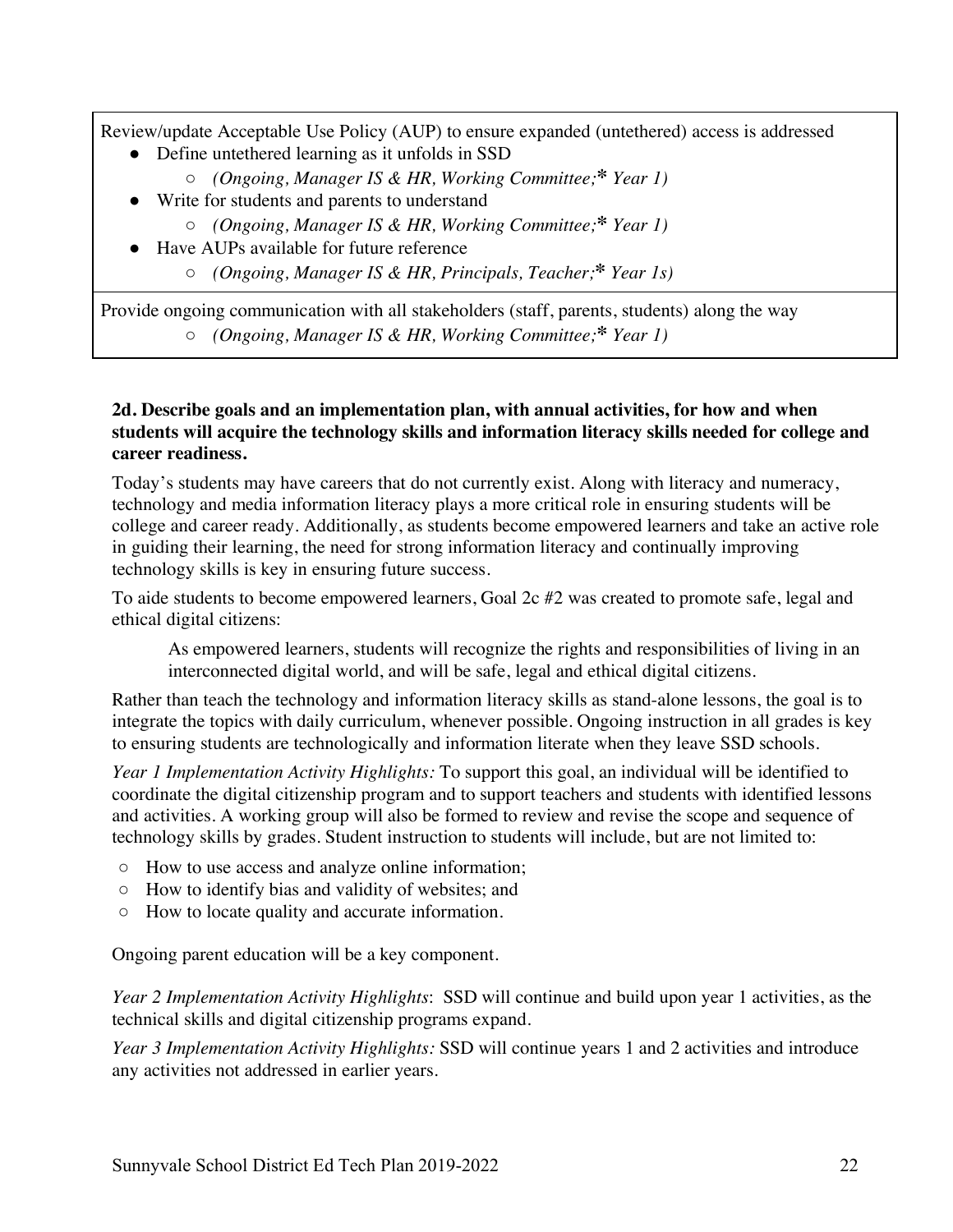### **Technology and Information Literacy Skills**

*Activity (Frequency, Person(s) Responsible) (\* indicates starting year)*

Build student technology skills

- Form working group to review/revise scope and sequence of technology skills by grade level
	- *(Fall year 1, Manager IS & HR, Working Committee;***\*** *Year 1)*
- Introduce and reinforce typing skills for students in grades 2-6
	- *(Ongoing, Tech Integration Specialist, Teachers;***\*** *Year 1)*
- Support increased use of appropriate technologies in classrooms with increased site based tech integration and real time troubleshooting for teachers
	- *(Ongoing, Manager IS & HR, Principals;***\*** *Year 1)*

Increase student awareness and responsibility through instruction on information literacy and critical thinking skills

- Offer companion parent education component
	- *(Annually Years 2-3, Manager IS & HR, Principals;***\*** *Year 2)*
- Explore other types of curriculum to support media information literacy based on apps used in classrooms
	- *(Fall, Manager IS & HR, Working Committee;***\*** *Year 1)*
- Form working group to develop (Review/revise) scope and sequence to match curriculum pacing
	- *(Fall year 1, Manager IS & HR, Working Committee;***\*** *Year 1)*

Identify curriculum and deliver instruction to students, including

- How to use access and analyze online information
- How to identify bias and validity of websites
- How to locate quality and accurate information
- Why search results vary from user to user and what drives search results
- When to ask for or seek adult support when going online
- How to respond should inappropriate contact appear while using technology
- *(Year 1, Manager IS & HR, Working Committee;***\*** *Year 1)*

Provide opportunities for parent participation in education

○ *(Annually 2-3, Manager IS & HR, Principals;***\*** *Year 2)*

Identify person(s) responsible for ensuring delivery of consistent, annual instruction

- *(Fall year 1, Manager IS & HR, Working Committee;***\*** *Year 1)*
- Find creative ways, such as teacher peer stickers, to promote delivery of information literacy instruction.

○ *(Ongoing, Tech Integration Specialist, Principals;***\*** *Year 1)*

#### Provide ongoing communication with all stakeholders (staff, parents, students) along the way ○ *(Ongoing, Manager IS & HR, Working Committee;***\*** *Year 1)*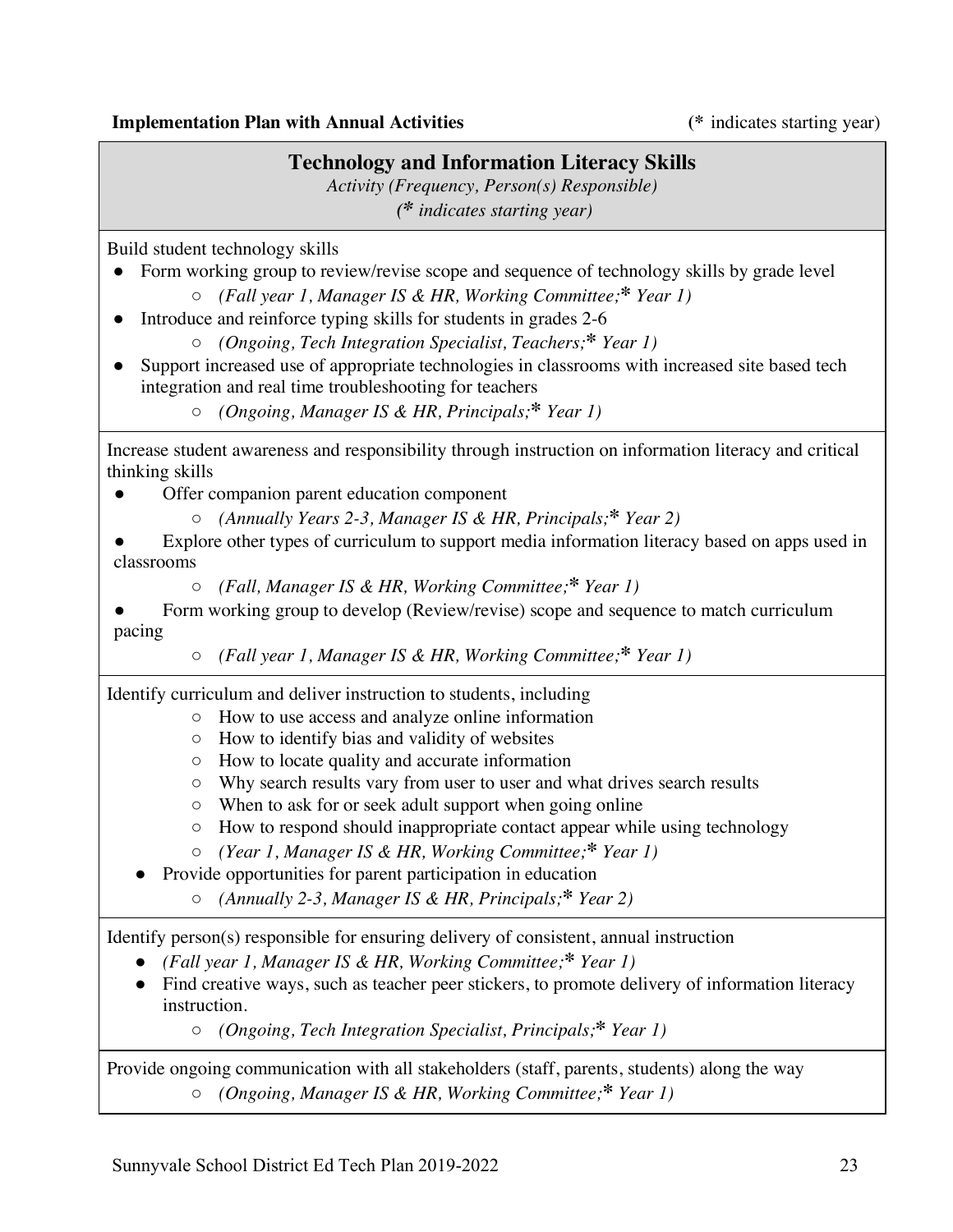### **Section 3. PROFESSIONAL DEVELOPMENT COMPONENT CRITERIA:**

*The Plan must have a professional development strategy to ensure that staff understands how to use these new technologies to improve education services.*

#### **3a. Summary of the teachers' and administrators' current technology proficiency and integration skills and needs for professional development.**

In absence of formal data, teachers anecdotally report a wide range of technology proficiency and integration skills, from beginner to advanced. Those teachers with more advanced skills tend to be active in site-based technology teams who mentor and support colleagues, as well as pilot new digital resources before widespread site use. Teachers with advanced proficiency are also inclined to integrate appropriate educational technologies regularly in daily instruction, and often serve on district technology committees. Expectations for use of instructional technology vary from site to site, often based on site program focus.

Current opportunities for professional growth are promoted and paid with site funds. Formal certification programs, such as Google Certified Educator and Leading Edge Certification, can be taken outside the contractual day, and teachers can earn compensation through Step and Column increases based on program hours upon completion. Site administrators encourage certification to scale proficiency and use and to expand equity for students.

The district has one FTE Tech Integration Specialist who facilitates formal and informal trainings and supports/mentors teachers by providing/modeling high quality technology integrated lessons. Teachers who participated in the plan's stakeholders meetings indicated the need for additional staff support as their number one priority. In addition to needing data privacy protocols to follow, they felt they need greater opportunities to see colleagues in action, either by having colleagues model lessons with instructional technologies effectively integrated or by receiving sample lessons to deliver. These participants were enthusiastic to support the plan's goals and to advance skills in order to do so.

Administrators possess moderate to advanced technology skills and regularly model expectations to staff through the use of tools, such as those found in Google Drive. Classified staff possess and may exceed the necessary skills to perform job functions. Both administrators and classified staff need ongoing training as new teaching technologies or job responsibilities are introduced.

#### **3b. Goals and an implementation plan, with annual activities, for providing professional development opportunities based on an LEA needs assessment.**

#### **GOALS:**

- 1. Principals will continue to model Google Drive tools and encourage teacher use of Google Classroom with students.
- 2. Principals will continue to support professional development learning opportunities, such as Google Teacher Certification and Leading Edge Certification as a way to increase proficiency and support equity for students.
- 3. Working with principals, a pilot group of teachers will set a learning goal of increased proficiency based on the teacher's self-identified level of proficiency and movement along that personal continuum.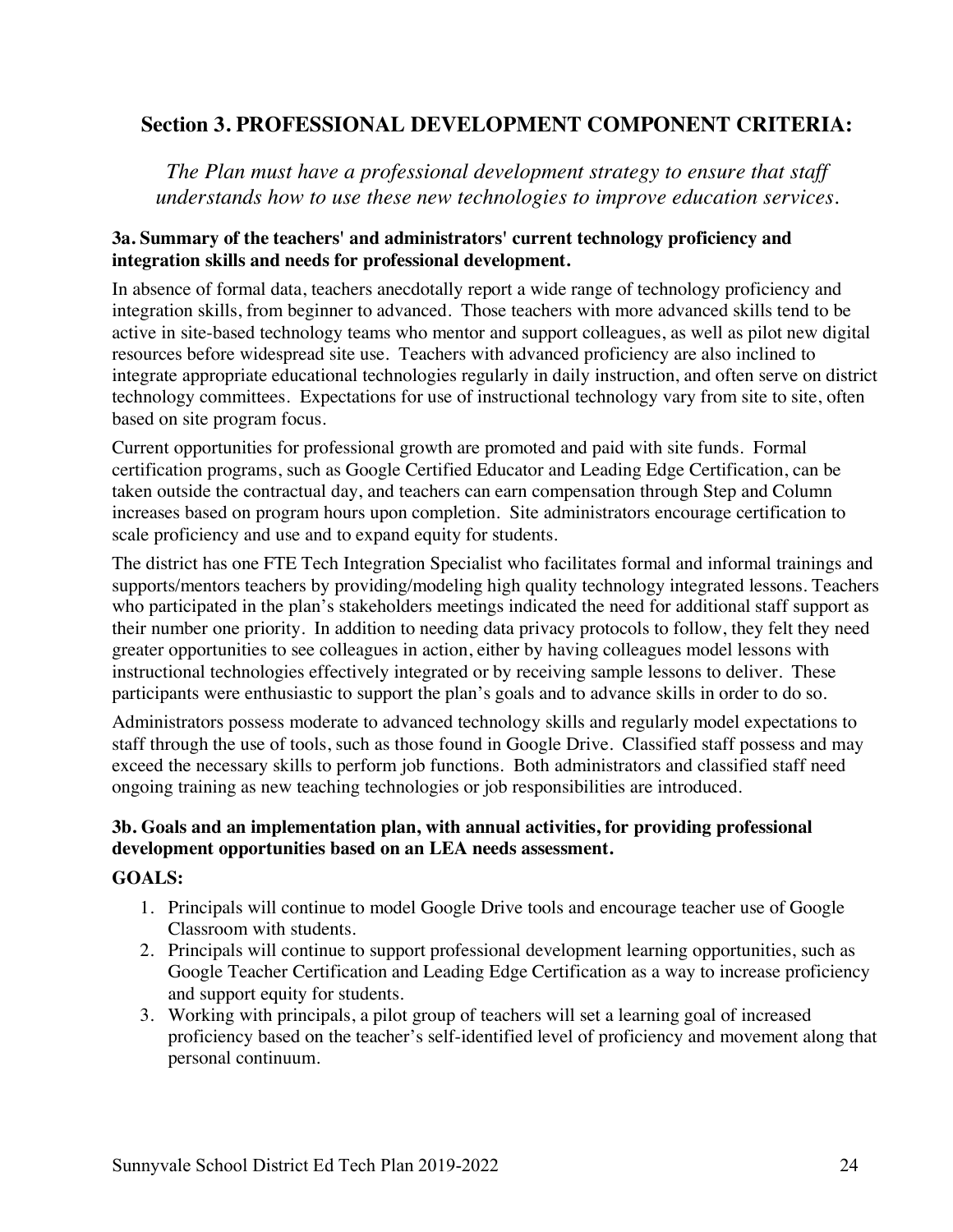#### **Implementation Plan: Annual Activities**

### **Staff Professional Development**

*Activity (Frequency, Person(s) Responsible) (\* indicates starting year)*

Implement site based educational technology team/support for learning communities in the classroom

- Support increased use of appropriate technologies in classrooms with increased site based tech integration
	- Expand on-site support
	- Increase assistance with tech integration lesson creation and delivery
	- Increase opportunities to visit other classrooms
	- Allow coach(es) to teach and model lessons for teachers
	- Identify best instructional practices using ed tech and share/scale
	- Support consistent training and use of resources
	- Share vetted resources
	- *(Ongoing, Manager IS & HR, Technology Integration Specialist, Working Committee;***\*** *Year 1)*
	- Tap into teacher skills wherever colleagues are to build capacity
		- *(Ongoing, Technology Integration Specialist, Principals;***\*** *Year 1)*
	- Provide real time support for colleagues
		- *(Ongoing, Technology Integration Specialist, Principals;***\*** *Year 1)*
		- Promote collaborative co-teaching rather than silo teaching
			- *(Ongoing, Principals;***\*** *Year 1)*

Continue/expand use of Google Classroom for communication and collaboration (teacher to student and peer to peer)

- Principals will model and encourage the use of Google Drive to communicate with teachers ○ *(Ongoing, Principals;***\*** *Year 1)*
- Principals will continue to support Google Certification PD opportunities
	- *(Ongoing, Principals;***\*** *Year 1)*
- Establish and share process to transfer students' digital creations when they leave Sunnyvale
	- *(Spring, Manager IS & HR, Working Committee;***\*** *Year 1)*

PD for teachers should include, but are not limited to:

- Appropriate use of tech data and what is seen
- Best practices for sharing names, pictures, etc.
- Best practices for sharing with parents and how/where that is done
- Teacher websites
- Use of tools with follow-up lesson integration
- Digital citizenship and best adult practices
- *(Ongoing, Manager IS & HR, Working Committee, Principals;***\*** *Year 1)*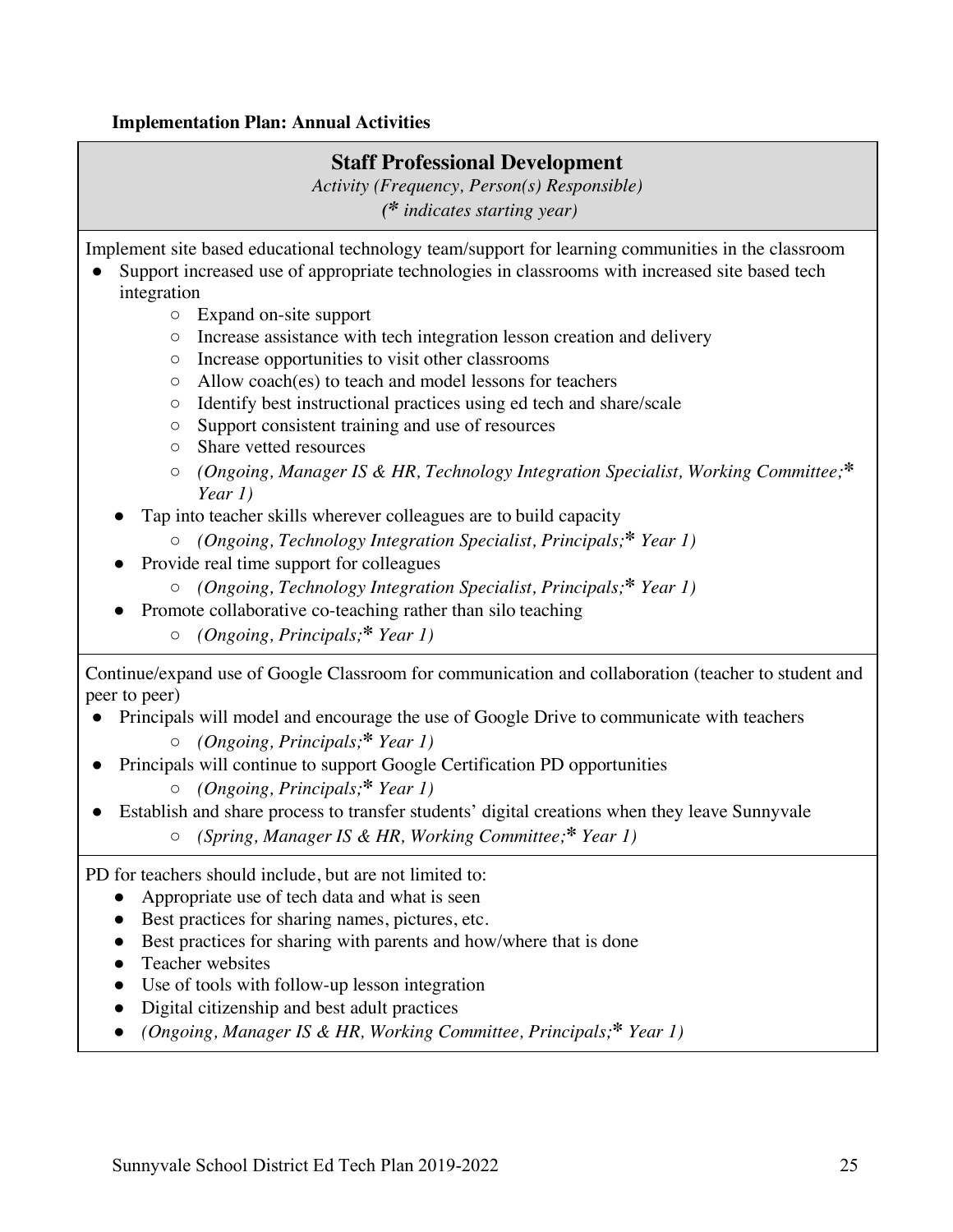Educate staff on data privacy and best practices

- Provide videos and programs for teachers to understand what security and privacy means
- Raise awareness of personal practices that impact data security and train how to improve
- Provide training on best classroom practices for posting names, pictures, etc.
- Provide training on appropriate websites for instructional use
- Review and revise protocols on informing parents and sharing student information for consistent practices across sites
	- *(Ongoing, Manager IS & HR;***\*** *Year 1)*
- Instruct staff how to protect themselves such as phishing, checking authenticity of email, logging out of shared devices, etc.
	- *(Annually, Manager IS & HR;***\*** *Year 1)*
	- Educate staff where data goes and who has access
		- *(Fall, Manager IS & HR;***\*** *Year 1)*
- Develop and share protocol of how student artifacts are stored, shared, and maintained/deleted when students leave SSD

○ *(Ongoing, Manager IS & HR, Working Group;***\*** *Year 1)*

- Communicate and instruct stakeholders in data privacy policies and protocols
- Form a committee to review/revise scope and sequence of technology skills by grade level
	- *(Fall Year 1, Manager IS & HR;***\*** *Year 1)*
- Form a committee to review/revise existing data privacy policies and protocols
	- *(Fall Year 1, Manager IS & HR;***\*** *Year 1)*
- Share and train in school policies about how students and staff should use tech in a way that retains student privacy
	- *(Annually, Manager IS & HR, Working Group;***\*** *Year 1)*
- Share and train in school policies about how parents should use tech in a way that retains student privacy
	- *(Annually, Manager IS & HR, Principals;***\*** *Years 2 and 3)*
- Share and train in consistent practices around district, and identify person(s) responsible ○ *(Annually, Manager IT;***\*** *Year 1 )*
- Share and clarify roles and who has access to what data (e.g., logging in to student accounts as teachers, administrators, etc.)
	- *(Annually, Manager IS & HR, IT Department;***\*** *Year 1)*
- Share use of SDPC site and how staff may access vetted resources
	- *(Spring Year 1, Manager IS & HR)*

Identify person(s) responsible for ensuring delivery of consistent, annual instruction

- Train staff and provide classroom materials
	- *(Annually, Manager IS & HR***\*** *Year 1)*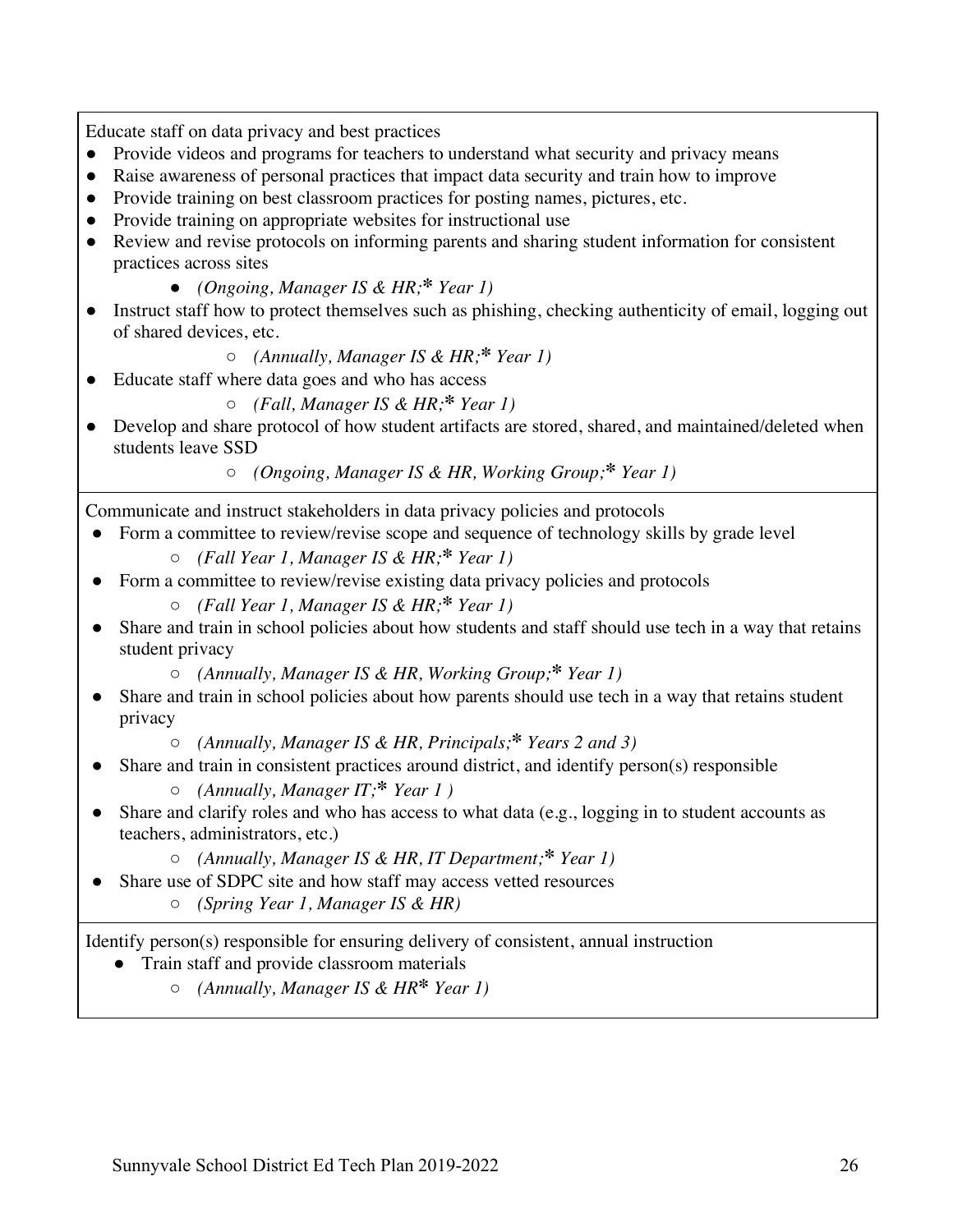Pilot group of teachers will set a personal learning goal of increased tech proficiency and/or integration in instructional materials

- Self-identify level of proficiency and work with administrator to create learning goal
- Move along self-identified continuum to increase proficiency or integration
- Self-assess progress of meeting goal
- *(Annually Fall/Spring , Manager IS & HR, Principals***\*** *Year 3)*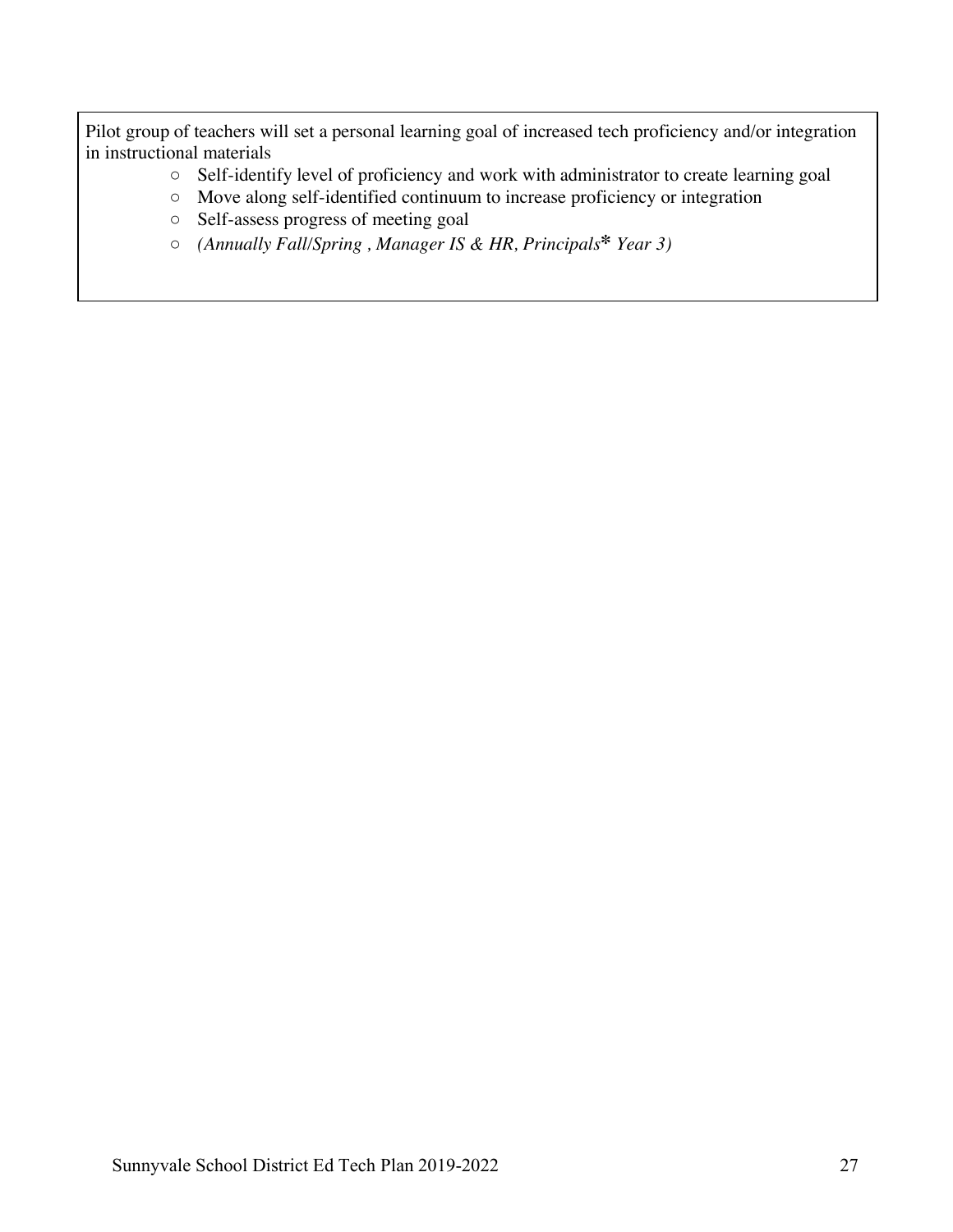### **Section 4. INFRASTRUCTURE, HARDWARE, TECHNICAL SUPPORT, SOFTWARE, and ASSET MANAGEMENT COMPONENT CRITERIA:**

*The Plan must include an assessment of the telecommunication services, hardware, software, asset management, and other services that will be needed to improve education services.*

**4a. Describe the existing hardware, Internet access, electronic learning resources, technical support, and asset management already in the LEA that will be used to support the Curriculum and Professional Development Components of the plan.**

#### **Existing Hardware**

SSD hosts VOIP telephony for all staff. All staff has network storage and filtered Internet access.

Every teacher has a work station with a laptop or desktop equipped with Office 2016 (Word, Excel, and PowerPoint), PowerSchool (SIS and gradebook), Illuminate (data assessment), GoGuardian (mobile device management), Panorama (PowerSchool/Illuminate bridge), Clever (rostering), GSuite (Docs, Sheets, Slides, Forms, Sites, Drawings), Gmail, Google Classroom (creating, distributing, and grading assignments) and Chrome. Chrome Malwarebytes, Securly and Cisco Umbrella are used to protect against malware and to filter content. Teachers have access to specific instructional applications for teaching core content, and may add resources once beta-tested for effectiveness by a team of site colleagues. Mac devices run OSX 10.12.

The SSD district office has six conference rooms for meetings and trainings. These rooms are equipped with Apple TVs for presentation and videoconferencing. There is a disaster recovery server at Columbia Middle School.

Multi-purpose rooms at all school sites are equipped with presentation and sound systems.

The Santa Clara County Office of Education provides financial oversight and hosts QSS for financial services.

All classrooms have 1:1 student to computer ratio with either an iPad or Chromebook per student. Students are responsible for charging their device, and currently do not take devices home. All classrooms have access to multimedia tools via a presentation system (iPad or short throw projector used with an Apple TV or short throw projector). Some sites have computer labs with desktop devices for an entire class. There are three Chromebook testing centers and the district office keeps iPad and Chromebook loaner device for students. Students have access to consistent instructional content, although additional digital resources may be site specific.

### **Existing Internet Access**

Each SSD school is connected via a Wide Area Network (WAN) that provides high speed connection to ensure access to SSD resources, as well as filtered Internet access, thereby maintaining Children's Internet Protection Act (CIPA) compliance. Content filtering is provided using Chrome Malwarebytes, Securly and Cisco Umbrella to ensure all computers are protected from malware and inappropriate websites and to provide a Level 3 firewall. Local area networks (LAN) are located at each site to ensure classroom connectivity through at least 100Mbs Ethernet. Internet access is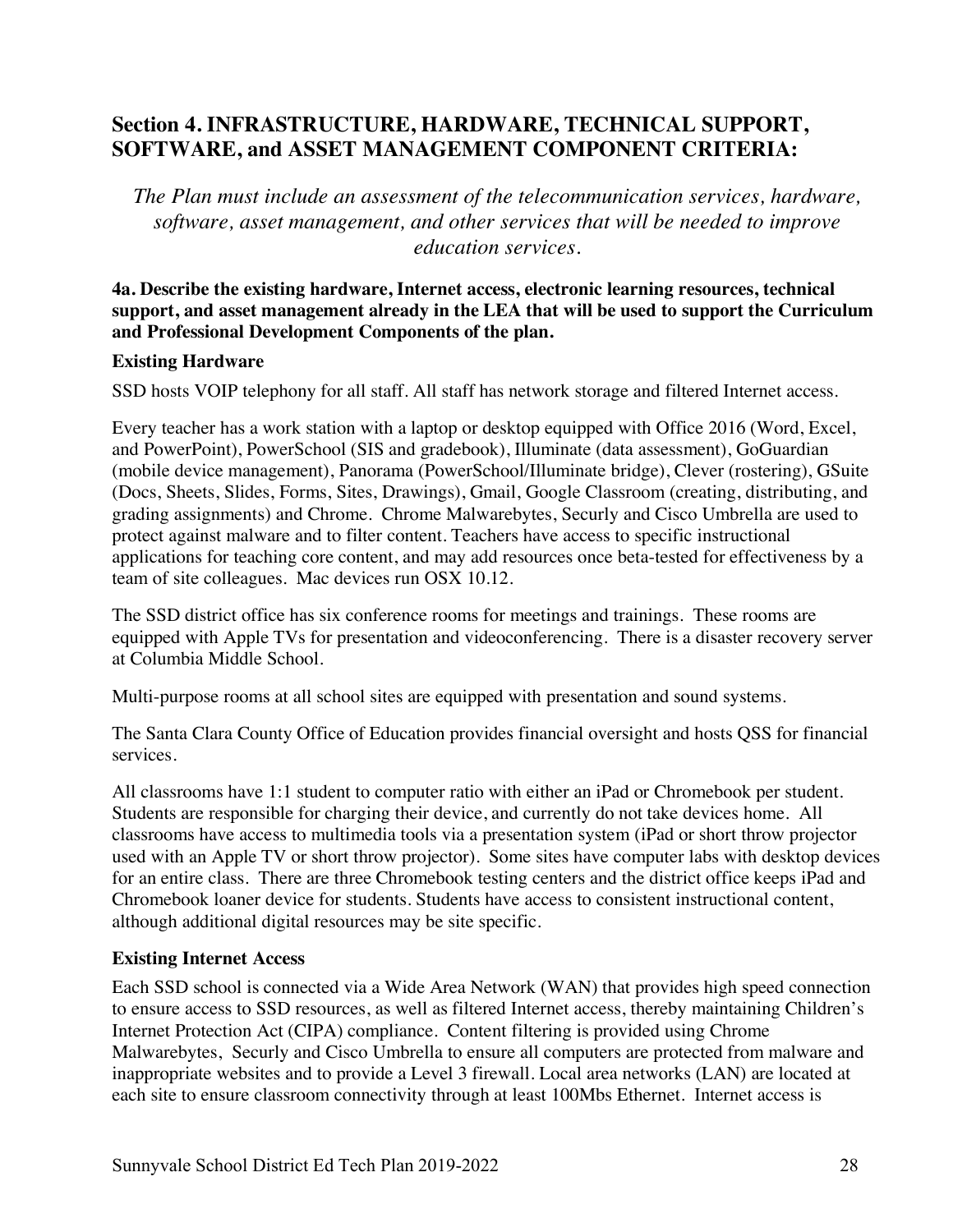provided via ATT.

Older classrooms have 4-6 drops with at least 2 drops dedicated to the projector or hard-wired TV. Refurbished rooms have 8-10 drops, half of which are dedicated for student use. There is a wi-fi access point (WAP) in each room to support 24-30 student devices. The district is currently updating WAPs across all sites to improve Internet traffic flow.

#### **Existing Electronic Learning Resources**

Every teacher has a device equipped with:

- Office 2016 for productivity;
- PowerSchool for attendance and gradebook;
- Illuminate for district benchmark assessments:
- GoGuardian for mobile device management;
- GSuite for productivity, presentation and collaboration;
- Gmail for communication:
- Google Classroom for creating, distributing, and grading assignments; and
- Chrome for Internet access to digital resources and research

All students have access to digital resources aligned to core academic subjects, and all new adoptions will include a digital component. All students are provided with a Gmail account, although teachers decide if and when to make them live which is typically grades 3 and above.

Resources include:

- Program based centers
- Raz-Kids for guided reading
- iReady for differentiated math instruction
- GSuite (typically grades 3-8) for production and collaboration
- Gmail (typically grades 3-8) for internal, in-domain communication only
- Google Classroom for accessing and submitting assignments
- Chrome for Internet access to digital resources and research
- iMovie for creativity
- Typing Club for typing skills
- Hour of Code for coding skills

#### **Existing Technical Support**

Technical support is provided by the IT Department within SSD. There are 3 FTE who provide onsite support for teachers and administrators, together with a network engineer and two computer specialists (partial FTE each). There is a full time Tech Integration Specialist who supports teachers with training and instructional technology integration.

Currently, service requests are made through the site office and forwarded to the Information Services Technicians to handle. With the 1:1 environment, there is a large demand on the time of the technicians who do their respond timely to service requests.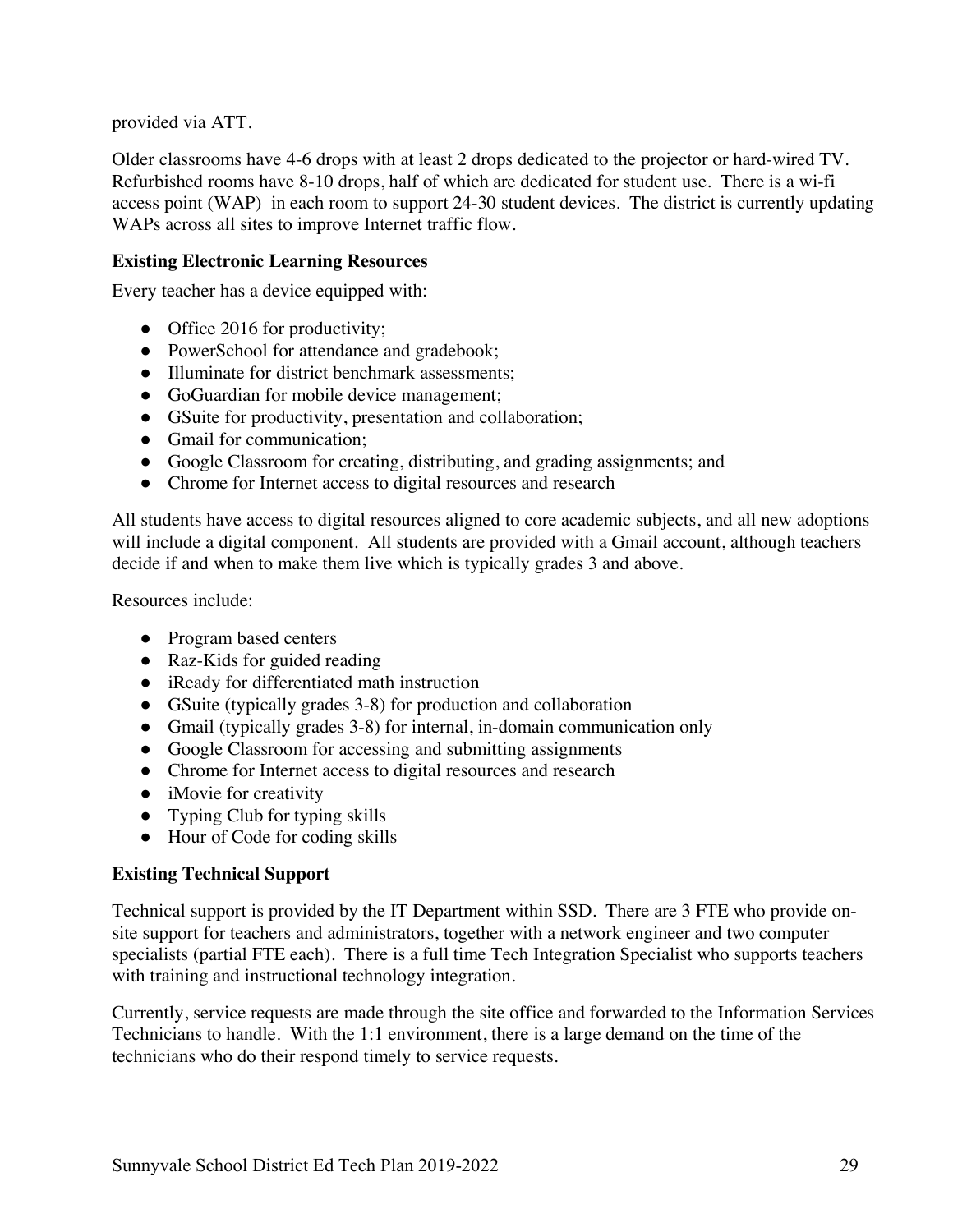#### **Asset Management**

Equipment is tracked from procurement through deployment via an inventory process. The Purchase Order is logged, so an asset tag can be created and attached once the item is received. Sites have access to/maintain inventory lists and maintain control of the specific physical location of the asset once it arrives on site and is assigned to a specific classroom. Student devices remain locked in classes outside the school day, and currently do not go home with students.

#### **4b. Describe the technology hardware, electronic learning resources, networking and telecommunications infrastructure, physical plant modifications, technical support, and asset management needed by the LEA's teachers, students, and administrators to support the activities in the Curriculum and Professional Development components of the plan.**

#### **Hardware Needed**

Student learning devices are typically refreshed every 4 - 6 years, depending on the device type (currently iPad or Chromebook). Teacher devices follow a similar refresh cycle. Refresh funding is expended at the site level, however there needs to be greater centralized direction as to device types and costs, so principals can better budget from one year to the next. The following graph shows the current age of teaching and learning devices and acts as an indicator of the required refresh during the course of this plan.

In an effort to place instructional technology in the hands of students to meet the District's assessment goals and provide a 21st Century learning environment, the Sunnyvale School District instituted a 1:1 student to device ratio initiative. Since 2013, the District has experienced an increase in the deployment of instructional technology. As noted above, school sites have been delegated the choice regarding what types of devices to purchase. As these devices age out, there is a need for a coherent replacement plan starting during the 2019-2020 school year

Future considerations include a pilot to allow students to take devices home. Program considerations will need to include procurement of additional devices to ensure students have at-school access when they leave devices at home; added wear-and-tear occurring when devices go back and forth from school to home and back; loss,theft or damage by students, and need for an insurance program.

Devices will need ongoing assessment to ensure they continue to meet learning needs as students create more and incorporate new digital curriculum.

#### **Electronic Learning Resources (ELRs) Needed**

Moving forward, any new curriculum will contain a digital component. The district will need to continually assess current hardware to ensure they meet new teaching and learning needs.

Stakeholders have expressed concerns around student data privacy, so vetting of new ELRs will need to include a data privacy component. Addressing this concern may require new vendors to sign the CA Student Data Privacy Agreement, or at the very least go through a data privacy review. Teachers have asked for a vetted list of resources to help them and students make the best choices, not only around data privacy, but in selecting tools that provide the best student outcomes.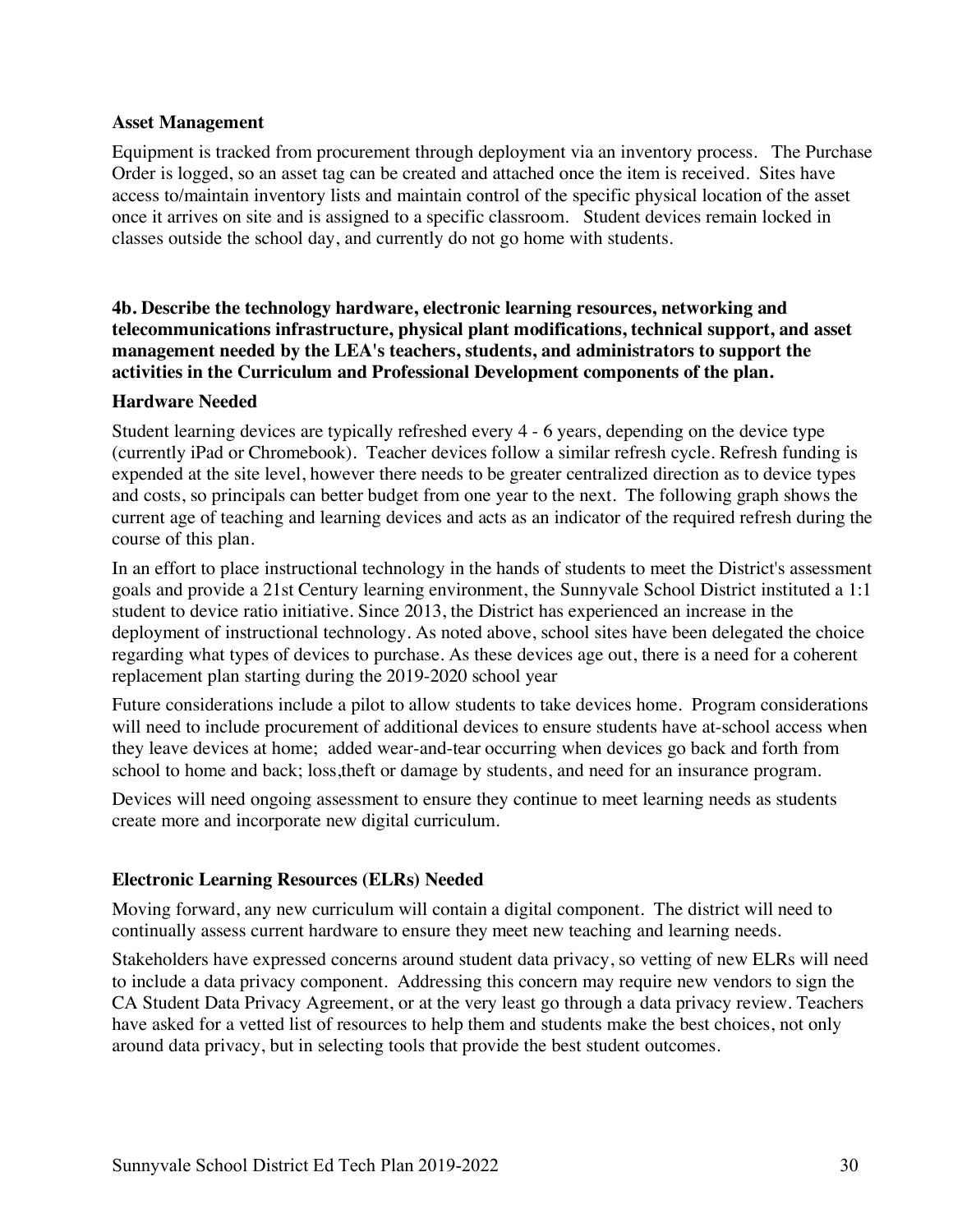#### **Networking and Telecommunications Infrastructure Needed**

District networking and telecommunications are kept current and monitoring is ongoing . The district recently upgraded its wireless access points (WAPs) at all school sites to provide better Internet access and improve traffic flow throughout the districts. Major upgrades coincide with site improvements which occur typically every ten years or so.

#### **Physical Plant Modifications Needed**

Sites are typically upgraded every ten years or so which means the physical plant is continually refreshed. Monitoring is ongoing and addresses the needs of new educational initiatives to ensure they can be successful.

#### **Technical Support Needed**

Although effective, the current level of technical support is limited and provides challenges for the department, especially with regard to future expansion of instructional educational technologies. Teachers feel they could benefit from expanded support from increased site-based FTE who could train, mentor and model, as well as provide immediate troubleshooting. Additional FTE will require new funding, and while greatly needed, may not take place due to fiscal constraints.

#### **Annual Activities:**

- Review and address switches/routers/hubs, hardware, networking and infrastructure, ELRs, physical plant, and technical support needs annually.
- Monitor broadband usage for effectiveness and adequacy.
- Monitor applications, infrastructure, technical support, and equipment to ensure teaching and learning needs are met.
- Procure and deploy identified equipment and ELRs.
- Train and support end-users.
- Monitor technical staff support levels to ensure site needs are met timely.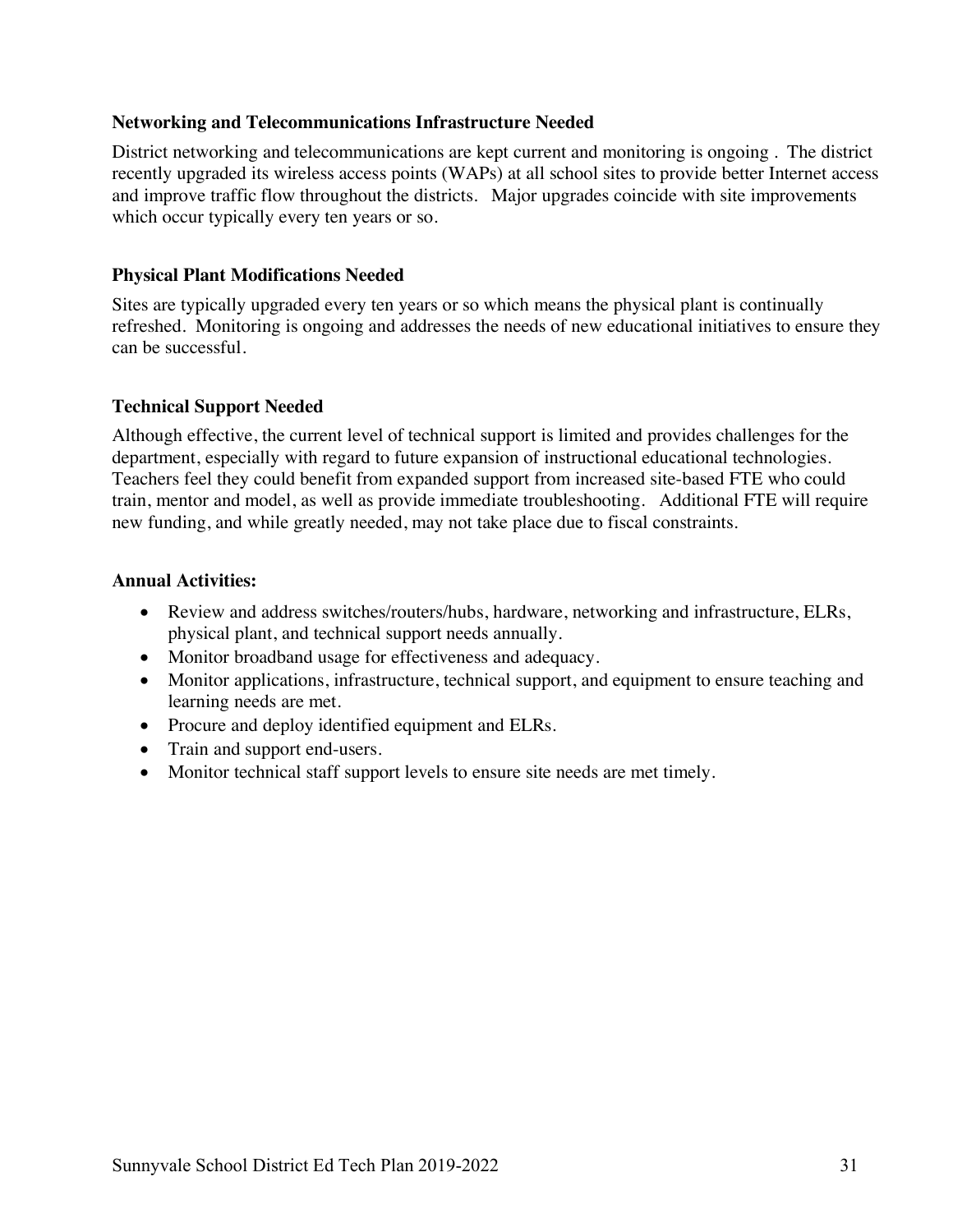### **Section 5. MONITORING AND EVALUATION COMPONENT CRITERIA:**

*The plan must include an evaluation process that enables the school to monitor progress toward the specific goals and make mid-course corrections in response to new developments and opportunities as they arise.*

#### **5a. Describe the process for evaluating the plan's overall progress and impact on teaching and learning.**

All SSD students will be direct beneficiaries of the teaching and learning initiatives identified in this education technology plan. Staff will monitor student progress in local benchmark assessments, state mandated testing, and other identified evaluative tools, and will use this data to make adjustments in curriculum and instruction strategies. Student data collection will be ongoing and used for modification of curriculum.

Teachers and site administrators meet regularly to measure student progress and make curricular and assessment modifications. District and school site administration will continue to meet regularly and review planned benchmarks and timelines to ensure the plan is implemented as intended, and make needed revisions and modifications. Principals will monitor site integration of technology and the use of digital content in all curricular areas, and support staff to acquire and utilize higher levels of technology skills in order to facilitate an effective use technology within a rich learning environment.

Regularly scheduled meetings of the Educational Technology Plan Steering Committee will ensure plan compliance, open communication, and provide all stakeholders an opportunity to voice concerns or share successes, as well as a means for plan revision and modification. These meetings will provide a venue to sustain the interdepartmental communication that was furthered in the planning process and so greatly appreciated by staff.

#### **5b. Describe the schedule for evaluating the effect of plan implementation, including a description of the process and frequency of communicating evaluation results to tech plan stakeholders.**

Site principals use monthly faculty meetings and regularly scheduled administrative meetings to consult with staff regarding student achievement, plan implementation, data collection, and modifications in curriculum and instruction. Staff discuss the best practices in their integration and effective use of technology, and are asked to share, demonstrate, and model best practice instructional practices for coaching purposes, and to assist teachers who seem to be having difficulty with the implementation of digital content. Information regarding the integration and use of technology and overall progress toward plan goals will be discussed at each of these meetings and shared with Curriculum, Instruction and Assessment, the Technology Integration Specialist, Manager of Information Systems and Human Resources, and the Associate Superintendent on an ongoing monthly basis. Information is shared with the Superintendent on an ongoing basis.

During the monitoring and evaluation process, it is expected that changes to the plan will emerge. Meetings of the Educational Technology Plan Steering Committee will be held no less than quarterly, and can be scheduled on an as-needed basis should the need arise. Site and program administrators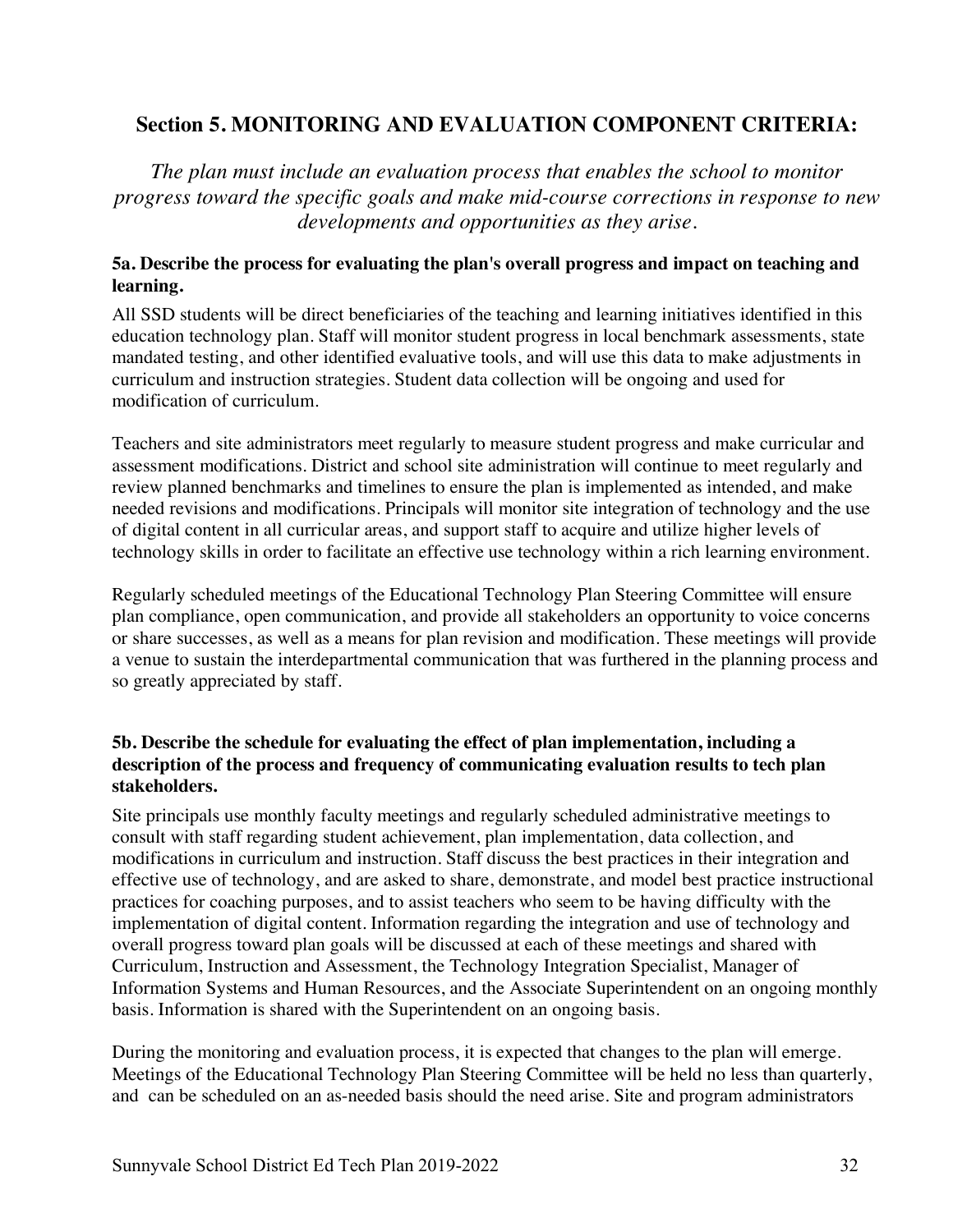will work closely with the Information Technology Department, Manager of Information Systems and Human Resources and the Technology Integration Specialist, and the Educational Technology Plan Steering Committee to identify necessary changes to the plan and to determine how best to implement those changes. All staff will be notified regarding any major changes in the educational technology plan during regularly scheduled meetings, and have an opportunity for feedback via the blog. Revisions and modifications will be made through the Educational Technology Plan Steering Committee after stakeholders have had an opportunity to provide input.

An annual report will be made to the Board of Education, or at the request of the Superintendent. These meetings are open to the public and will provide an opportunity for the community at- large to access information on this plan. Additionally, the SSD Educational Technology Plan will reside on the SSD website in the near future.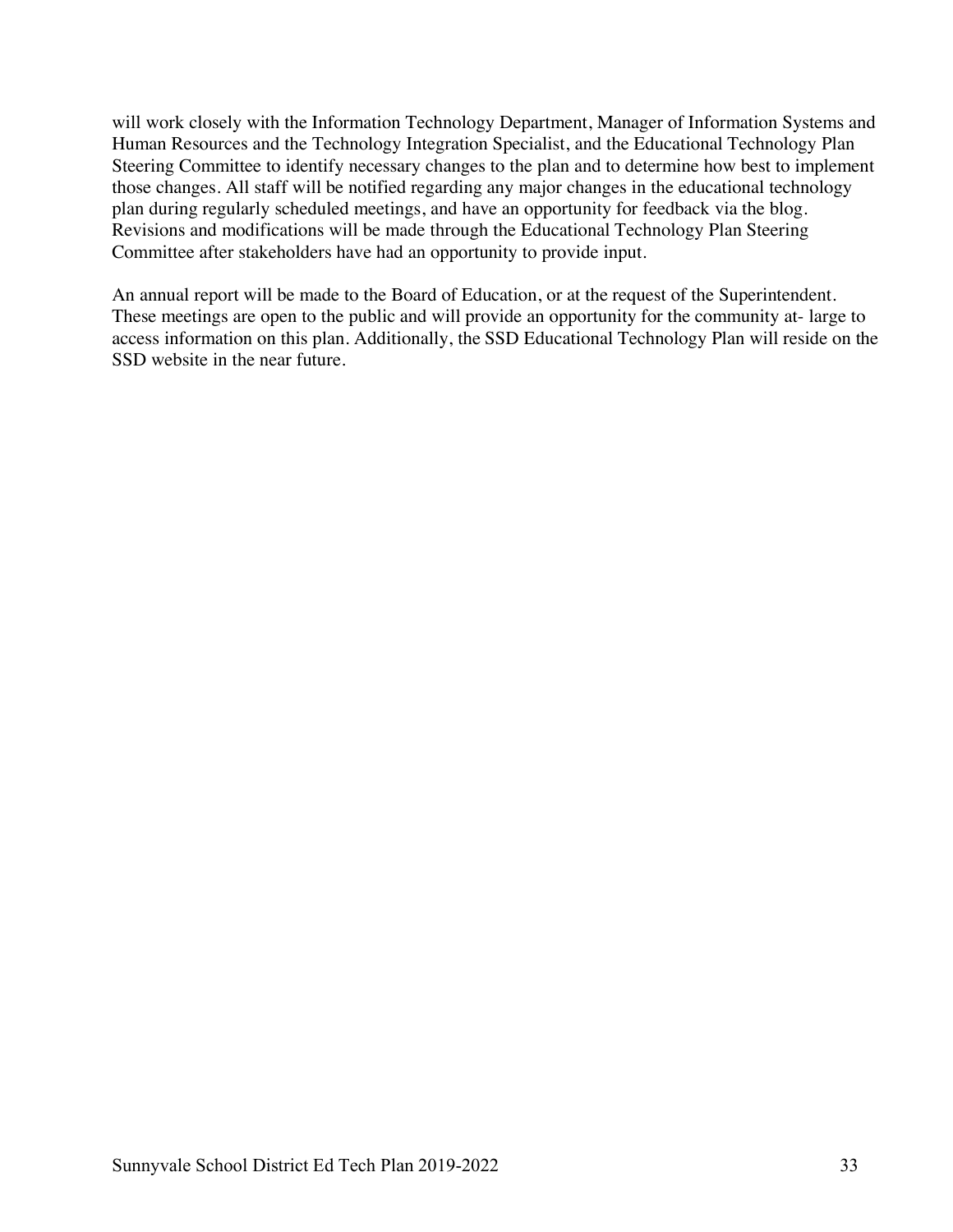#### APPENDIX A-1

#### Sunnyvale School District Education Technology Plan Stakeholder Meeting, April 11, 2019 Summary of Responses

#### *1. What role does technology play in supporting student learning?*

#### **Anywhere, Anytime Access (Untethered Learning)**

- If it's taught right and used right, student can use technology at any time.
- Students: Can't lose a Doc when it's in Google Drive. You also don't have to find a time to meet up with your teacher, you can just send it in.

#### **Personalized Learning**

- It allows an opportunity to demonstrate their understanding in a variety of ways.
- How can we use technology to be intentional in the classroom; Creating voice for students who may not otherwise be.
- Expands opportunities to do research.
- See tech opening access to education, helping develop student voice. Want to level the playing field, especially with supporting students with special needs.

#### **Authentic, Real World Learning**

- Have experiences they wouldn't otherwise have. Webcasts with other schools, professionals.
- Bring learning to life.
- kids engaging with technology and learning, applying to problem. Candria is a student example of using technology to create something for the world. Want to learn from this success and provide chance for more kids to have opportunity.
- Students started coding class in kindergarten at Bishop.
- comes from tech background and like to see students engaging with technology at school--it's a beautiful thing and a must.

#### **Producers, Beyond Consumers**

- Key goals at Ellis is making sure that technology produces not consume. Apps are not common on their devices. Apps need should not be solely to consume, (examples: jiji, Netflix, Amazon) BUT to produce (a piece a work, slideshow, writing, videos).
- Home devices are mostly used to consume not produce.
- School devices should be used to primarily used to create and produce.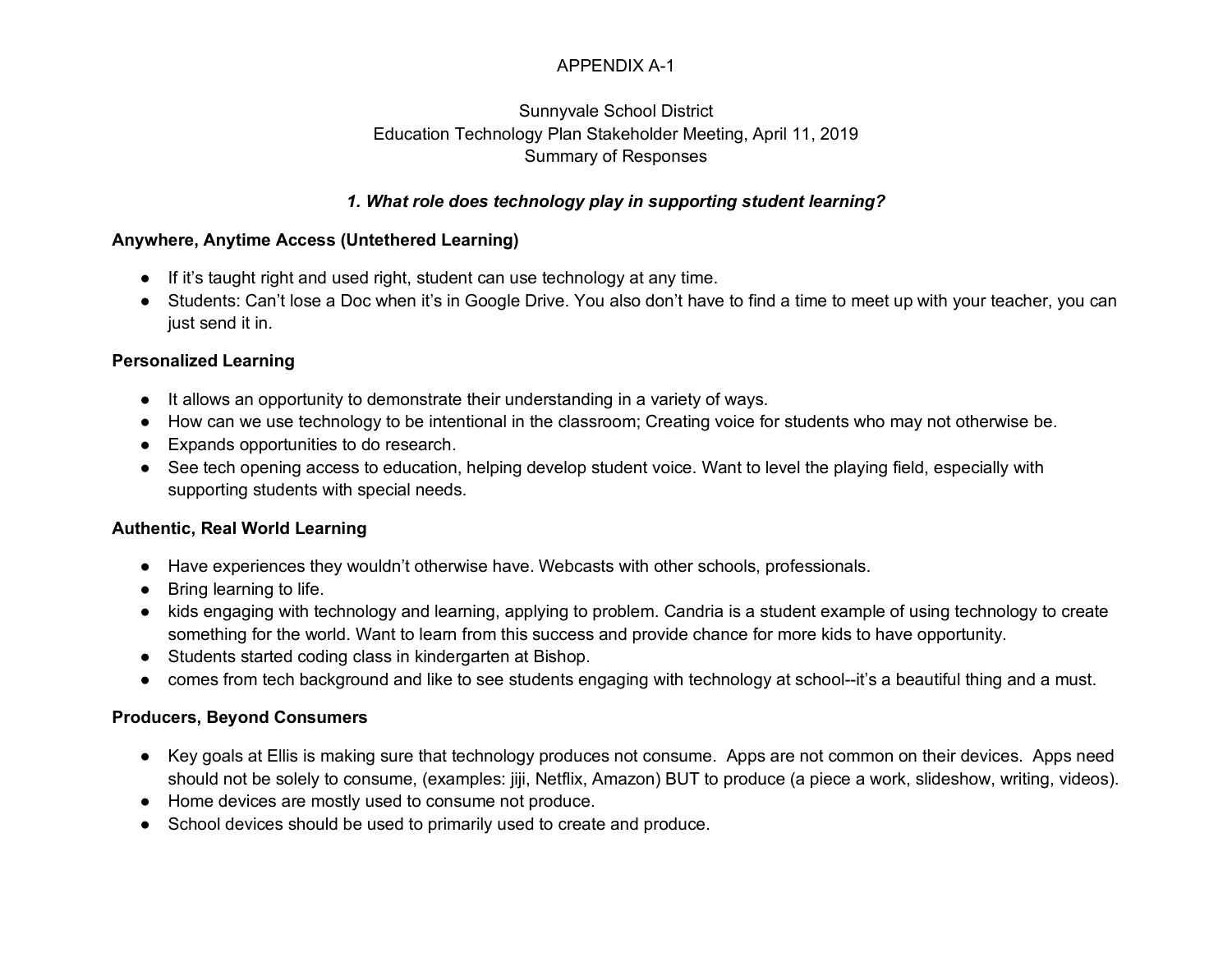#### **Collaboration**

● Use tech in the classroom, growing in past few years especially with receptive input. Interested in supporting student collaboration online (but also security concerns, where is data going).

#### **Curated Resources**

● Being aware of technology that appears educational, but may not be most beneficial.

#### **Articulation**

● Wondering what Middle school is doing to support the technology required and needed in high school and beyond.

#### **Assessment/Effectiveness**

- What does success look like? What metrics tell us that the technology is helping with student learning?
- How will books textbooks, or general reading be accessed? Students need to know that distinction for passive consumption versus interactive consumption.
- Helped develop Maker Lab, also mom parenting young child and want to know how to make this useful time and how to consider long term effects of using tech. How do we use it in a responsible way?

#### **Tool, Use When Appropriate**

- We want to make sure that devices are like a pencil or book, a tool for use when needed not attraction to mess with settings and be used as a toy or novelty.
- Intent of the purpose of the production need to be considered, making sure that it is not a replacement for books, paper, pens, images, that can be done without technology.
- Devices are tool, not a toy. Too much device addiction.
- Research stuff to learn stuff, not just to be addicted to the iPad to read e-books instead of just reading a book on the shelf. Use the device for what it is intended. Kids are addicted to iPads and want to primarily use them for robots and Fortnite.
- concerned about how much tech is used in the classroom. Think kids use tech too much and want to contribute to plan.

#### **Data Privacy**

• Considering cost of free access to Google--ways data might be being used. How is district thinking through security and what's to come.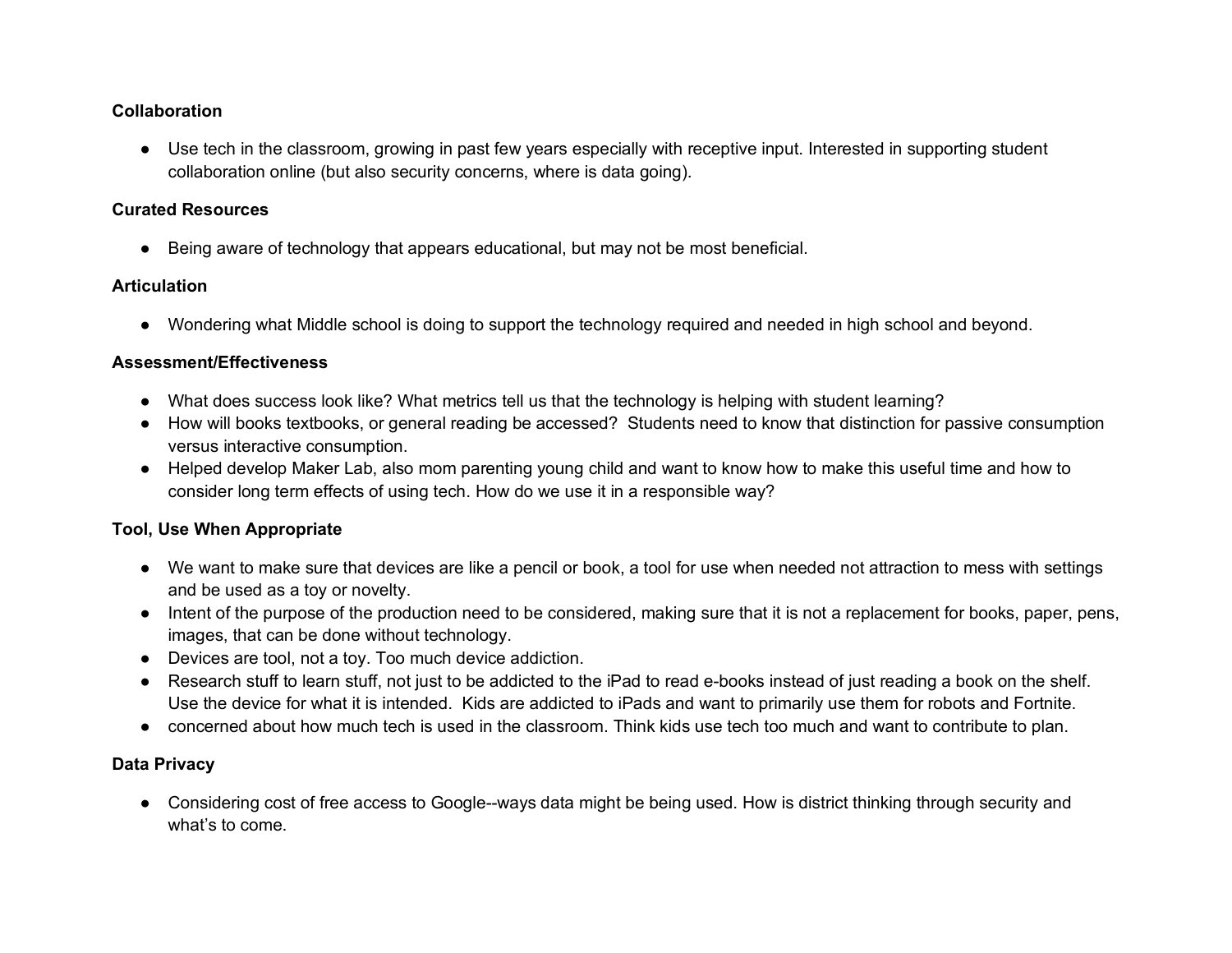#### **Parent Involvement**

● Mom is software engineer and want to connect more parents into conversation about school technology.

#### **Ethical Behavior**

- Family's interest is to see kids learning and understanding using technology with consideration of privacy and ways to tackle online social bullying.
- Like the 2 goals of empowering and teaching citizenship in K-8.

#### **IT/Teacher Partnership**

● How infrastructure can support tech on back end/ backbone of tech.

#### **Considerations**

● To consider: Where are the areas we can leverage the technology to further student learning? Looking at research that supports or does not support student learning.

#### *2. How can students, parents and staff play a role in protecting data privacy and network security?*

#### **Vetted Resources**

- We have to choose technology, services, software that value data privacy.
- Staff members sometimes want to get resources for students and may sign up with information without checking with IT or others before.
- Using Clever to roster has been a way to leverage buying power of district vs. individual sites, and involves IT at leading edge.
- Students--teacher gave us a website that taught us how to be safe when playing on the internet. Some people might think of it more as a game instead of an alerting tool.

#### **Data Access**

- It's hard to know what's being done with the data and documents produced by students?
- Currently who's vetting these apps?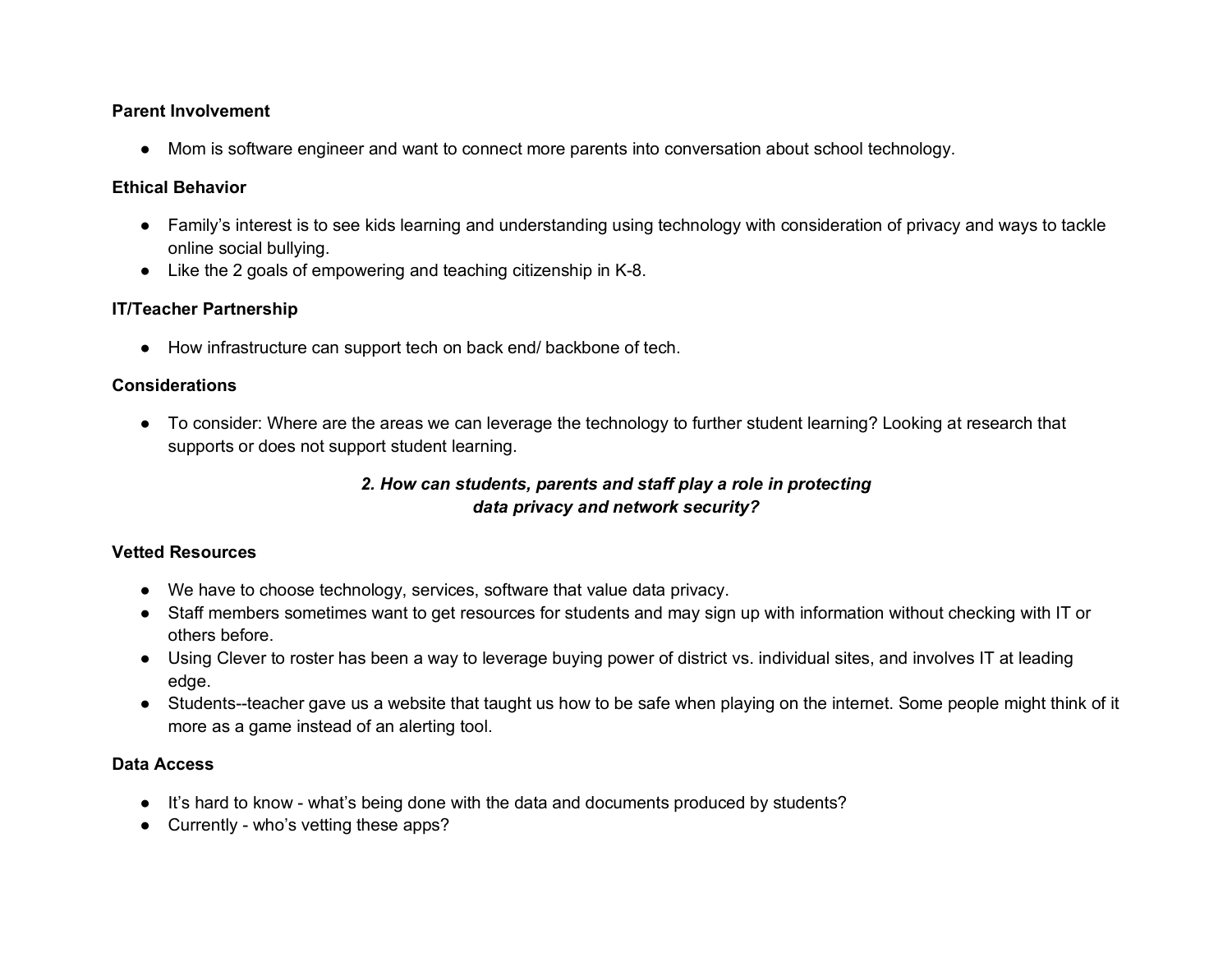#### **PD & Digital Citizenship Instruction**

- Existing laws about children under 13 gathering data.
- Need to be aware of privacy rights.
- Positive: teachers bring new apps in, but may not be thinking about privacy.
- Student privacy education built into our curriculum teaching students about their data.
- As tech is becoming more of our life, the reality is students will bring tech to class and we need to think about this, tool.
- Need clarity of roles logging in to student accounts as teachers, administrators, etc.? Parents need clear parameters and information about this.
- Students experience being on technology and in the middle of learning something, inappropriate content interrupts. How do parents and schools block that content before a student is affected. Parents and teachers need to be able to see potential for access to inappropriate content for children.
- Teachers need to teach students not to share personal information on technology.
- Students can bring personal devices that have many items that should not be on them for students, how do we educate students so they can make the right choice when adding items or access to content when they return home.
- Technology moves so fast that it can be hard to monitor. Then suddenly an unsafe video pops up on the screen. Students need to know how to make it known to teachers or other adults to be aware. Digital Citizenship is important to teach.
- On the security level, how do we teach students how to protect themselves such as phishing, checking authenticity of email, etc.
- Staff needs training about how to do this as well.
- Some sites provide instruction about phishing etc., but not all. Helping all sites' teachers to understand how to teach and use a more critical lens on using tech would be helpful.
- We used to have common sense media as guidelines a few years ago, but not as regularly reviewed or enforced in recent years. This doesn't seem to be a consistent part of any plan.
- Need to have videos, evaluation programs for teachers and students to understand what security and privacy means.
- As well as refreshers halfway through the year.
- My teacher gave our ELD class a website with videos about how to use the Internet. After each lesson there is a quiz and if we pass the majority is correct we pass it.

#### **IT Role**

- How do we lock down a network at school and at home. Yet when it is locked down, and then access to research is cumbersome.
- There are certain websites students go to...how are they being monitored or fire-walled to prevent going to improper sites?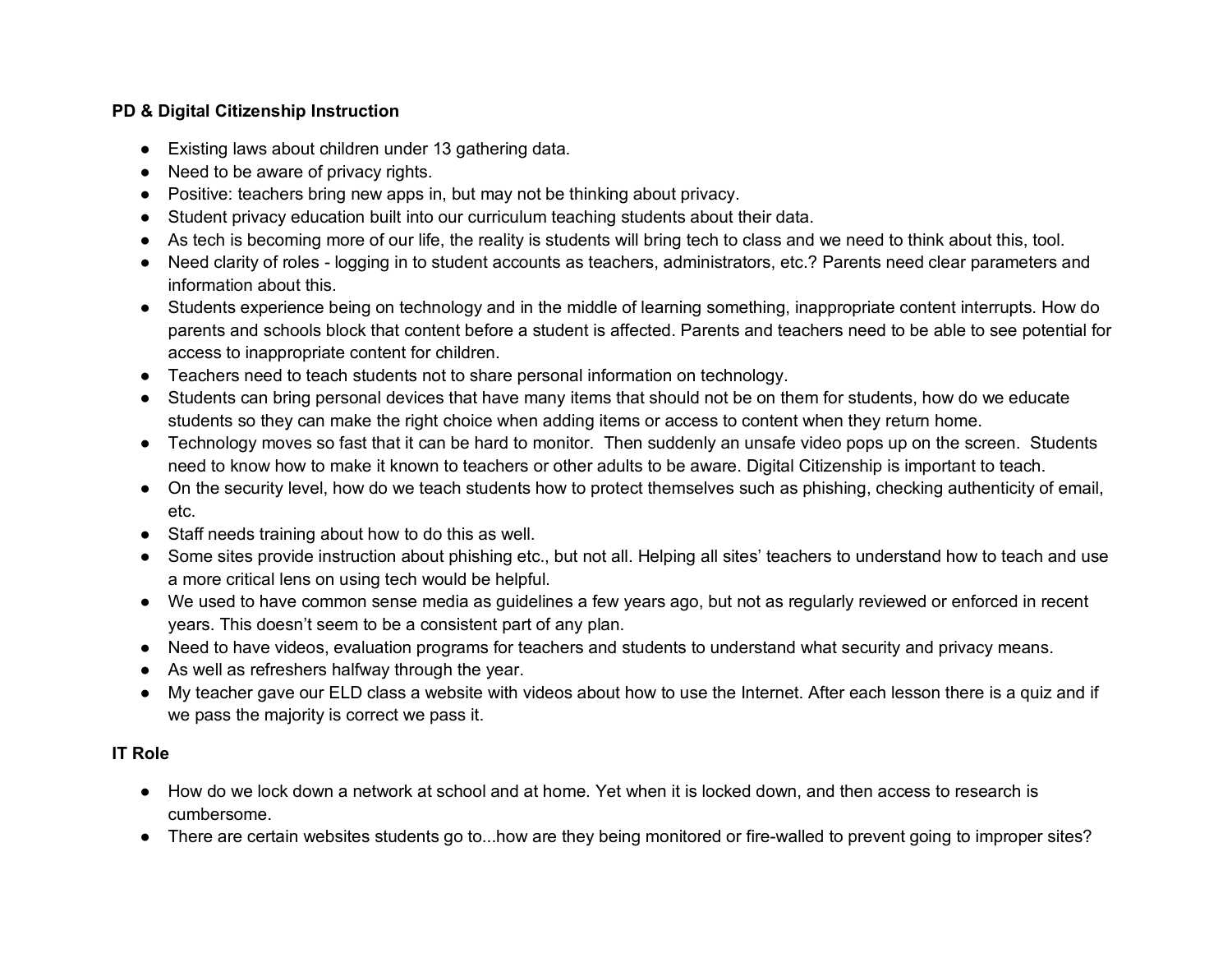#### **Policies**

- Formulate some school policies about how students should use tech in a way that retains student privacy.
- What policies should be put in place to protect students?

#### **Considerations**

- Challenge: even within approved applications, there are opportunities for students to use it inappropriately.
- This is a hard, it seems like it is easy to hack into technology. And constantly sharing personal information is scary.
- The students are going to be ahead of adults in technology. If you walk on an campus and look for available wifi hotspots you will see schools have hot spots available and if a student wants to access something not on sesd.org wifi, they can use a school device to one of those hot spots to access unsafe sites.
- Librarians used to be the people on school sites in charge of these, but without certificated librarians, who does this? There's no dedicated person?
- Consistent practices needed around district.
- Cannot protect students from everything.
- YouTube is an example of how tool can be useful and inappropriate--to ban it would ban both.

#### *3. What are ways to provide relevant ed tech professional development that meets the needs of all teachers?*

#### **Mentors/Modeling**

- Mentorship with teachers.
- EdTech team for learning communities (coach that supports teachers with use of technology).
- Instructional Technology Coach consulted in classrooms and helped many teachers learn a lot about helping integrate student productive uses of technology. Developing units and lessons together helps a lot. The model we have now helps some teachers--those who are already competent get better, innovate.
- Would be great to see teachers using it in the classroom.

#### **More Staff**

● Need personnel for coaching technology and supporting in technology.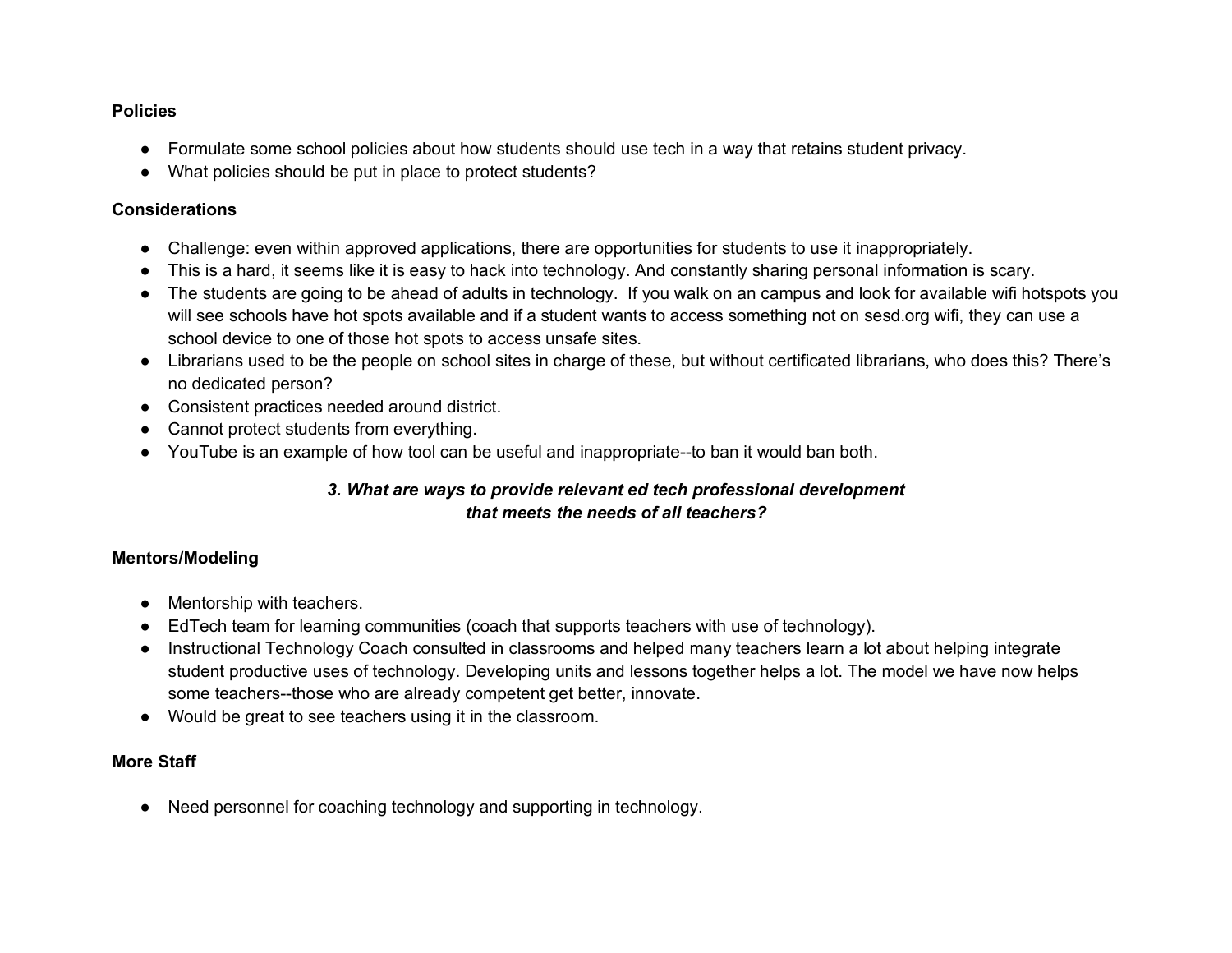#### **Differentiation/Different Skill Levels**

- Some research on their own.
- If we're going to think about tech use and professional development. Doing a webinar to help the PD piece would allow more to access without being physically there.
- Grading is easier to score when it is online. Some teacher prefer paper and pen.
- There are gaps in how comfortable teachers are with learning or using technology.
- Teachers need to be able to try things out first, do a formal training, and get support after the formal training.
- Technology PD day with many session offerings and teachers as presenters to support teacher learning (Google Docs training, Google Sites training, etc. at different levels).
- There are also teachers who struggle with more basic skills.
- Breakout sessions for specific apps can help teachers learn at their pace.
- Quick workshops at sites or DO helps.
- There is a HUGE range within teachers regarding their comfort level with technology. This can be a risk such as when teachers just Google everything.
- Some teachers are feeling like they are getting left behind, but some of this is by choice, not engaging in optional workshops.
- Everyone is at wildly different levels, introduction of app is at the lowest hanging fruit level of planning training. Having more time and expertise to address the deeper layers is challenging, less straightforward than teaching reading.
- We have core tech we have identified as a district to use, and we find that teachers have gone out and found a lot of other apps and resources such as TPT. How do we keep from going a mile wide and an inch deep? Maybe we choose app competencies at different grade levels--some foundational pieces to build depth.
- Baseline data of what teachers know, want to know, need to know and build courses based on that.

#### **Equity**

- Equity: what is the baseline of what we expect everyone to be able to do?
- Are the same apps used across sites?
- Not all staff members at every school, but consistent across sites.

#### **Time**

● Learning from peers is great, but difficult because of teachers' time in the classroom. Very time consuming for classroom teachers.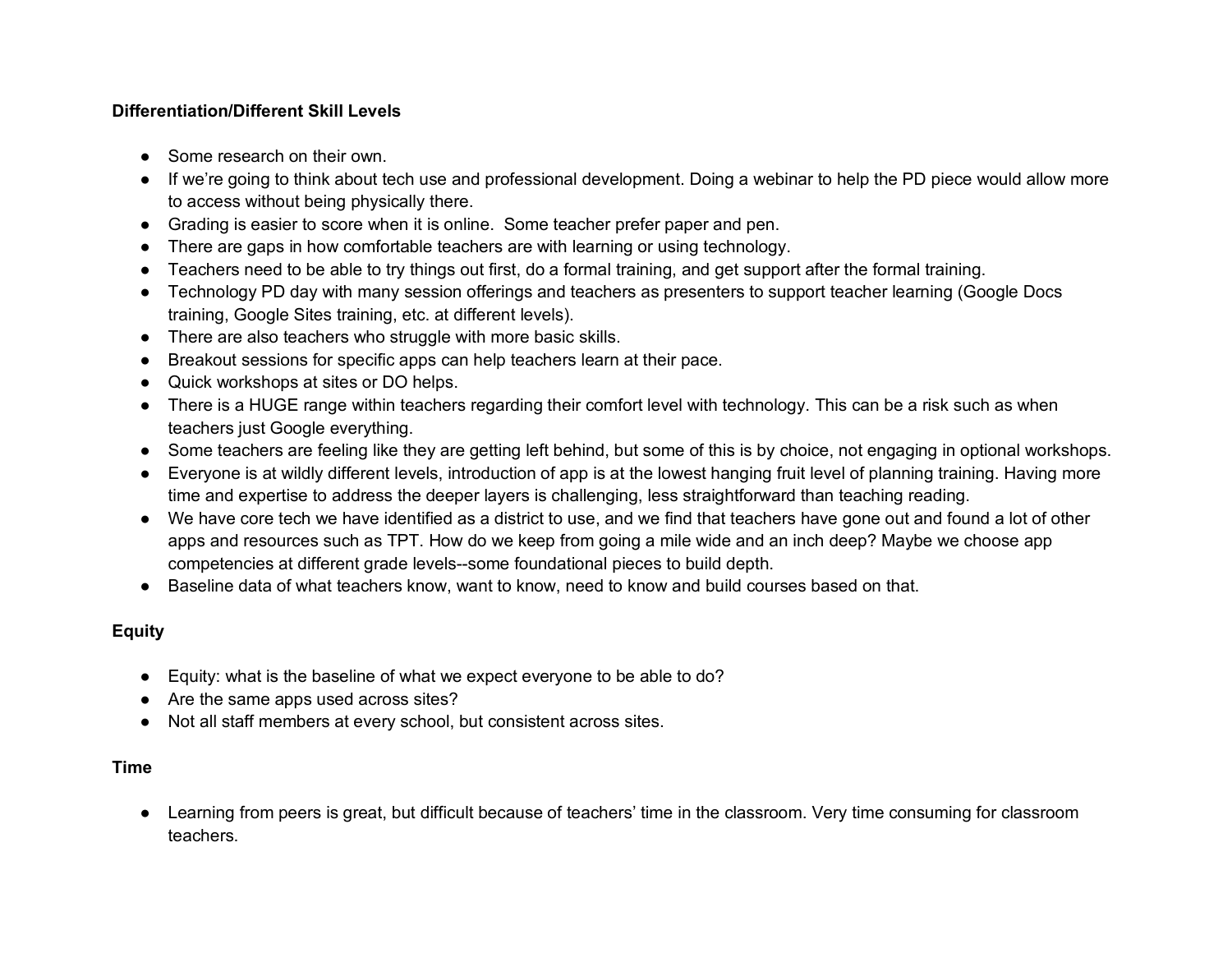#### **IT/Teacher Info Flow**

● Need streamlined information flow from teachers to IT.

#### **Leveraging Student Expertise**

- Using students as a resource to support teachers and other students.
- Often times students already know more; we need to empower the kids, and they can teach us. E.g. calling fifth grade to come and help with green screen app.
- Conner in K got picked to participate in a coding class. Has sister who codes and tried it after school.
- At our site we use student tech team to support teachers the first time they use tech. Empowering student tech team to support teachers across the site is powerful. E.g. students are helping to support screen casting, keyboard short cuts, using Clever badge. Older students recording on a video how to do it.

#### **Ongoing Training/Support**

- Need the professional development to follow through and support continuing development of teachers.
- Teachers can be nervous using a new technology, and need support because if they are not successful the first time, they may not try again, unless they are resilient. How can PD be ongoing.
- Need training more than once follow-up needs to happen so skills don't stagnate.

#### **Integration in other PD/Existing Lessons**

- Integrate the technology into all the professional development. Not just as a standalone PD for technology.
- Teachers need time to integrate their current, many already have curricula they have developed how do they incorporate it into technology.
- When the kids produce on technology. More direct feedback is available to share with students.
- Seems like training is at the level of the app and doesn't get to the level of how to effectively integrated for learning.

#### **Vetted Resources**

● Teachers set up time with site tech leaders and student tech leaders to be sent for support to try a new technology tool. A more ongoing constant site support would be beneficial. Accessible support to teachers so there is an easy list of tools teachers can go to that have been vetted and not require a teacher to Google search a solution.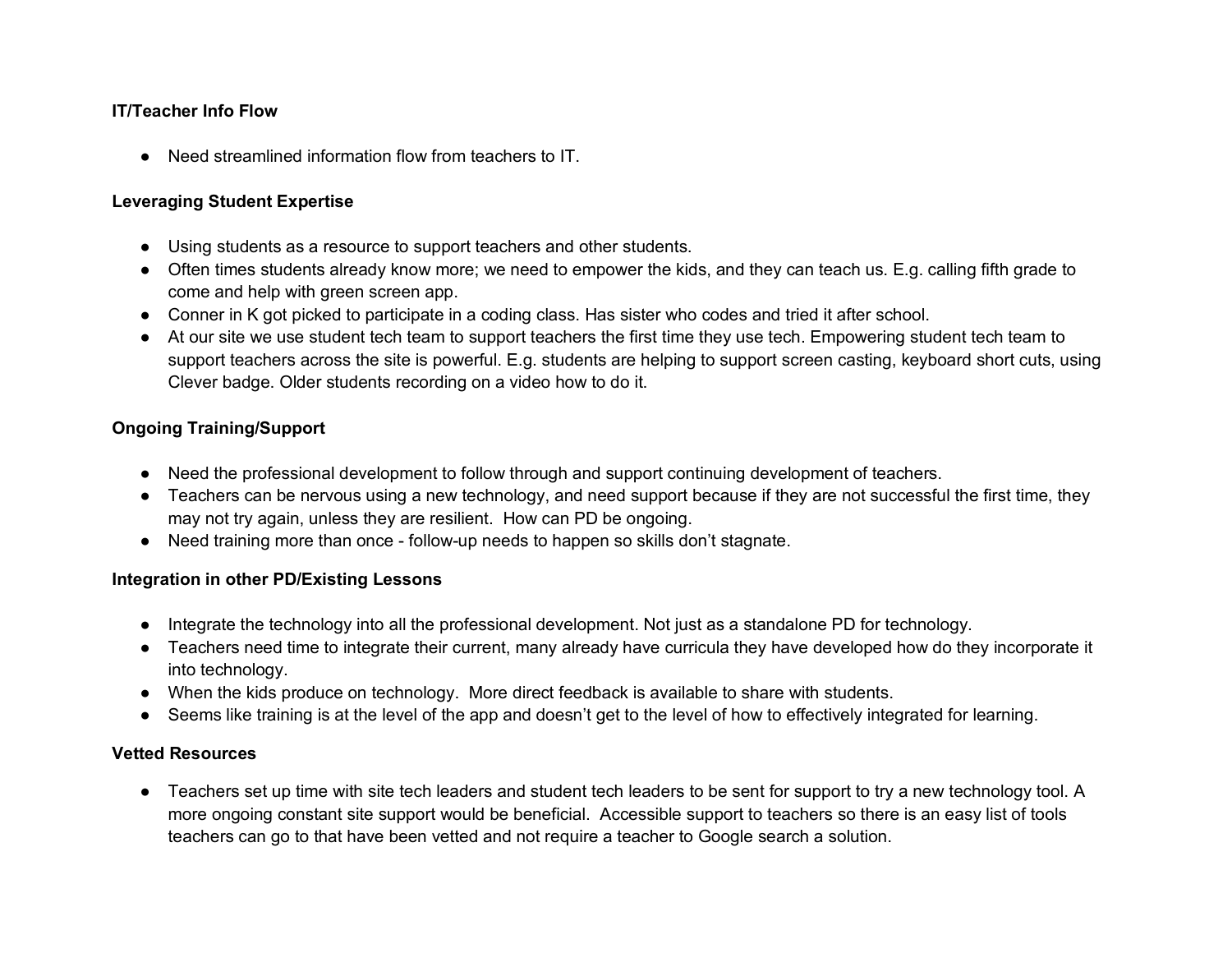● We need support thinking through organization of all the resources. Where to store files? We don't need to reinvent what other sites are doing well, but don't know all that is happening across sites.

#### **Considerations**

● Students take advantage of a teacher who may not know as much as student does about technology. Students can switch tabs if they are doing a task on the computer not assigned. Some teachers are able to monitor student work and can stop the access to not assigned technology.

#### *4. What are the essential technology skills for students?*

#### **Coding**

- Student perspective: coding. Most jobs use technology so if you learn coding earlier you'll be more successful to do advanced programming and making money.
- Want to make sure coding programs are teaching real life application.

#### **Typing**

- Kids need to learn how to type at a young age.
- Typing work in 3rd grade happening frequently.
- iPads can be a disadvantage- not able to practice typing (small groups of ipads in class and chromebooks for entire class).
- Chromebooks are important for students in 3rd grade on up so they practice typing.
- Basic typing skills.

#### **Information Literacy**

- Finding reliable sources of information.
- Need to ensure students are able to filter through sources to look for reliability.
- How do you actually even use the technology? How to know what you're doing.

#### **Device Nimble/Agnostic**

Need access with all different types of formats. Desktops, chromebooks, iPads.

● Kids need to be literate in both Apple and PC/tablets and laptops/chromebooks.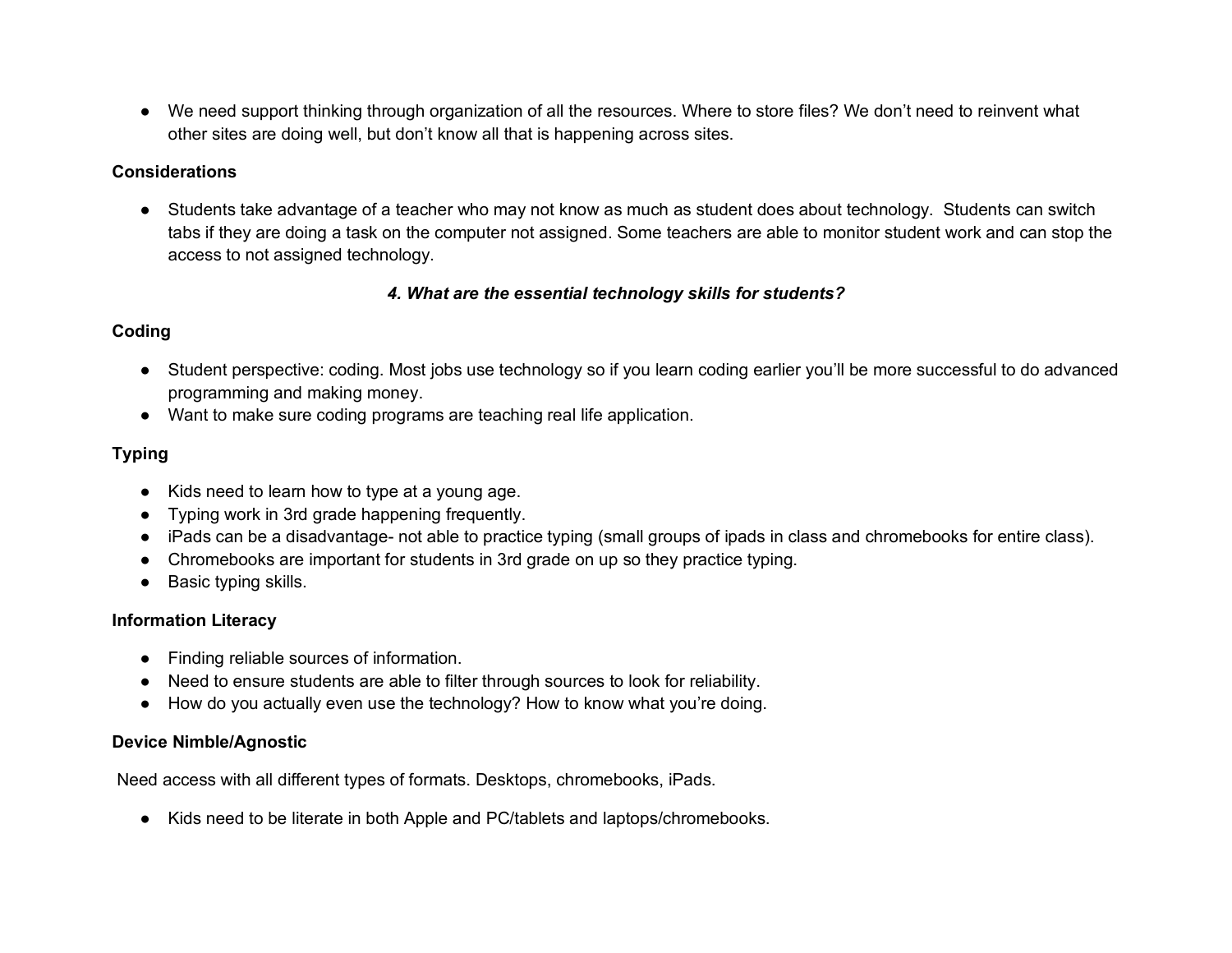#### **Responsible Use & Internet Safety**

- Responsibility with devices Don't want students to forget that there is a person on the other side of the screen (if someone didn't log out it's important to be respectful and log them out).
- Students need to learn how to use devices properly physical safety around devices.
- Online social behavior--from trust perspective and from politeness perspective. Most of the other tech skills, they'll pick it up, especially in Silicon Valley.
- Knowing when to ask for or seek adult support when going online.
- Don't do the wrong thing and always try.
- Learn how to use the Internet safely.

#### **Foundational Skills/Scope and Sequence**

- At the middle school students are at very different levels of skills so middle school teachers struggle. Try to ensure elementary schools are in line with what they're teaching.
- Need for foundational skills.
- Students will learn tech automatically. Math is key.

#### **Considerations**

- Logging in and logging out can take a long time important to consider this when planning rollout of devices.
- Knowing how to limit tech use.
- Apps that make learning more fun.

#### *5. How can technology increase partnering with our parent community?*

#### **Communication**

- Text notifications from the district are very helpful.
- Some teachers have webpages, others don't (no real preference for the need for this).
- As a parent my phone is always in my pocket and teachers can share with me instantly, I can monitor assignments that are missing, teacher can meet via the phone on time that is convenient for both of use. Class Dojo is useful. Parent community at Fairwood share lessons and not is all happy with what they are using, but it is important to have some database that documents can be shared with each other.
- How do we manage personal teacher phone numbers keep them from being on for 24 hours. To maintain privacy, but availability.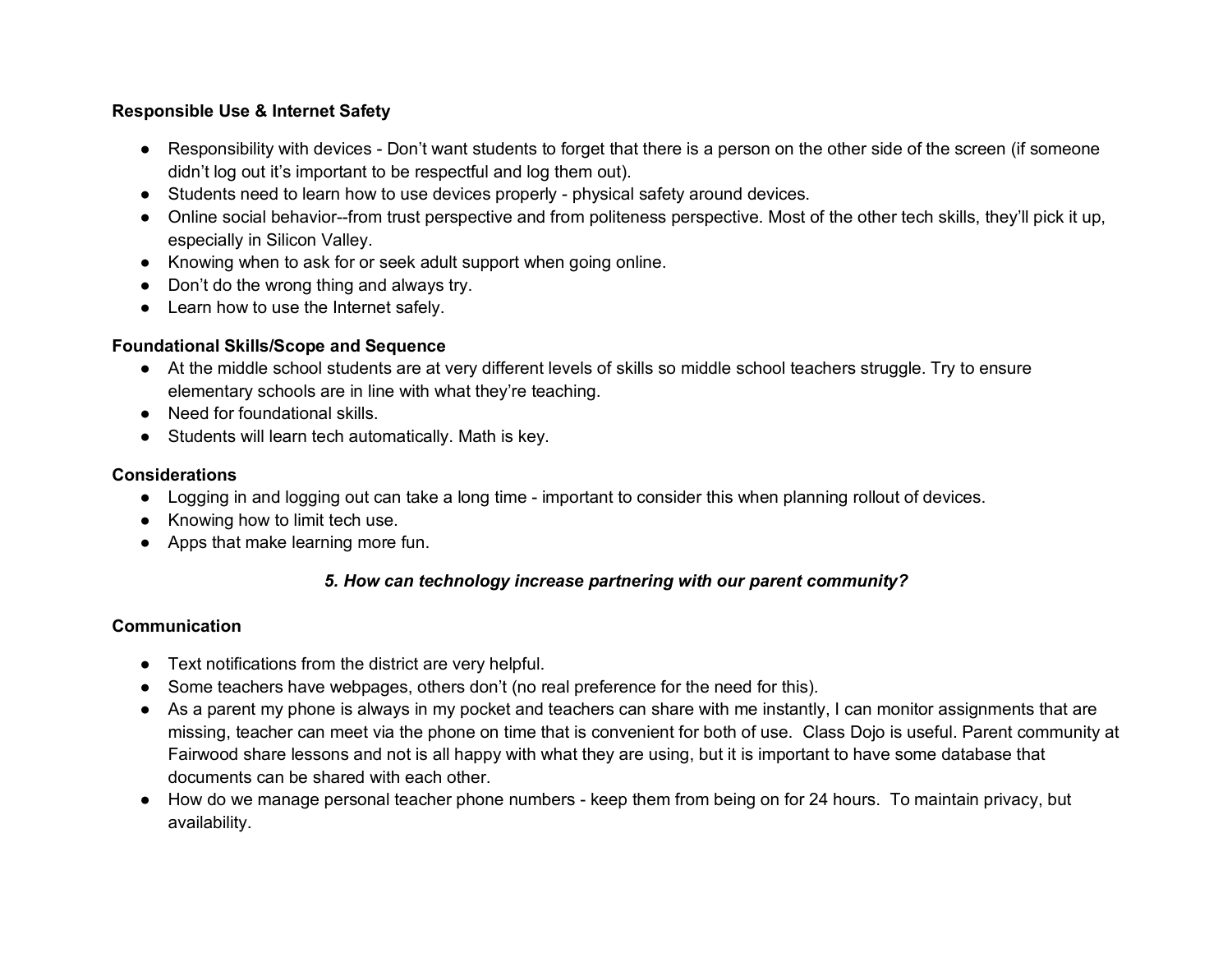● A schoolwide format like Class Dojo all across the school site makes communication easier, rather than multiple different communication platforms (Class Dojo, remind, flicker, etc.). Yet when using third party services privacy is an issue.

#### **Leverage Community Expertise**

● Google coding partnership was nice (might be good to have options like this after school or at other times) - may have difficulty with consistency when we get support from companies.

#### **Considerations**

● Time to update those communication platforms can be time consuming for teachers, who need to be spending time creating lessons, etc.

#### *6. What will students do with devices and applications, and how can the district provide ongoing support?*

#### **Communicate**

• Communicate effectively.

#### **Create**

- Devices are not a toy we want to create with technology devices.
- Students love technology and video games, but a better way is to have students make their own video games and not just play games.
- The key importance in the classroom ...is what can students create.
- Tech lab class had teacher who didn't know all of the pieces so students were made to create their own learning.
- Being creative users, producing things. Not just consuming.
- Safe way for kids to share what they have produced--have an audience, but not everyone.
- iPads/Chromebooks are used for getting things done (typing a report or a presentation). Lacking creativity with technology.

#### **Robotics**

● Robotics team through girl scouts - built robot and did competition. Concentration on programming. Columbia has a robotics class currently - wish they could do more with this class (students are put into the class and might not actually be interested in the subject). Competition can be helpful for student learning to get better (and can support team building).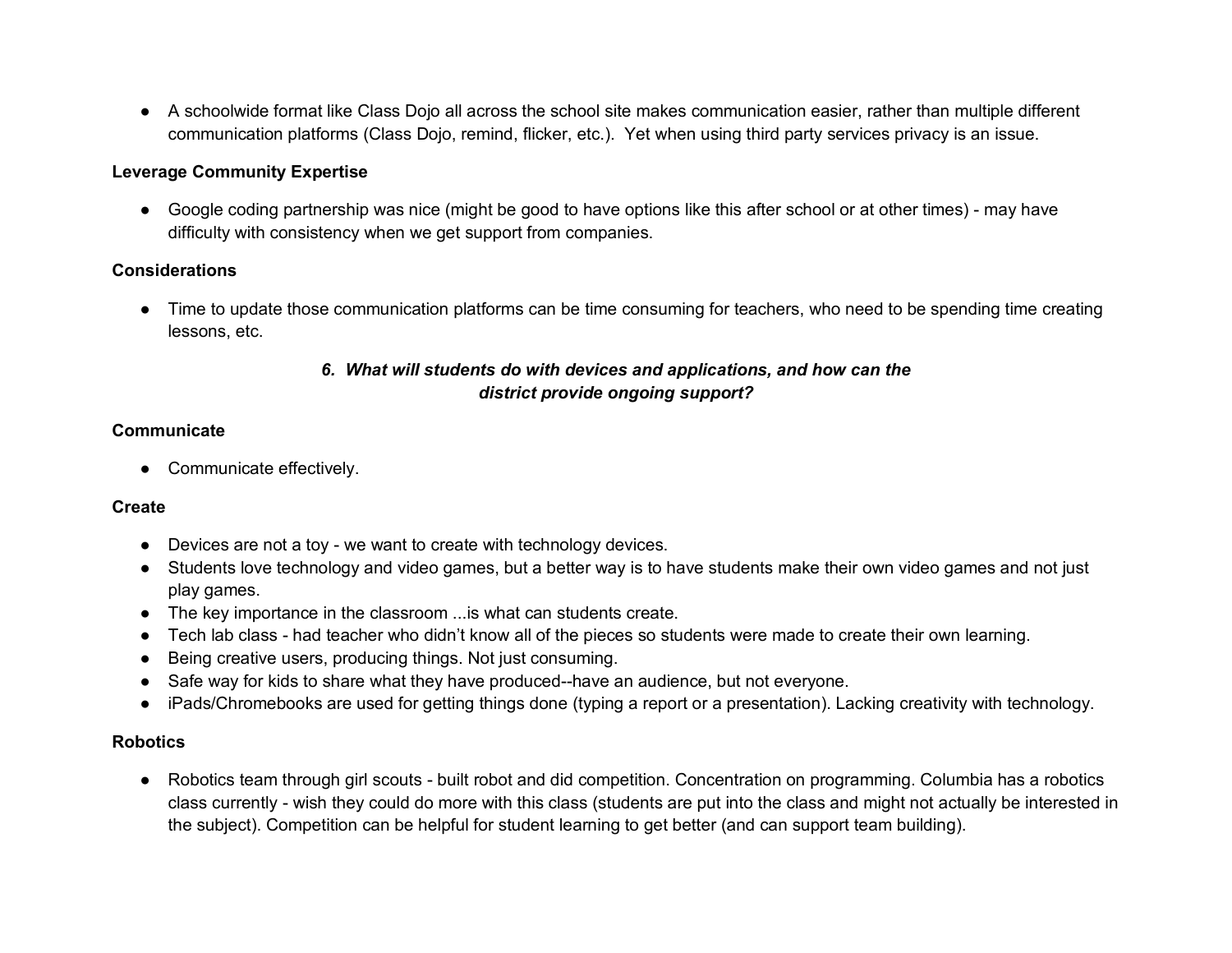#### **Coding**

- Teaching fundamentals of coding at CMS during Wednesday late start in the past.
- Hour of Code being used currently.

#### **3D Printers**

● 3D printers - student interest. SMS has 3D printing class where students can design and print items. Creating hands using 3D printer as a class project - students did research before printing something and was done as a class project.

#### **Collaborate**

- Students need opportunity to work cooperatively and socially technology could hinder this.
- Collaborate together--use tools but not take away from the collaboration.

#### **Critical Thinking**

- Kids have lost ability to find things in a dictionary fear that new generation will lose skills like this.
- Computer lab for some grades and carts in classes for others teaching outdated skills like Microsoft Office this is still used later in life, but might not be the right choice for kids at this time.
- Research.
- Considering what are valid resources.

#### **Tech as Tool**

● Concern around spelling - autocorrect makes it so spelling is not a skill kids develop as much.

#### **Limitations**

- Students searched up cool math games on safari. And they were not safe, very addictive, and the principal and parents had to tell them not to use Reading a book is a better choice.
- Online instruction is not the best way to learn.
- Too much screen time can be unhealthy according to doctors. So time on screen in the classroom needs be spent on creating, researching.
- Enhance lessons rather than be central to them. The interaction between the teacher and students is critical and should not be lost to the use of technology.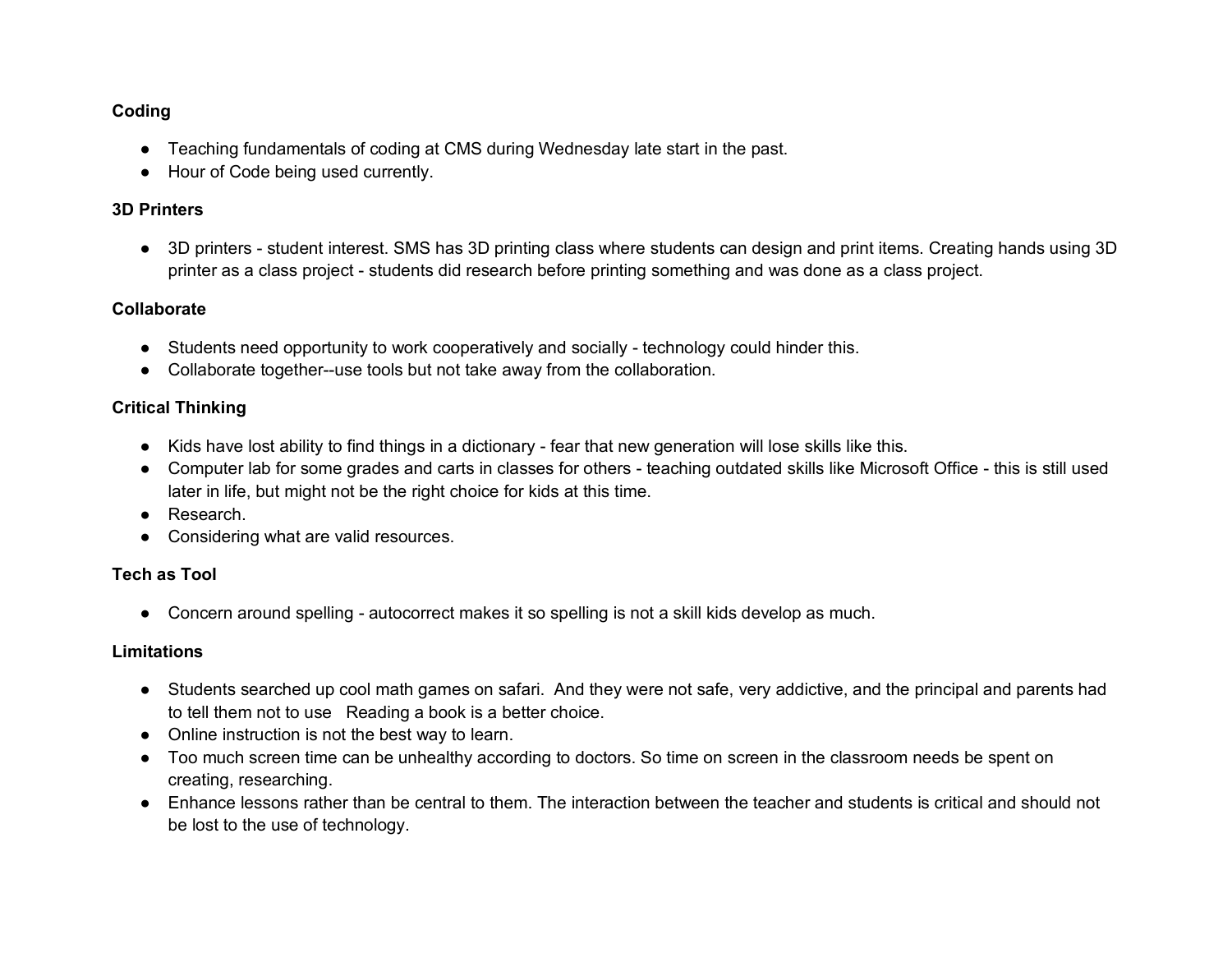#### **Field Trips, Virtual & F2F**

- Have people come from tech companies and present on what they've built.
- 3D truck visits.
- Virtual reality game truck at Cherry Chase.
- VR field trips.

#### **Equity**

- Curriculum with accessibility options to support all students.
- Technology is making things easier and it would be nice to let younger kids know how difficult it was in the past (i.e. state reports in the past took a very long time).
- Students are using more technology today, than in the past, but it is (no more walks to the computer lab, use of technology is transparent.

#### **Responsibility**

● See every student in middle school have their own chromebook for all 3 years to increase responsibility - can be difficult if chromebook breaks. Concerns around sending chromebooks home - do parents have internet?

#### **Considerations**

- Friday free time for choice within technology.
- Not to forget the SEL piece--use to connect with different people. Teaching face to face social skills, build empathy, take different perspectives, not fall into trap of comparing lives online. What are skills needed for lives?

#### *7. Is there something we didn't talk about that should be included in this plan?*

- "Letting kids fly…"
- "I believe that technology can provide the bridge for students accessing technology in new and interesting ways
- "As PTA lead, how PTA and district collaborates. Input from PTA perspective. What are the right tools, technologies. Interested in how we're thinking about privacy for students"
- "Technology is going to be a big part of their lives. What's happening and being used in schools."
- "Interested in exposure. Expose to as much as possible."
- "Passionate about children able to access core curriculum and have most success in general ed classroom."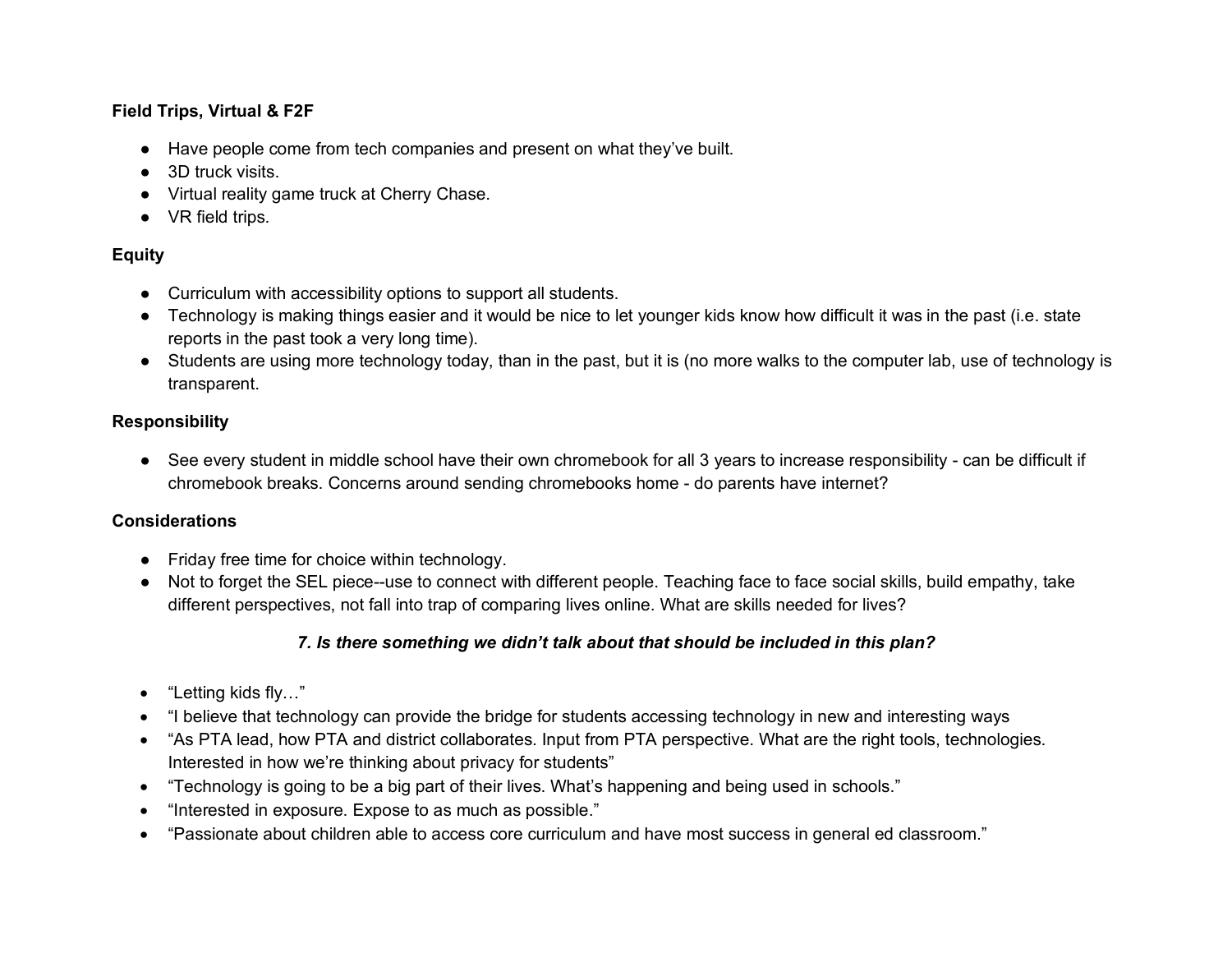#### APPENDIX A-2

#### Sunnyvale School District Education Technology Plan Board Study Session, August 22, 2019 Summary of Responses

Discussion Topic #1

# **What role does technology play in supporting student learning?**

Technology is a vehicle not a destination. Tech has capacity to document and archive student progress in multiple platforms. Testing documentation, video clips, scanned items in pivotal formative project pieces (portfolio). Can be reviewed by teachers, students, and parents.

Portfolios can be a tool for students to track and show their own growth.

Student created artifacts showing progress over time is valuable to parents. Concern that teachers will see this as another thing (we want it to be something that supports staff in goals and makes their lives easier not harder). Way to teach kids at their own level and serve all of our students.

Allows better communication through multiple languages and abilities. Critical piece in equity plan for students. Allows teachers to do deep dives into where the student is at. Kids are growing up in the world of technology.

Still has to be a human connection through technology. Do not want to plug students into being individually taught by a computer. When tech crashes it's a huge frustration point. As we add in more devices, we need to build up infrastructure.

Screen time in common sense media - organized at beginning of year as a "getting to know you" activity to see where students are spending their time. Vital to start conversation with them and make them aware of how much they're using it to ensure we have tech balance.

Some parents are anti-technology. How so we balance everything we do with this? Need to teach them how to be ethical since devices are everywhere.

Harder to be empathetic since you feel more anonymous. Self-regulation is a challenge as well - we need to be able to give feedback. Example is with the Nextdoor app - people talk on this app in a way they would never talk to people face to face.

Technology can be a window but it can also be a pathway to equity (opportunity to use devices and explore in ways that they may not have access at home). Google VR field trips you can go to places your students would never have had the opportunity to go before.

If technology is done right in the classroom it leads to a greater, richer, fuller education. It gives power to the learner.

Writing and communication district focus - Google classroom allows for writing and publishing opportunities. It allows for practice of skills and can help students who have struggle with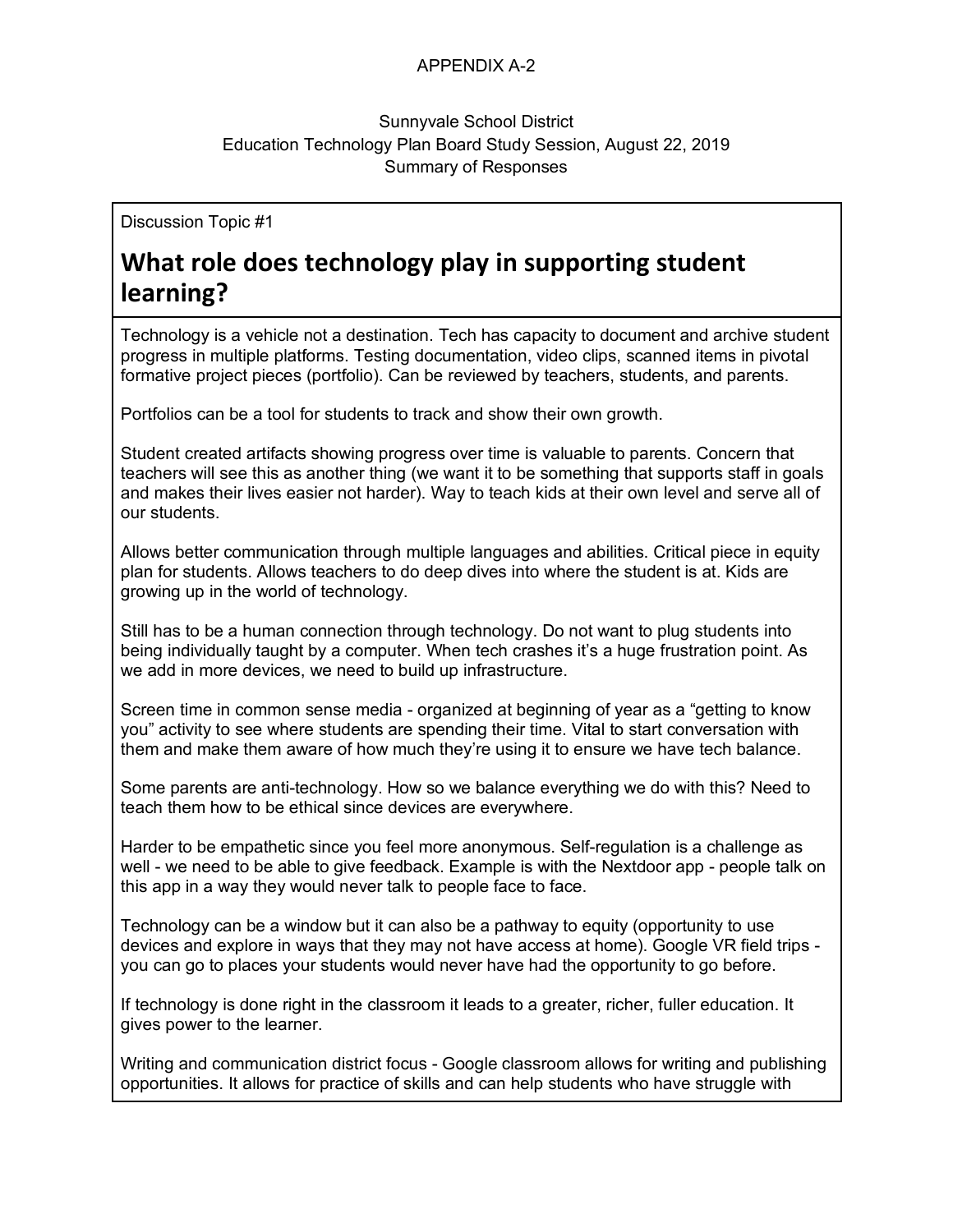wanting to write. Peer review can support students with getting feedback and go through the writing process.

Technology can invite opportunities for more inclusive programs/classrooms. Children can be grouped at similar levels and still be in classroom with their peers. Makes it less visible about what differences are.

Broadens formative feedback options. Can edit in the moment to show feedback individually.

Discussion Topic #2

# **What are the essential technology skills for students?**

Depends on grade/age of the student. Keyboarding skills is a goal. Will students ever not be typing (think this may not happen soon)? But with typing, spelling is less of a concern.

Keyboarding is important - neurological reason. Hand brain connectivity. If you have a neurological deficit, keyboarding is a way to relearn skills.

Presentation skills, word processing skills. Formatting skills. Making a hyperlink. Inserting images. Digital word processing leads to audience and purpose - what is appropriate for different situations?

Google is key to tech (google docs, google spreadsheets, etc.) – but need to be aware of privacy concerns. Learning appropriateness with shared documents.

Curation of information is important - how to search and curate for what is appropriate (based on developmental level and content). Also knowing what is real or not real. Media literacy is important - is it clickbait? Discussions about sponsored content.

Everyone has a bias - this also exists in technology - need to teach this skill.

If you think from frame of audience and purpose, it helps to imagine what the author's purpose is as well.

When to use technology and when not to use technology. Conflicts are not a good time to use technology. Understanding impact of escalated conversations online vs. face-to-face. Parents sometimes don't realize how much their children use technology without their knowledge. There are a lot of issues during heightened emotional states and during peer conflicts.

We don't just hand a kid car keys - we also shouldn't just hand them the technology either. Need to explicitly teach the skills and how to be safe.

Components on how to protect yourself against bullying - gets more intense with age.

Police officers came to Cumberland to talk about digital dossier and how that can come back to you.

Need to infuse growth mindset - what we have now isn't what we'll have in the future. Multiple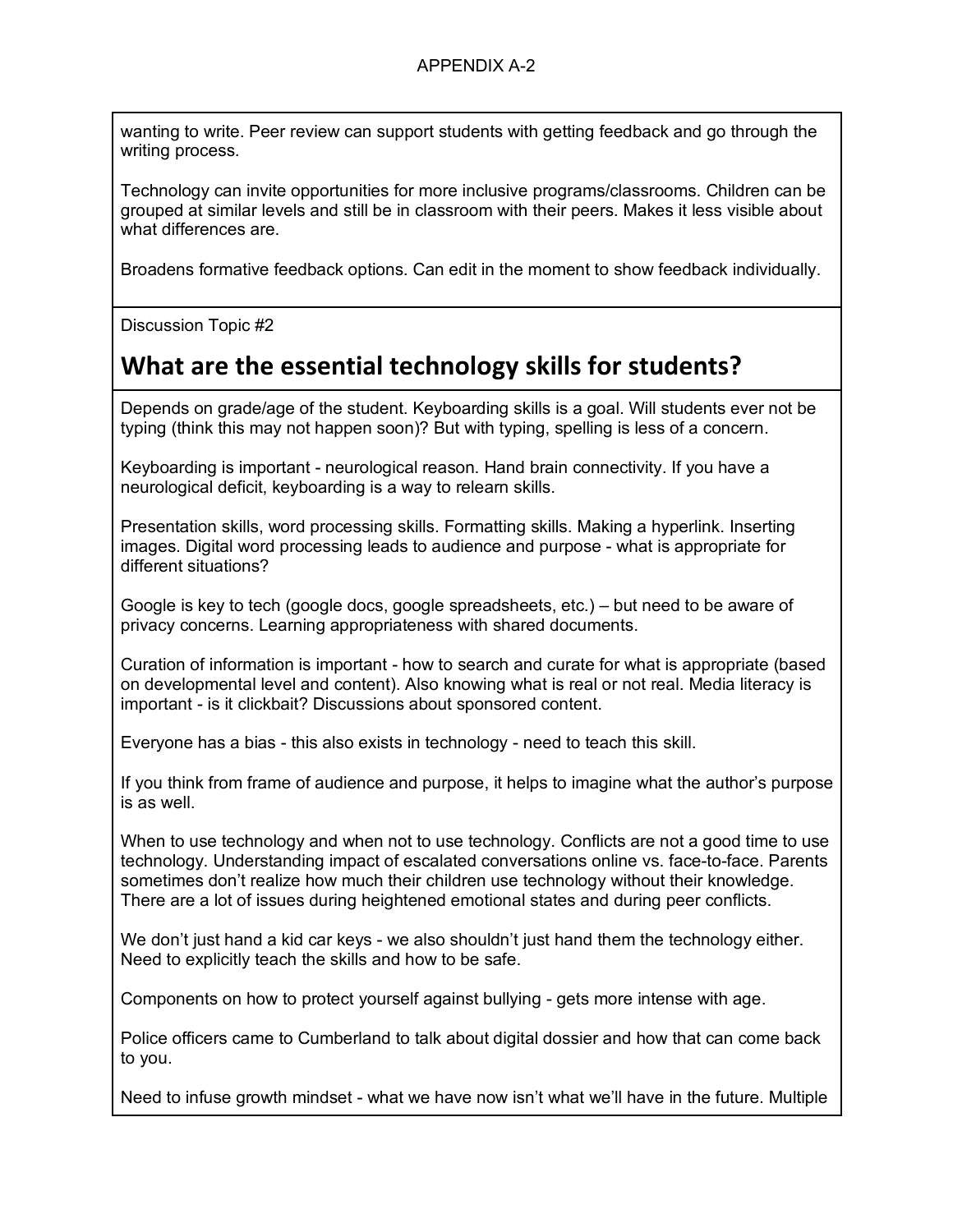platforms and languages. Can I access what's coming in the future?

Who will be responsible for teaching what, when (roadmap for integration to help support teachers). Thinking about what you're already doing so it's not one more thing.

Goal is for everyone to be AV person: knowing how to mirror, store, etc. Look at having something available in elective that are technology based (for students who are interested in coding). Would be good for this to be embedded in elementary so it supports more specific program in middle school.

Badge on file showing that they've mastered a tech skill to share with parents and reinforce skills.

Discussion Topic #3

# **How can technology increase partnering with our parent community?**

Parents are a key component in our success, but how do we engage them?

Use Common Sense Media to look at what students are experiencing – i.e break down of games students are playing. Can also look at movies, books, and video games and get a rating on age appropriateness and other content notices.

Can help educate parents about things going on with their children. "Tik Tok" - learned from kids. Most parents probably don't know about Common Sense Media.

How do we use tech to communicate with parents vs. how do we support our parents with understanding technology - two broad areas that are both important.

Thought Exchange has helped get a gauge on what the community is thinking about a given topic and lines of thinking that are rising up based on comments and rankings.

Parents seem to have high expectations about how they are communicated with. Looking at targeting information to specific needs - concern with making passive partners. This can make it so we enable parents to come to us for all of their information vs. when we should empower them to find the information on their own.

Class Dojo has increased communication at sites where it's being used. Behavior is one component of this program, but it's also a way to communicate with families. It helps to have consistency across the school. Principal and AP have whole school access and can share with entire school community. Way to communicate with everyone in one app - and the easier the better. The ease of use helps empower parents to be more active in communication with their school. Gives a flag that tells you you're communicating with someone who speaks a different language (translates language back and forth).

Parents at Cherry Chase feel overcommunicated. Peachjar sends information that isn't very applicable to the parents (90% of it isn't). Making it school-wide would be better.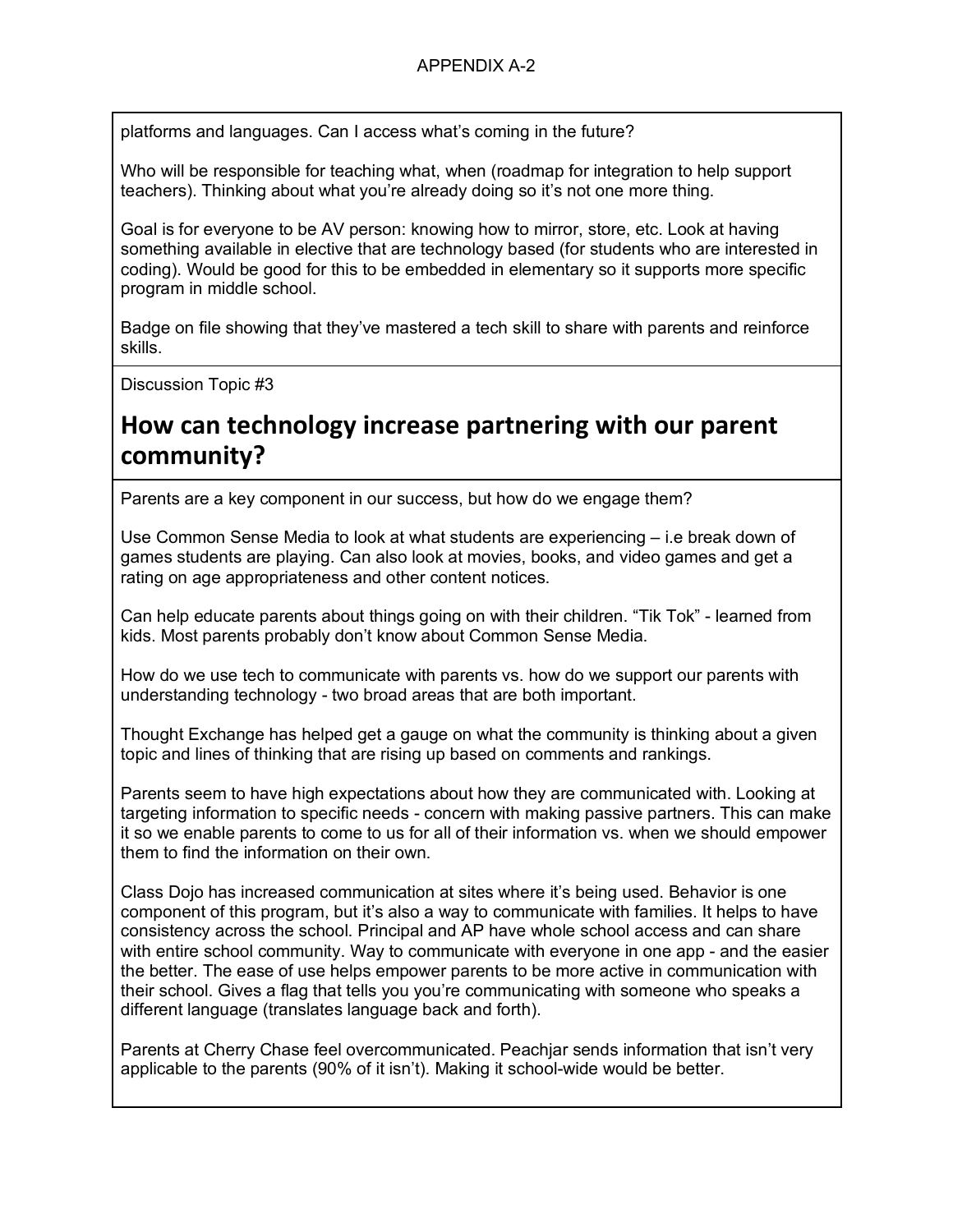How do we archive this information? Need to be able to go back and refer to the conversations.

Informing parents of apps that students are on during the school day is very helpful.

Would like to have one place where people can find out what's happening in the district (Peachjar, school website [not always used], Google calendar). Need to decide the parameters of what you want to look at. Parent education, reclassification, school-wide events, etc. are good to include for the board. These might come up as their missed so we know what to include in a calendar (class websites aren't always used).

Would be helpful to ensure school calendars have all school events.

Discussion Topic #4

# **What are the key resources and how can the district provide ongoing support to meet the needs of all learners?**

Concerns about connectivity - ability to get online in classroom (students and teachers). Bandwidth can be a concern (access points?) especially during online testing.

We met a goal with bandwidth, but is that where we should be?

Important to think about replacing technology as well as purchasing new technology.

When internet goes out it takes everything off the road. The internet went out today.

More assessment windows happening so there can be bandwidth issues.

Articulation is very important - need to know what the students are missing at the high school level. There might also be things our students can do that the high school doesn't know since they're not asking the questions.

Ensuring students have similar skills so they're ready for middle school. Concern with this is that making everyone the same may take away from uniqueness of programs. Baseline skills are important to support. Backwards mapping what presentation looks like in 8th grade to support needs of students (can go on their own way up the mountain at individual sites).

Key resources are parents and kids as technology is changing. Need to be open to resources available that interests students and supports learning. This could lead to more active partnerships in community.

Time, people, capacity. Every year things continue to change.

Testing time is very stressful - teachers working to deescalate stress level (teachers, principals, and parents are all stressed).

Being down laptops or things not working is a huge concern. We need to ensure testing is a special time and offer support. One teacher brought up trouble with getting on testing program